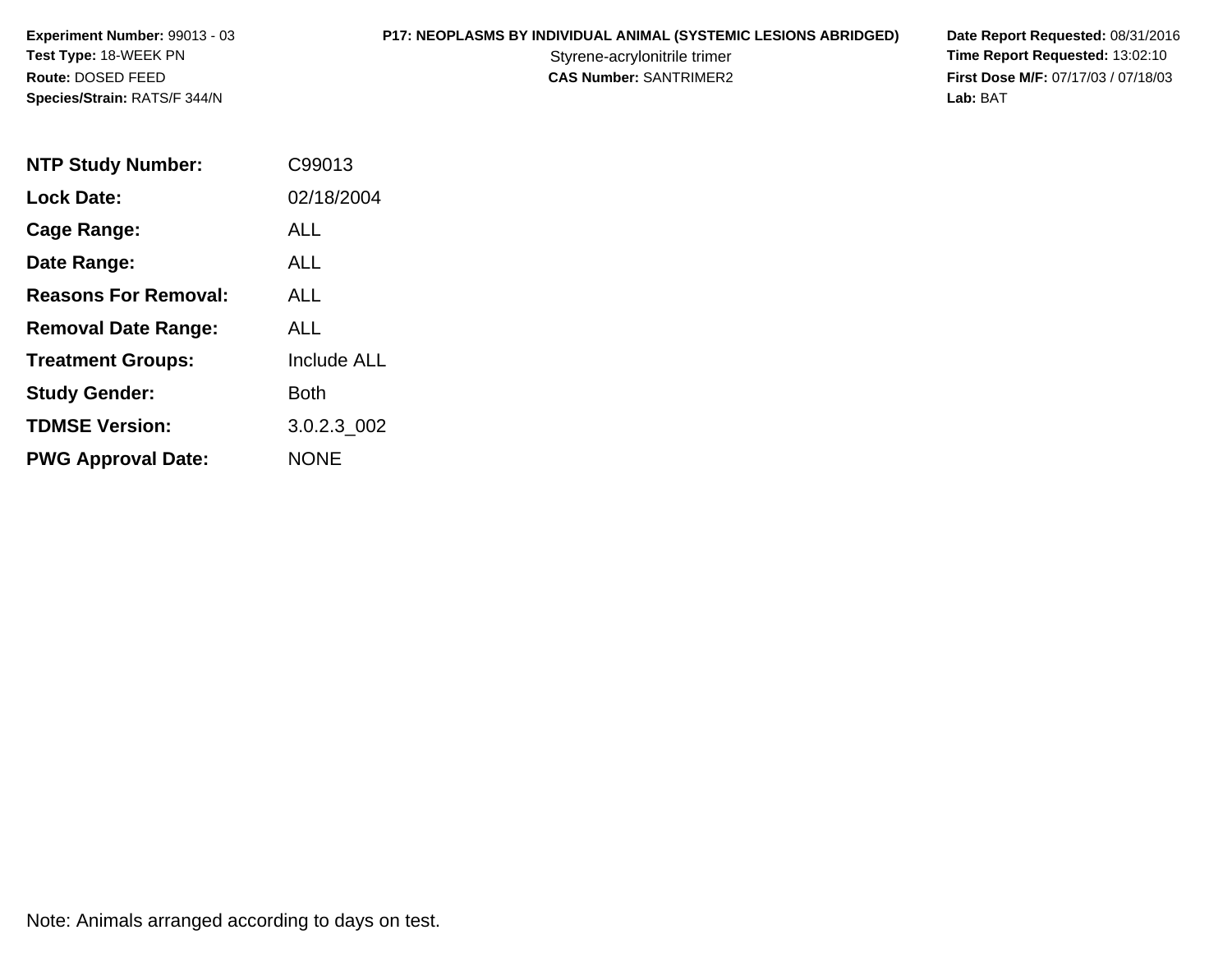**P17: NEOPLASMS BY INDIVIDUAL ANIMAL (SYSTEMIC LESIONS ABRIDGED) Date Report Requested: 08/31/2016<br>Styrene-acrylonitrile trimer <b>Time Report Requested: 13:02:10** Styrene-acrylonitrile trimer<br> **CAS Number:** SANTRIMER2 **Time Report Requested:** 13:02:10<br> **Time Report Requested:** 13:02:10 **First Dose M/F:** 07/17/03 / 07/18/03<br>Lab: BAT **Lab:** BAT

| <b>FISCHER 344 RATS MALE</b>                                                    | DAY ON TEST | $\,0\,$<br>$\,0\,$<br>$\frac{9}{2}$                                     | $\pmb{0}$<br>$\,0\,$<br>$\frac{9}{2}$                        | 0<br>$\mathsf{O}\xspace$<br>$\frac{9}{2}$ | $\pmb{0}$<br>$\pmb{0}$<br>$\frac{9}{2}$                             | $\mathbf 0$<br>$\pmb{0}$<br>$\frac{9}{2}$                                | $\pmb{0}$<br>$\mathsf 0$<br>$\frac{9}{2}$     | $\pmb{0}$<br>$\mathbf 0$<br>9<br>$\overline{2}$ | $\pmb{0}$<br>$\pmb{0}$<br>$\frac{9}{2}$               | $\pmb{0}$<br>$\mathbf 0$<br>$\frac{9}{2}$ | $\mathsf{O}\xspace$<br>$\mathbf 0$<br>$\frac{9}{2}$ |                   |          |
|---------------------------------------------------------------------------------|-------------|-------------------------------------------------------------------------|--------------------------------------------------------------|-------------------------------------------|---------------------------------------------------------------------|--------------------------------------------------------------------------|-----------------------------------------------|-------------------------------------------------|-------------------------------------------------------|-------------------------------------------|-----------------------------------------------------|-------------------|----------|
| 0 PPM                                                                           | ANIMAL ID   | $\boldsymbol{0}$<br>$\pmb{0}$<br>$\pmb{0}$<br>$\pmb{0}$<br>$\mathbf{1}$ | 0<br>$\mathbf 0$<br>$\pmb{0}$<br>$\pmb{0}$<br>$\overline{2}$ | 0<br>0<br>0<br>0<br>$\mathbf{3}$          | 0<br>$\mathbf 0$<br>0<br>$\begin{smallmatrix}0\\4\end{smallmatrix}$ | 0<br>$\mathbf 0$<br>$\mathbf 0$<br>$\begin{array}{c} 0 \\ 5 \end{array}$ | 0<br>$\mathbf 0$<br>0<br>0<br>$6\phantom{1}6$ | 0<br>0<br>0<br>$\pmb{0}$<br>$\overline{7}$      | $\mathbf 0$<br>0<br>$\mathbf 0$<br>$_{\rm 8}^{\rm 0}$ | $\mathbf 0$<br>$\mathbf 0$<br>0<br>0<br>9 | 0<br>0<br>0<br>$\mathbf{1}$<br>$\mathsf{O}\xspace$  |                   | * TOTALS |
| <b>ALIMENTARY SYSTEM</b>                                                        |             |                                                                         |                                                              |                                           |                                                                     |                                                                          |                                               |                                                 |                                                       |                                           |                                                     |                   |          |
| Esophagus                                                                       |             |                                                                         |                                                              |                                           |                                                                     |                                                                          |                                               |                                                 |                                                       | $\ddot{}$                                 | $+$                                                 |                   | 10       |
| Intestine Large, Cecum                                                          |             |                                                                         |                                                              |                                           |                                                                     |                                                                          |                                               |                                                 |                                                       | $\overline{ }$                            | $\overline{+}$                                      |                   | 10       |
| Intestine Large, Colon                                                          |             |                                                                         |                                                              |                                           |                                                                     |                                                                          |                                               |                                                 |                                                       | $\ddot{}$                                 | $\ddot{}$                                           |                   | 10       |
| Intestine Large, Rectum                                                         |             |                                                                         |                                                              |                                           |                                                                     |                                                                          |                                               |                                                 |                                                       |                                           | $+$                                                 |                   | 10       |
| Intestine Small, Duodenum                                                       |             |                                                                         |                                                              |                                           |                                                                     |                                                                          |                                               |                                                 |                                                       |                                           | $\overline{+}$                                      |                   | 10       |
| Intestine Small, Ileum                                                          |             |                                                                         |                                                              |                                           |                                                                     |                                                                          |                                               |                                                 |                                                       | $\ddot{}$                                 | $\overline{+}$                                      |                   | 10       |
| Intestine Small, Jejunum                                                        |             |                                                                         |                                                              |                                           |                                                                     |                                                                          |                                               |                                                 |                                                       |                                           | $+$                                                 |                   | 10       |
| Liver                                                                           |             |                                                                         |                                                              |                                           |                                                                     |                                                                          |                                               |                                                 |                                                       | $\div$                                    | $+$                                                 |                   | 10       |
| Pancreas                                                                        |             |                                                                         |                                                              |                                           |                                                                     |                                                                          |                                               |                                                 |                                                       | $\ddot{}$                                 | $+$                                                 |                   | 10       |
| Salivary Glands                                                                 |             |                                                                         |                                                              |                                           |                                                                     |                                                                          |                                               |                                                 |                                                       |                                           | $\overline{+}$                                      |                   | 10       |
| Stomach, Forestomach                                                            |             |                                                                         |                                                              |                                           |                                                                     |                                                                          |                                               |                                                 |                                                       |                                           | $\ddot{}$                                           |                   | 10       |
| Stomach, Glandular                                                              |             |                                                                         |                                                              |                                           |                                                                     |                                                                          |                                               |                                                 |                                                       | $\ddot{}$                                 | $+$                                                 |                   | 10       |
| <b>CARDIOVASCULAR SYSTEM</b>                                                    |             |                                                                         |                                                              |                                           |                                                                     |                                                                          |                                               |                                                 |                                                       |                                           |                                                     |                   |          |
| <b>Blood Vessel</b>                                                             |             |                                                                         |                                                              |                                           |                                                                     |                                                                          |                                               |                                                 |                                                       | $\overline{ }$                            | $\overline{+}$                                      |                   | 10       |
| Heart                                                                           |             |                                                                         |                                                              |                                           |                                                                     |                                                                          |                                               |                                                 |                                                       | $\ddot{}$                                 | $+$                                                 |                   | 10       |
| <b>ENDOCRINE SYSTEM</b>                                                         |             |                                                                         |                                                              |                                           |                                                                     |                                                                          |                                               |                                                 |                                                       |                                           |                                                     |                   |          |
| *  Total animals with tissue examined microscopically; Total animals with tumor |             |                                                                         |                                                              |                                           |                                                                     |                                                                          |                                               |                                                 |                                                       |                                           |                                                     | M  Missing tissue |          |

+ .. Tissue examined microscopically

X .. Lesion present

I .. Insufficient tissue

y the contract of the contract of the contract of the contract of the contract of  $\mathsf A$  . Autolysis precludes evaluation Lesion present BLANK .. Not examined microscopically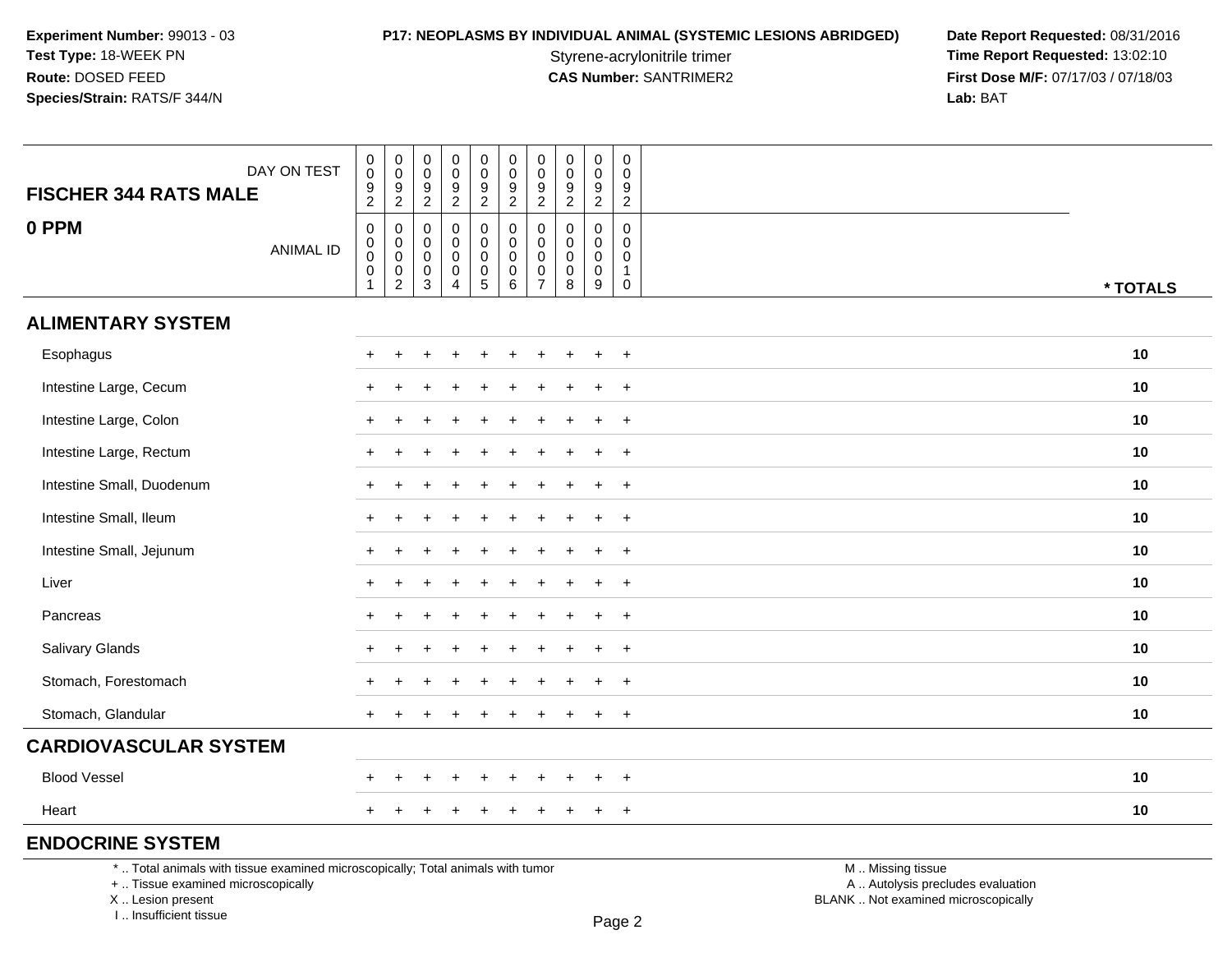I .. Insufficient tissue

# **P17: NEOPLASMS BY INDIVIDUAL ANIMAL (SYSTEMIC LESIONS ABRIDGED) Date Report Requested: 08/31/2016<br>Styrene-acrylonitrile trimer <b>Time Report Requested: 13:02:10**

Styrene-acrylonitrile trimer<br>
CAS Number: SANTRIMER2<br>
CAS Number: SANTRIMER2<br>
Tirst Dose M/F: 07/17/03 / 07/18/03 **First Dose M/F:** 07/17/03 / 07/18/03<br>Lab: BAT **Lab:** BAT

| <b>FISCHER 344 RATS MALE</b>                                                                                                               | DAY ON TEST      | $\mathsf{O}\xspace$<br>$\overline{0}$<br>$\frac{9}{2}$     | $\mathsf{O}\xspace$<br>$\overline{0}$<br>$\frac{9}{2}$                   | $\boldsymbol{0}$<br>$\mathbf 0$<br>$9\,$<br>$\sqrt{2}$                      | $\mathbf 0$<br>$\mathbf 0$<br>9<br>$\boldsymbol{2}$     | $\pmb{0}$<br>$\pmb{0}$<br>$\boldsymbol{9}$<br>$\overline{c}$ | $\mathsf{O}\xspace$<br>$\mathsf{O}\xspace$<br>$\boldsymbol{9}$<br>$\overline{2}$ | $\pmb{0}$<br>$\ddot{\mathbf{0}}$<br>$\boldsymbol{9}$<br>$\overline{2}$ | $\mathsf{O}\xspace$<br>0<br>$\frac{9}{2}$      | $_{\rm 0}^{\rm 0}$<br>$\boldsymbol{9}$<br>$\overline{2}$ | $\mathsf 0$<br>$\mathbf 0$<br>$\boldsymbol{9}$<br>$\sqrt{2}$ |                                                                                               |              |
|--------------------------------------------------------------------------------------------------------------------------------------------|------------------|------------------------------------------------------------|--------------------------------------------------------------------------|-----------------------------------------------------------------------------|---------------------------------------------------------|--------------------------------------------------------------|----------------------------------------------------------------------------------|------------------------------------------------------------------------|------------------------------------------------|----------------------------------------------------------|--------------------------------------------------------------|-----------------------------------------------------------------------------------------------|--------------|
| 0 PPM                                                                                                                                      | <b>ANIMAL ID</b> | $\mathbf 0$<br>$\pmb{0}$<br>$\pmb{0}$<br>$\mathbf 0$<br>-1 | $\mathbf 0$<br>$\pmb{0}$<br>$\mathbf 0$<br>$\mathbf 0$<br>$\overline{2}$ | $\mathbf 0$<br>$\mathbf 0$<br>$\boldsymbol{0}$<br>$\mathbf 0$<br>$\sqrt{3}$ | $\Omega$<br>$\Omega$<br>$\mathbf 0$<br>$\mathbf 0$<br>Δ | 0<br>0<br>$\mathsf 0$<br>$\pmb{0}$<br>5                      | $\mathbf 0$<br>$\mathbf 0$<br>$\mathbf 0$<br>$\mathbf 0$<br>$\,6\,$              | $\pmb{0}$<br>0<br>$\mathbf 0$<br>$\mathbf 0$<br>$\overline{7}$         | $\Omega$<br>0<br>$\mathsf{O}\xspace$<br>0<br>8 | $\mathbf 0$<br>0<br>$\mathbf 0$<br>$\pmb{0}$<br>9        | 0<br>$\Omega$<br>$\mathbf 0$<br>-1<br>$\pmb{0}$              |                                                                                               | * TOTALS     |
| <b>Adrenal Cortex</b>                                                                                                                      |                  |                                                            |                                                                          |                                                                             |                                                         |                                                              |                                                                                  |                                                                        |                                                |                                                          | $+$                                                          |                                                                                               | 10           |
| Adrenal Medulla                                                                                                                            |                  |                                                            |                                                                          |                                                                             |                                                         |                                                              |                                                                                  |                                                                        |                                                |                                                          | $+$                                                          |                                                                                               | 10           |
| Parathyroid Gland                                                                                                                          |                  |                                                            |                                                                          |                                                                             |                                                         |                                                              |                                                                                  |                                                                        |                                                |                                                          | $+$                                                          |                                                                                               | 10           |
| <b>Pituitary Gland</b>                                                                                                                     |                  |                                                            |                                                                          |                                                                             |                                                         |                                                              |                                                                                  |                                                                        |                                                |                                                          | $\ddot{}$                                                    |                                                                                               | 10           |
| <b>Thyroid Gland</b>                                                                                                                       |                  | +                                                          |                                                                          |                                                                             |                                                         |                                                              |                                                                                  |                                                                        |                                                | $\pm$                                                    | $+$                                                          |                                                                                               | 10           |
| <b>GENERAL BODY SYSTEM</b>                                                                                                                 |                  |                                                            |                                                                          |                                                                             |                                                         |                                                              |                                                                                  |                                                                        |                                                |                                                          |                                                              |                                                                                               |              |
| <b>NONE</b>                                                                                                                                |                  |                                                            |                                                                          |                                                                             |                                                         |                                                              |                                                                                  |                                                                        |                                                |                                                          |                                                              |                                                                                               |              |
| <b>GENITAL SYSTEM</b>                                                                                                                      |                  |                                                            |                                                                          |                                                                             |                                                         |                                                              |                                                                                  |                                                                        |                                                |                                                          |                                                              |                                                                                               |              |
| Epididymis                                                                                                                                 |                  |                                                            |                                                                          |                                                                             |                                                         |                                                              |                                                                                  |                                                                        |                                                |                                                          | $+$                                                          |                                                                                               | 10           |
| <b>Preputial Gland</b>                                                                                                                     |                  |                                                            |                                                                          |                                                                             |                                                         |                                                              |                                                                                  |                                                                        |                                                |                                                          | $\ddot{}$                                                    |                                                                                               | 10           |
| Prostate                                                                                                                                   |                  |                                                            |                                                                          |                                                                             |                                                         |                                                              |                                                                                  |                                                                        |                                                |                                                          | $\overline{+}$                                               |                                                                                               | 10           |
| Seminal Vesicle                                                                                                                            |                  |                                                            |                                                                          |                                                                             |                                                         |                                                              |                                                                                  |                                                                        |                                                |                                                          | $+$                                                          |                                                                                               | 10           |
| <b>Testes</b>                                                                                                                              |                  | $+$                                                        |                                                                          |                                                                             |                                                         |                                                              |                                                                                  | $\ddot{}$                                                              | +                                              | $\ddot{}$                                                | $\ddot{}$                                                    |                                                                                               | 10           |
| <b>HEMATOPOIETIC SYSTEM</b>                                                                                                                |                  |                                                            |                                                                          |                                                                             |                                                         |                                                              |                                                                                  |                                                                        |                                                |                                                          |                                                              |                                                                                               |              |
| <b>Bone Marrow</b>                                                                                                                         |                  |                                                            |                                                                          |                                                                             |                                                         |                                                              |                                                                                  |                                                                        |                                                |                                                          | $\ddot{}$                                                    |                                                                                               | 10           |
| Lymph Node                                                                                                                                 |                  |                                                            | $\ddot{}$                                                                |                                                                             |                                                         |                                                              |                                                                                  |                                                                        |                                                |                                                          |                                                              |                                                                                               | $\mathbf{1}$ |
| Lymph Node, Mandibular                                                                                                                     |                  | М                                                          | M                                                                        | M                                                                           |                                                         | $M$ M                                                        | M                                                                                |                                                                        | M M M M                                        |                                                          |                                                              |                                                                                               | 0            |
| *  Total animals with tissue examined microscopically; Total animals with tumor<br>+  Tissue examined microscopically<br>X  Lesion present |                  |                                                            |                                                                          |                                                                             |                                                         |                                                              |                                                                                  |                                                                        |                                                |                                                          |                                                              | M  Missing tissue<br>A  Autolysis precludes evaluation<br>BLANK  Not examined microscopically |              |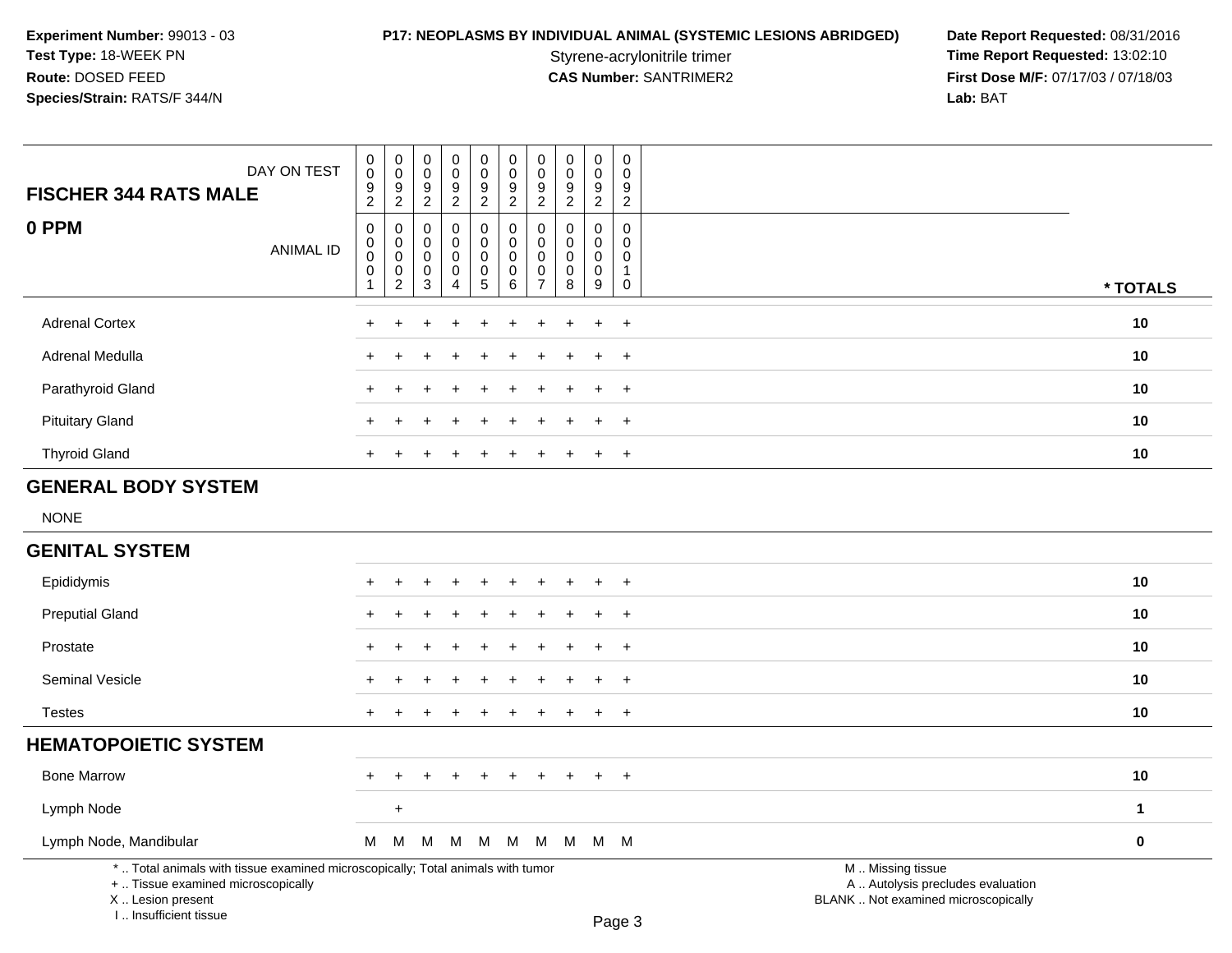I .. Insufficient tissue

# **P17: NEOPLASMS BY INDIVIDUAL ANIMAL (SYSTEMIC LESIONS ABRIDGED) Date Report Requested: 08/31/2016<br>Styrene-acrylonitrile trimer <b>Time Report Requested: 13:02:10**

Styrene-acrylonitrile trimer<br>
CAS Number: SANTRIMER2<br>
CAS Number: SANTRIMER2<br>
Tirst Dose M/F: 07/17/03 / 07/18/03 **First Dose M/F:** 07/17/03 / 07/18/03<br>Lab: BAT **Lab:** BAT

| DAY ON TEST<br><b>FISCHER 344 RATS MALE</b>                                                                                                | $\pmb{0}$<br>0<br>$\boldsymbol{9}$<br>$\overline{c}$     | $\,0\,$<br>$\mathbf 0$<br>$\boldsymbol{9}$<br>$\overline{2}$   | 0<br>$\mathbf 0$<br>9<br>$\overline{2}$ | $\mathbf 0$<br>$\mathbf 0$<br>$\frac{9}{2}$                      | $\pmb{0}$<br>$\mathsf{O}\xspace$<br>$\frac{9}{2}$                      | 0<br>$\mathbf 0$<br>$\boldsymbol{9}$<br>$\overline{2}$ | $\mathbf 0$<br>$\mathbf 0$<br>$\boldsymbol{9}$<br>$\overline{2}$        | $\pmb{0}$<br>0<br>$\boldsymbol{9}$<br>$\overline{2}$ | $\mathbf 0$<br>$\mathbf 0$<br>$\frac{9}{2}$                        | $\mathbf 0$<br>$\mathbf 0$<br>$\frac{9}{2}$            |                                                                                               |          |
|--------------------------------------------------------------------------------------------------------------------------------------------|----------------------------------------------------------|----------------------------------------------------------------|-----------------------------------------|------------------------------------------------------------------|------------------------------------------------------------------------|--------------------------------------------------------|-------------------------------------------------------------------------|------------------------------------------------------|--------------------------------------------------------------------|--------------------------------------------------------|-----------------------------------------------------------------------------------------------|----------|
| 0 PPM<br><b>ANIMAL ID</b>                                                                                                                  | $\boldsymbol{0}$<br>$\boldsymbol{0}$<br>$\mathbf 0$<br>0 | $\mathbf 0$<br>0<br>$\pmb{0}$<br>$\mathbf 0$<br>$\overline{c}$ | 0<br>0<br>$\mathbf 0$<br>0<br>3         | $\mathbf 0$<br>$\mathbf 0$<br>$\mathbf 0$<br>0<br>$\overline{A}$ | $\mathbf 0$<br>$\mathbf 0$<br>$\pmb{0}$<br>$\pmb{0}$<br>$\overline{5}$ | 0<br>0<br>$\pmb{0}$<br>$\mathbf 0$<br>$\,6\,$          | $\mathbf 0$<br>$\Omega$<br>$\mathbf 0$<br>$\mathbf 0$<br>$\overline{7}$ | 0<br>0<br>$\pmb{0}$<br>0<br>8                        | 0<br>$\mathbf 0$<br>$\mathbf 0$<br>$\mathbf 0$<br>$\boldsymbol{9}$ | 0<br>$\mathbf 0$<br>0<br>$\overline{1}$<br>$\mathbf 0$ |                                                                                               | * TOTALS |
| Lymph Node, Mesenteric                                                                                                                     | ÷                                                        |                                                                |                                         |                                                                  |                                                                        |                                                        |                                                                         |                                                      | $\ddot{}$                                                          | $\overline{ }$                                         |                                                                                               | 10       |
| Spleen                                                                                                                                     |                                                          |                                                                |                                         |                                                                  |                                                                        |                                                        |                                                                         |                                                      | $\ddot{}$                                                          | $\ddot{}$                                              |                                                                                               | 10       |
| Thymus                                                                                                                                     | $\ddot{}$                                                |                                                                |                                         |                                                                  |                                                                        |                                                        |                                                                         |                                                      | $\pm$                                                              | $^{+}$                                                 |                                                                                               | 10       |
| <b>INTEGUMENTARY SYSTEM</b>                                                                                                                |                                                          |                                                                |                                         |                                                                  |                                                                        |                                                        |                                                                         |                                                      |                                                                    |                                                        |                                                                                               |          |
| <b>Mammary Gland</b>                                                                                                                       |                                                          |                                                                |                                         |                                                                  |                                                                        |                                                        |                                                                         |                                                      |                                                                    | $\overline{ }$                                         |                                                                                               | 10       |
| Skin                                                                                                                                       | $\ddot{}$                                                |                                                                |                                         |                                                                  |                                                                        |                                                        |                                                                         |                                                      |                                                                    | $\overline{ }$                                         |                                                                                               | 10       |
| <b>MUSCULOSKELETAL SYSTEM</b>                                                                                                              |                                                          |                                                                |                                         |                                                                  |                                                                        |                                                        |                                                                         |                                                      |                                                                    |                                                        |                                                                                               |          |
| <b>Bone</b>                                                                                                                                | $+$                                                      | $\div$                                                         |                                         | $\pm$                                                            |                                                                        |                                                        |                                                                         | $+$                                                  | $+$                                                                | $+$                                                    |                                                                                               | 10       |
| <b>NERVOUS SYSTEM</b>                                                                                                                      |                                                          |                                                                |                                         |                                                                  |                                                                        |                                                        |                                                                         |                                                      |                                                                    |                                                        |                                                                                               |          |
| <b>Brain</b>                                                                                                                               | $\pm$                                                    | ÷                                                              |                                         |                                                                  |                                                                        |                                                        |                                                                         | $\div$                                               | $\ddot{}$                                                          | $^{+}$                                                 |                                                                                               | 10       |
| <b>RESPIRATORY SYSTEM</b>                                                                                                                  |                                                          |                                                                |                                         |                                                                  |                                                                        |                                                        |                                                                         |                                                      |                                                                    |                                                        |                                                                                               |          |
| Lung                                                                                                                                       |                                                          |                                                                |                                         |                                                                  |                                                                        |                                                        |                                                                         |                                                      |                                                                    | $\ddot{}$                                              |                                                                                               | 10       |
| Nose                                                                                                                                       |                                                          |                                                                |                                         |                                                                  |                                                                        |                                                        |                                                                         |                                                      |                                                                    | $\pm$                                                  |                                                                                               | 10       |
| Trachea                                                                                                                                    | $\ddot{}$                                                |                                                                |                                         |                                                                  |                                                                        |                                                        |                                                                         |                                                      | $+$                                                                | $+$                                                    |                                                                                               | 10       |
| <b>SPECIAL SENSES SYSTEM</b>                                                                                                               |                                                          |                                                                |                                         |                                                                  |                                                                        |                                                        |                                                                         |                                                      |                                                                    |                                                        |                                                                                               |          |
| Eye                                                                                                                                        |                                                          |                                                                |                                         |                                                                  |                                                                        |                                                        |                                                                         |                                                      | ÷                                                                  | $\overline{+}$                                         |                                                                                               | 10       |
| Harderian Gland                                                                                                                            |                                                          |                                                                |                                         |                                                                  |                                                                        |                                                        |                                                                         |                                                      |                                                                    | $\overline{ }$                                         |                                                                                               | 10       |
| *  Total animals with tissue examined microscopically; Total animals with tumor<br>+  Tissue examined microscopically<br>X  Lesion present |                                                          |                                                                |                                         |                                                                  |                                                                        |                                                        |                                                                         |                                                      |                                                                    |                                                        | M  Missing tissue<br>A  Autolysis precludes evaluation<br>BLANK  Not examined microscopically |          |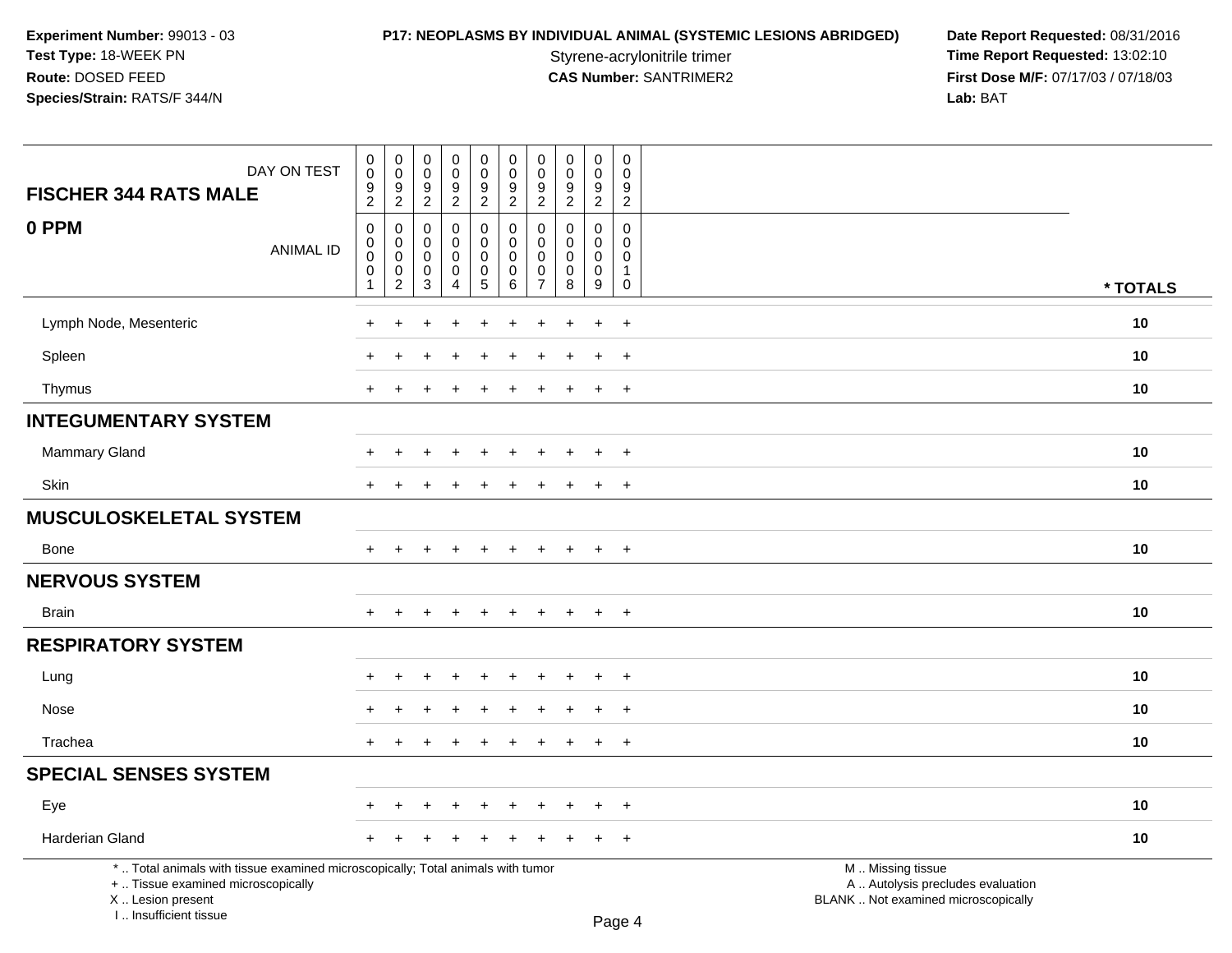**P17: NEOPLASMS BY INDIVIDUAL ANIMAL (SYSTEMIC LESIONS ABRIDGED) Date Report Requested: 08/31/2016<br>Styrene-acrylonitrile trimer <b>Time Report Requested: 13:02:10** Styrene-acrylonitrile trimer<br>
CAS Number: SANTRIMER2<br> **CAS Number:** SANTRIMER2<br> **Time Report Requested:** 13:02:10 **First Dose M/F:** 07/17/03 / 07/18/03<br>Lab: BAT **Lab:** BAT

| <b>FISCHER 344 RATS MALE</b> | DAY ON TEST      | $\begin{smallmatrix}0\0\0\end{smallmatrix}$<br>9<br>$\overline{c}$ | $\begin{smallmatrix}0\\0\\9\end{smallmatrix}$<br>$\overline{c}$              | $\mathbf 0$<br>$\mathbf 0$<br>$\boldsymbol{9}$<br>$\overline{c}$ | 0<br>$\pmb{0}$<br>$\mathsf g$<br>$\overline{c}$ | 0<br>$\pmb{0}$<br>$\boldsymbol{9}$<br>$\overline{2}$ | 0<br>0<br>9<br>$\overline{2}$ | $\begin{smallmatrix} 0\\0 \end{smallmatrix}$<br>$\boldsymbol{9}$<br>$\overline{2}$       | $_{\rm 0}^{\rm 0}$<br>$\boldsymbol{9}$<br>$\overline{2}$ | 0<br>$\boldsymbol{0}$<br>9<br>2 | 0<br>0<br>9<br>2 |          |
|------------------------------|------------------|--------------------------------------------------------------------|------------------------------------------------------------------------------|------------------------------------------------------------------|-------------------------------------------------|------------------------------------------------------|-------------------------------|------------------------------------------------------------------------------------------|----------------------------------------------------------|---------------------------------|------------------|----------|
| 0 PPM                        | <b>ANIMAL ID</b> | 0<br>$\pmb{0}$<br>$\pmb{0}$<br>$\mathbf 0$                         | $\begin{smallmatrix} 0\\0 \end{smallmatrix}$<br>$\mathbf 0$<br>$\frac{0}{2}$ | 0<br>0<br>$\pmb{0}$<br>$\pmb{0}$<br>3                            | 0<br>$\boldsymbol{0}$                           | 0<br>$\pmb{0}$<br>$\boldsymbol{0}$<br>$\pmb{0}$<br>5 | 0<br>0<br>0<br>0<br>6         | $\begin{smallmatrix}0\\0\end{smallmatrix}$<br>$\pmb{0}$<br>$\mathbf 0$<br>$\overline{ }$ | 0<br>$\pmb{0}$<br>$\mathsf 0$<br>$\pmb{0}$<br>$\,8\,$    | $\mathbf 0$<br>0<br>9           | 0<br>0           | * TOTALS |
| <b>URINARY SYSTEM</b>        |                  |                                                                    |                                                                              |                                                                  |                                                 |                                                      |                               |                                                                                          |                                                          |                                 |                  |          |
| Kidney                       |                  |                                                                    |                                                                              |                                                                  |                                                 |                                                      | ÷                             |                                                                                          | $\div$                                                   | $+$ $+$                         |                  | 10       |
| <b>Urinary Bladder</b>       |                  |                                                                    |                                                                              |                                                                  |                                                 |                                                      |                               |                                                                                          |                                                          | $+$ $-$                         | $\overline{+}$   | 10       |
| <b>SYSTEMIC LESIONS</b>      |                  |                                                                    |                                                                              |                                                                  |                                                 |                                                      |                               |                                                                                          |                                                          |                                 |                  |          |
| Multiple Organ               |                  |                                                                    |                                                                              |                                                                  |                                                 | $\div$                                               | $\pm$                         | $+$                                                                                      | $\div$                                                   | $+$                             | $\pm$            | 10       |

\* .. Total animals with tissue examined microscopically; Total animals with tumor

X .. Lesion present

<sup>+ ..</sup> Tissue examined microscopically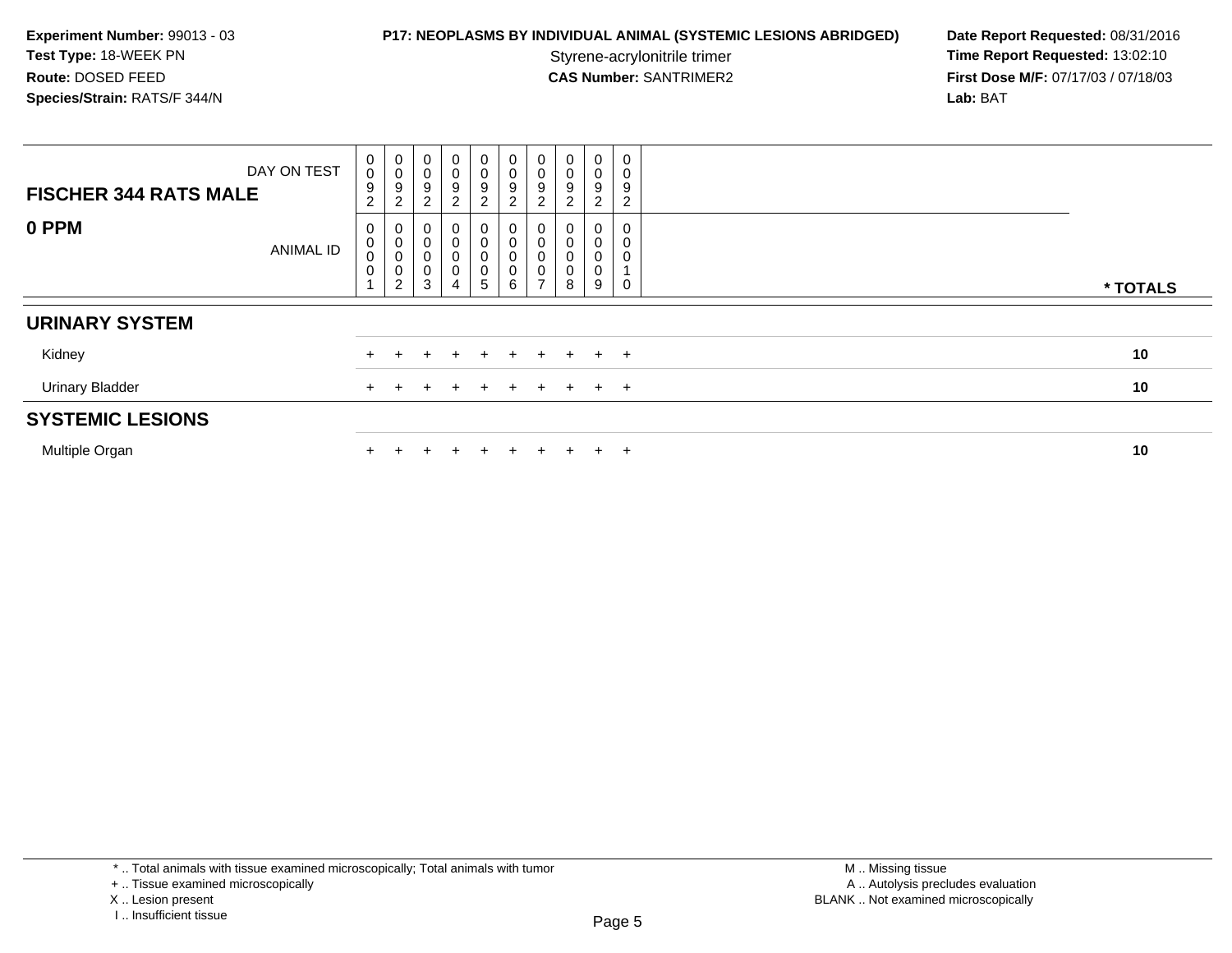| Experiment Number: 99013 - 03<br>Test Type: 18-WEEK PN<br>Route: DOSED FEED<br>Species/Strain: RATS/F 344/N | P17: NEOPLASMS BY INDIVIDUAL ANIMAL (SYSTEMIC LESIONS ABRIDGED)<br>Styrene-acrylonitrile trimer<br><b>CAS Number: SANTRIMER2</b> | Date Report Requested: 08/31/2016<br>Time Report Requested: 13:02:10<br>First Dose M/F: 07/17/03 / 07/18/03<br>Lab: BAT |
|-------------------------------------------------------------------------------------------------------------|----------------------------------------------------------------------------------------------------------------------------------|-------------------------------------------------------------------------------------------------------------------------|
| DAY ON TEST                                                                                                 |                                                                                                                                  |                                                                                                                         |
| <b>FISCHER 344 RATS MALE</b>                                                                                |                                                                                                                                  |                                                                                                                         |
| <b>100 PPM</b>                                                                                              |                                                                                                                                  |                                                                                                                         |
| <b>ANIMAL ID</b>                                                                                            |                                                                                                                                  |                                                                                                                         |
|                                                                                                             |                                                                                                                                  | * TOTALS                                                                                                                |
| <b>ALIMENTARY SYSTEM</b>                                                                                    |                                                                                                                                  |                                                                                                                         |
| <b>NONE</b>                                                                                                 |                                                                                                                                  |                                                                                                                         |
| <b>CARDIOVASCULAR SYSTEM</b>                                                                                |                                                                                                                                  |                                                                                                                         |
| <b>NONE</b>                                                                                                 |                                                                                                                                  |                                                                                                                         |
| <b>ENDOCRINE SYSTEM</b>                                                                                     |                                                                                                                                  |                                                                                                                         |
| <b>NONE</b>                                                                                                 |                                                                                                                                  |                                                                                                                         |
| <b>GENERAL BODY SYSTEM</b>                                                                                  |                                                                                                                                  |                                                                                                                         |
| <b>NONE</b>                                                                                                 |                                                                                                                                  |                                                                                                                         |
| <b>GENITAL SYSTEM</b>                                                                                       |                                                                                                                                  |                                                                                                                         |
| <b>NONE</b>                                                                                                 |                                                                                                                                  |                                                                                                                         |
| <b>HEMATOPOIETIC SYSTEM</b>                                                                                 |                                                                                                                                  |                                                                                                                         |
| <b>NONE</b>                                                                                                 |                                                                                                                                  |                                                                                                                         |
| <b>INTEGUMENTARY SYSTEM</b>                                                                                 |                                                                                                                                  |                                                                                                                         |
| <b>NONE</b>                                                                                                 |                                                                                                                                  |                                                                                                                         |
| <b>MUSCULOSKELETAL SYSTEM</b>                                                                               |                                                                                                                                  |                                                                                                                         |
| <b>NONE</b>                                                                                                 |                                                                                                                                  |                                                                                                                         |
| <b>NERVOUS SYSTEM</b>                                                                                       |                                                                                                                                  |                                                                                                                         |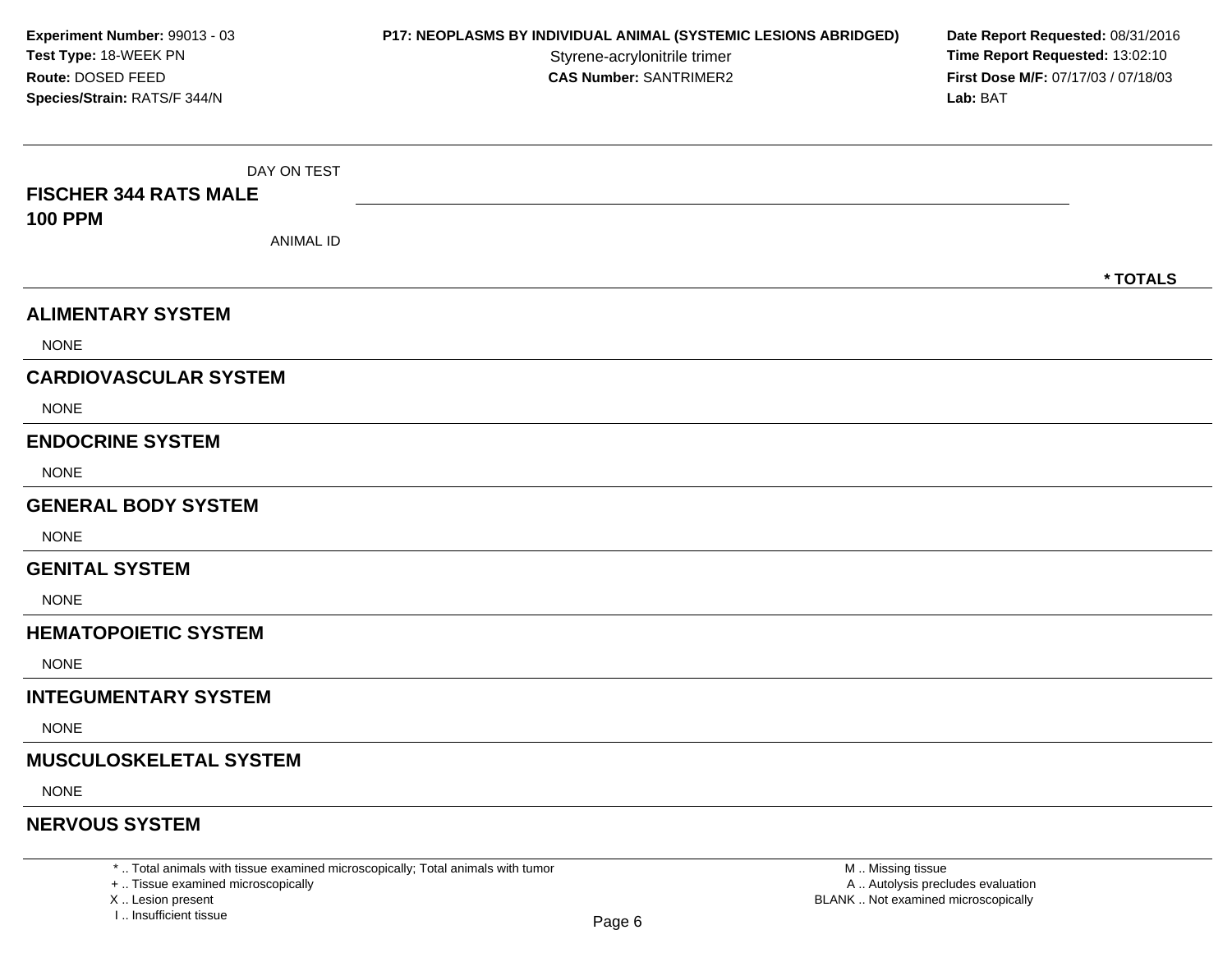| Experiment Number: 99013 - 03<br>Test Type: 18-WEEK PN<br>Route: DOSED FEED<br>Species/Strain: RATS/F 344/N | P17: NEOPLASMS BY INDIVIDUAL ANIMAL (SYSTEMIC LESIONS ABRIDGED)<br>Styrene-acrylonitrile trimer<br><b>CAS Number: SANTRIMER2</b> | Date Report Requested: 08/31/2016<br>Time Report Requested: 13:02:10<br>First Dose M/F: 07/17/03 / 07/18/03<br>Lab: BAT |
|-------------------------------------------------------------------------------------------------------------|----------------------------------------------------------------------------------------------------------------------------------|-------------------------------------------------------------------------------------------------------------------------|
| DAY ON TEST                                                                                                 |                                                                                                                                  |                                                                                                                         |
| <b>FISCHER 344 RATS MALE</b>                                                                                |                                                                                                                                  |                                                                                                                         |
| <b>100 PPM</b>                                                                                              |                                                                                                                                  |                                                                                                                         |
| <b>ANIMAL ID</b>                                                                                            |                                                                                                                                  |                                                                                                                         |
|                                                                                                             |                                                                                                                                  | * TOTALS                                                                                                                |
| <b>NONE</b>                                                                                                 |                                                                                                                                  |                                                                                                                         |
| <b>RESPIRATORY SYSTEM</b>                                                                                   |                                                                                                                                  |                                                                                                                         |
| <b>NONE</b>                                                                                                 |                                                                                                                                  |                                                                                                                         |
| <b>SPECIAL SENSES SYSTEM</b>                                                                                |                                                                                                                                  |                                                                                                                         |
| <b>NONE</b>                                                                                                 |                                                                                                                                  |                                                                                                                         |
| <b>URINARY SYSTEM</b>                                                                                       |                                                                                                                                  |                                                                                                                         |
| <b>NONE</b>                                                                                                 |                                                                                                                                  |                                                                                                                         |
| <b>SYSTEMIC LESIONS</b>                                                                                     |                                                                                                                                  |                                                                                                                         |
| Multiple Organ                                                                                              |                                                                                                                                  | 0                                                                                                                       |

X .. Lesion present

I .. Insufficient tissue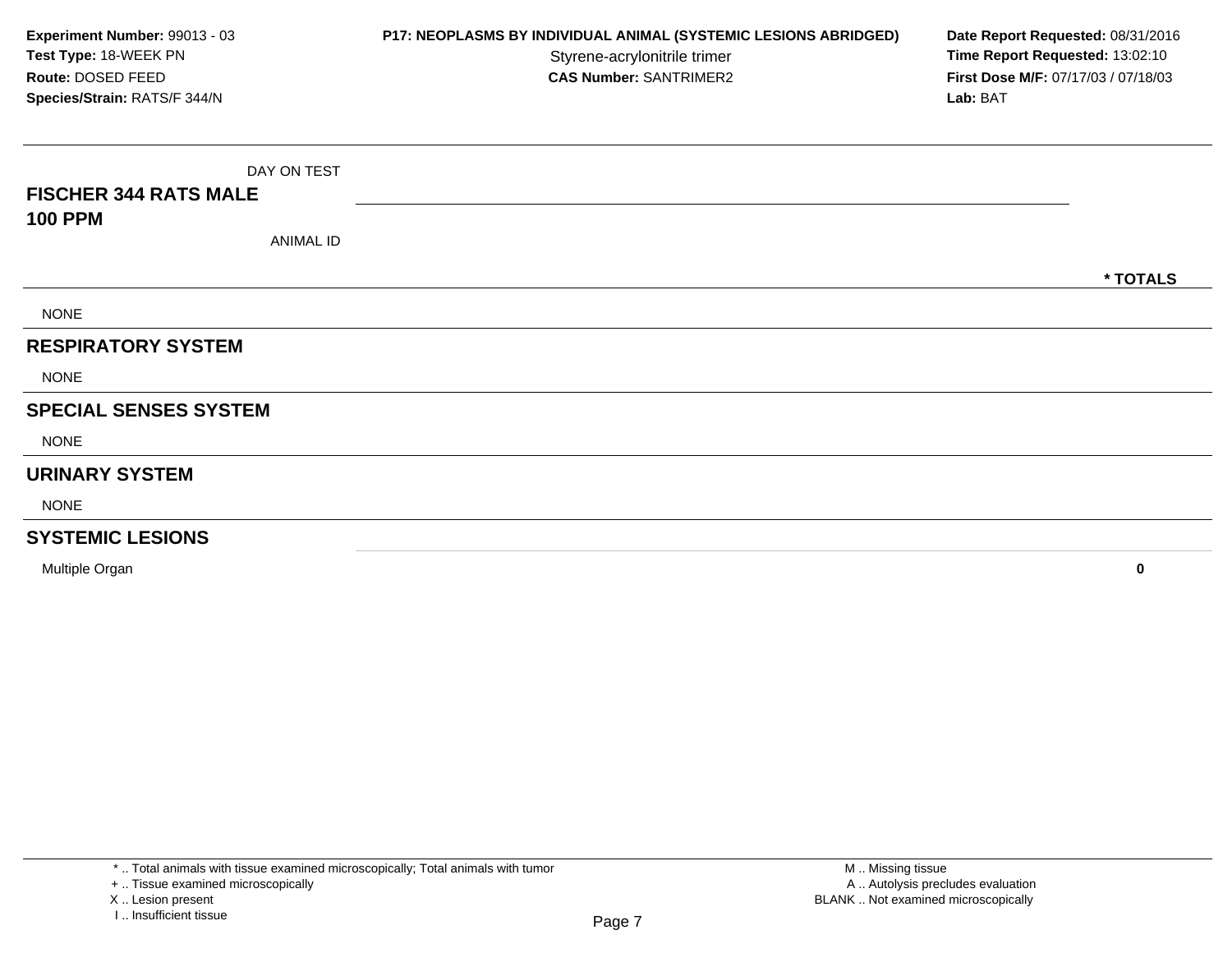| Experiment Number: 99013 - 03<br>Test Type: 18-WEEK PN<br>Route: DOSED FEED<br>Species/Strain: RATS/F 344/N | P17: NEOPLASMS BY INDIVIDUAL ANIMAL (SYSTEMIC LESIONS ABRIDGED)<br>Styrene-acrylonitrile trimer<br><b>CAS Number: SANTRIMER2</b> | Date Report Requested: 08/31/2016<br>Time Report Requested: 13:02:10<br>First Dose M/F: 07/17/03 / 07/18/03<br>Lab: BAT |
|-------------------------------------------------------------------------------------------------------------|----------------------------------------------------------------------------------------------------------------------------------|-------------------------------------------------------------------------------------------------------------------------|
|                                                                                                             |                                                                                                                                  |                                                                                                                         |
| DAY ON TEST                                                                                                 |                                                                                                                                  |                                                                                                                         |
| <b>FISCHER 344 RATS MALE</b>                                                                                |                                                                                                                                  |                                                                                                                         |
| <b>200 PPM</b><br><b>ANIMAL ID</b>                                                                          |                                                                                                                                  |                                                                                                                         |
|                                                                                                             |                                                                                                                                  | * TOTALS                                                                                                                |
| <b>ALIMENTARY SYSTEM</b>                                                                                    |                                                                                                                                  |                                                                                                                         |
| <b>NONE</b>                                                                                                 |                                                                                                                                  |                                                                                                                         |
| <b>CARDIOVASCULAR SYSTEM</b>                                                                                |                                                                                                                                  |                                                                                                                         |
| <b>NONE</b>                                                                                                 |                                                                                                                                  |                                                                                                                         |
| <b>ENDOCRINE SYSTEM</b>                                                                                     |                                                                                                                                  |                                                                                                                         |
| <b>NONE</b>                                                                                                 |                                                                                                                                  |                                                                                                                         |
| <b>GENERAL BODY SYSTEM</b>                                                                                  |                                                                                                                                  |                                                                                                                         |
| <b>NONE</b>                                                                                                 |                                                                                                                                  |                                                                                                                         |
| <b>GENITAL SYSTEM</b>                                                                                       |                                                                                                                                  |                                                                                                                         |
| <b>NONE</b>                                                                                                 |                                                                                                                                  |                                                                                                                         |
| <b>HEMATOPOIETIC SYSTEM</b>                                                                                 |                                                                                                                                  |                                                                                                                         |
| <b>NONE</b>                                                                                                 |                                                                                                                                  |                                                                                                                         |
| <b>INTEGUMENTARY SYSTEM</b>                                                                                 |                                                                                                                                  |                                                                                                                         |
| <b>NONE</b>                                                                                                 |                                                                                                                                  |                                                                                                                         |
| <b>MUSCULOSKELETAL SYSTEM</b>                                                                               |                                                                                                                                  |                                                                                                                         |
| <b>NONE</b>                                                                                                 |                                                                                                                                  |                                                                                                                         |
| <b>NERVOUS SYSTEM</b>                                                                                       |                                                                                                                                  |                                                                                                                         |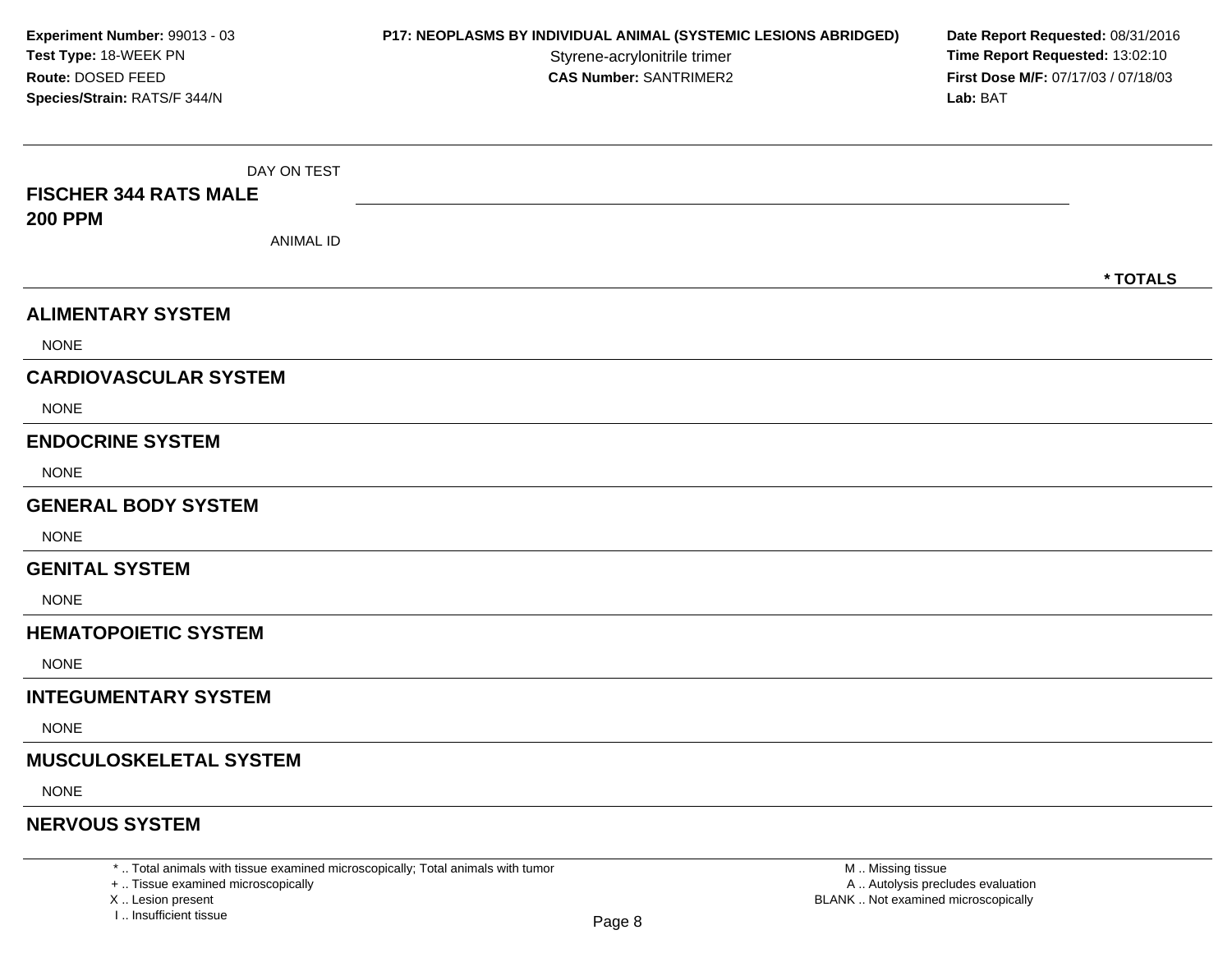| Experiment Number: 99013 - 03<br>Test Type: 18-WEEK PN<br>Route: DOSED FEED<br>Species/Strain: RATS/F 344/N | P17: NEOPLASMS BY INDIVIDUAL ANIMAL (SYSTEMIC LESIONS ABRIDGED)<br>Styrene-acrylonitrile trimer<br><b>CAS Number: SANTRIMER2</b> | Date Report Requested: 08/31/2016<br>Time Report Requested: 13:02:10<br>First Dose M/F: 07/17/03 / 07/18/03<br>Lab: BAT |
|-------------------------------------------------------------------------------------------------------------|----------------------------------------------------------------------------------------------------------------------------------|-------------------------------------------------------------------------------------------------------------------------|
| DAY ON TEST                                                                                                 |                                                                                                                                  |                                                                                                                         |
| <b>FISCHER 344 RATS MALE</b>                                                                                |                                                                                                                                  |                                                                                                                         |
| <b>200 PPM</b>                                                                                              |                                                                                                                                  |                                                                                                                         |
| <b>ANIMAL ID</b>                                                                                            |                                                                                                                                  |                                                                                                                         |
|                                                                                                             |                                                                                                                                  | * TOTALS                                                                                                                |
| <b>NONE</b>                                                                                                 |                                                                                                                                  |                                                                                                                         |
| <b>RESPIRATORY SYSTEM</b>                                                                                   |                                                                                                                                  |                                                                                                                         |
| <b>NONE</b>                                                                                                 |                                                                                                                                  |                                                                                                                         |
| <b>SPECIAL SENSES SYSTEM</b>                                                                                |                                                                                                                                  |                                                                                                                         |
| <b>NONE</b>                                                                                                 |                                                                                                                                  |                                                                                                                         |
| <b>URINARY SYSTEM</b>                                                                                       |                                                                                                                                  |                                                                                                                         |
| <b>NONE</b>                                                                                                 |                                                                                                                                  |                                                                                                                         |
| <b>SYSTEMIC LESIONS</b>                                                                                     |                                                                                                                                  |                                                                                                                         |
| Multiple Organ                                                                                              |                                                                                                                                  | 0                                                                                                                       |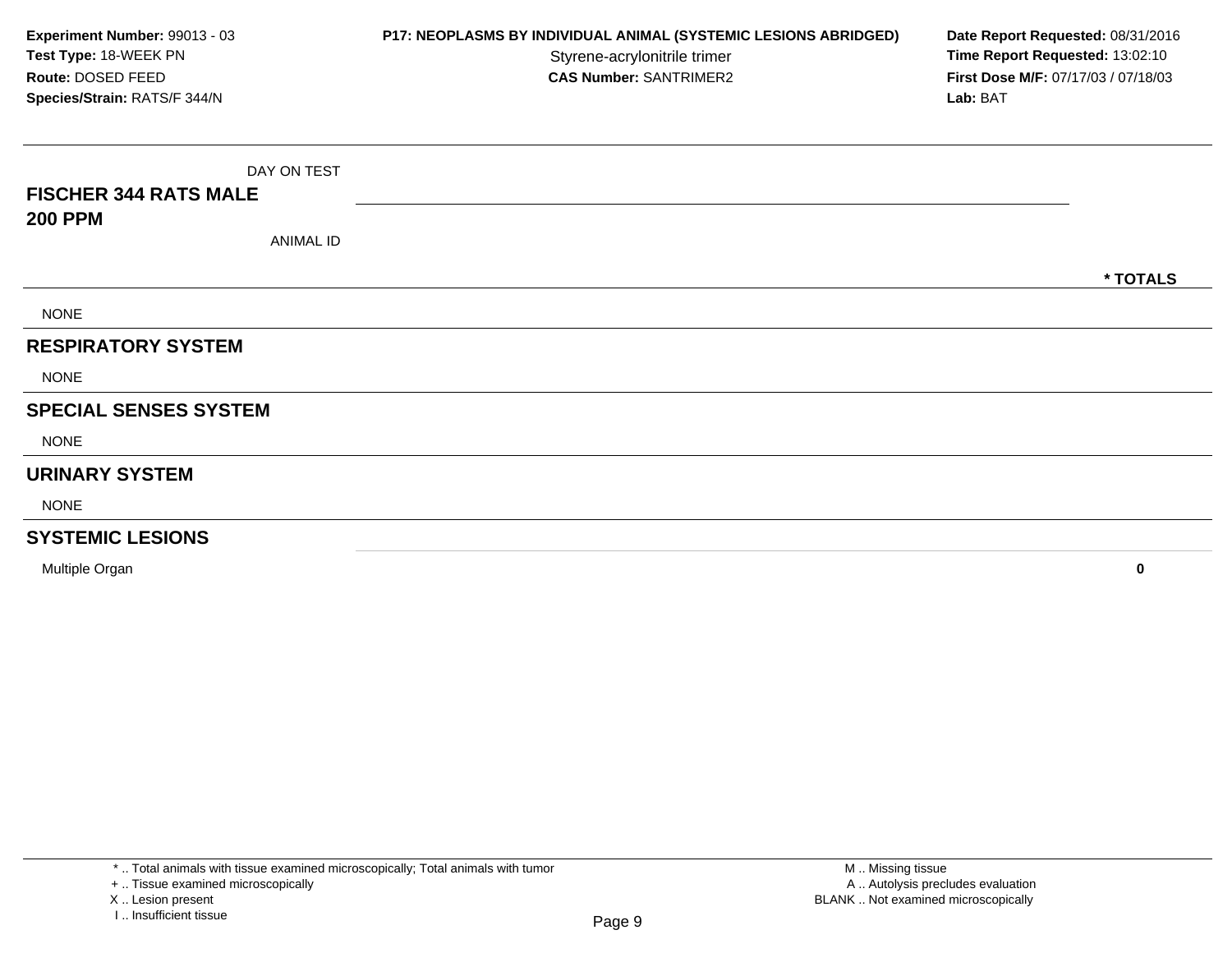| Experiment Number: 99013 - 03<br>Test Type: 18-WEEK PN<br>Route: DOSED FEED<br>Species/Strain: RATS/F 344/N | P17: NEOPLASMS BY INDIVIDUAL ANIMAL (SYSTEMIC LESIONS ABRIDGED)<br>Styrene-acrylonitrile trimer<br><b>CAS Number: SANTRIMER2</b> | Date Report Requested: 08/31/2016<br>Time Report Requested: 13:02:10<br>First Dose M/F: 07/17/03 / 07/18/03<br>Lab: BAT |  |
|-------------------------------------------------------------------------------------------------------------|----------------------------------------------------------------------------------------------------------------------------------|-------------------------------------------------------------------------------------------------------------------------|--|
| DAY ON TEST                                                                                                 |                                                                                                                                  |                                                                                                                         |  |
| <b>FISCHER 344 RATS MALE</b>                                                                                |                                                                                                                                  |                                                                                                                         |  |
| <b>400 PPM</b>                                                                                              |                                                                                                                                  |                                                                                                                         |  |
| <b>ANIMAL ID</b>                                                                                            |                                                                                                                                  |                                                                                                                         |  |
|                                                                                                             |                                                                                                                                  | * TOTALS                                                                                                                |  |
| <b>ALIMENTARY SYSTEM</b>                                                                                    |                                                                                                                                  |                                                                                                                         |  |
| <b>NONE</b>                                                                                                 |                                                                                                                                  |                                                                                                                         |  |
| <b>CARDIOVASCULAR SYSTEM</b>                                                                                |                                                                                                                                  |                                                                                                                         |  |
| <b>NONE</b>                                                                                                 |                                                                                                                                  |                                                                                                                         |  |
| <b>ENDOCRINE SYSTEM</b>                                                                                     |                                                                                                                                  |                                                                                                                         |  |
| <b>NONE</b>                                                                                                 |                                                                                                                                  |                                                                                                                         |  |
| <b>GENERAL BODY SYSTEM</b>                                                                                  |                                                                                                                                  |                                                                                                                         |  |
| <b>NONE</b>                                                                                                 |                                                                                                                                  |                                                                                                                         |  |
| <b>GENITAL SYSTEM</b>                                                                                       |                                                                                                                                  |                                                                                                                         |  |
| <b>NONE</b>                                                                                                 |                                                                                                                                  |                                                                                                                         |  |
| <b>HEMATOPOIETIC SYSTEM</b>                                                                                 |                                                                                                                                  |                                                                                                                         |  |
| <b>NONE</b>                                                                                                 |                                                                                                                                  |                                                                                                                         |  |
| <b>INTEGUMENTARY SYSTEM</b>                                                                                 |                                                                                                                                  |                                                                                                                         |  |
| <b>NONE</b>                                                                                                 |                                                                                                                                  |                                                                                                                         |  |
| <b>MUSCULOSKELETAL SYSTEM</b>                                                                               |                                                                                                                                  |                                                                                                                         |  |
| <b>NONE</b>                                                                                                 |                                                                                                                                  |                                                                                                                         |  |
| <b>NERVOUS SYSTEM</b>                                                                                       |                                                                                                                                  |                                                                                                                         |  |

\* .. Total animals with tissue examined microscopically; Total animals with tumor<br>+ .. Tissue examined microscopically a .. Autolysis precludes evaluation examined microscopically A .. Autolysis precludes evaluation

X .. Lesion present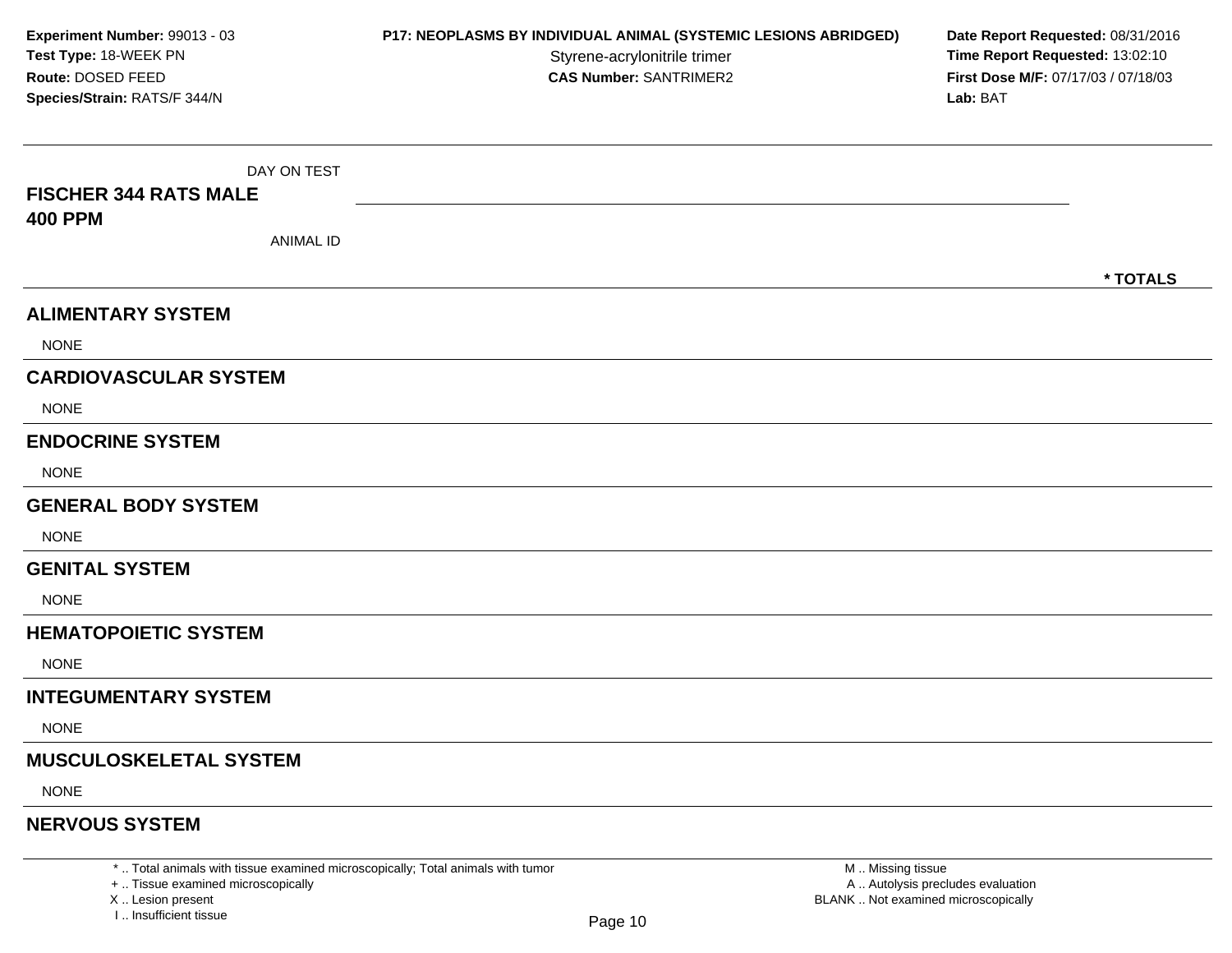| Experiment Number: 99013 - 03<br>Test Type: 18-WEEK PN<br>Route: DOSED FEED<br>Species/Strain: RATS/F 344/N | P17: NEOPLASMS BY INDIVIDUAL ANIMAL (SYSTEMIC LESIONS ABRIDGED)<br>Styrene-acrylonitrile trimer<br><b>CAS Number: SANTRIMER2</b> | Date Report Requested: 08/31/2016<br>Time Report Requested: 13:02:10<br>First Dose M/F: 07/17/03 / 07/18/03<br>Lab: BAT |
|-------------------------------------------------------------------------------------------------------------|----------------------------------------------------------------------------------------------------------------------------------|-------------------------------------------------------------------------------------------------------------------------|
| DAY ON TEST                                                                                                 |                                                                                                                                  |                                                                                                                         |
| <b>FISCHER 344 RATS MALE</b>                                                                                |                                                                                                                                  |                                                                                                                         |
| <b>400 PPM</b>                                                                                              |                                                                                                                                  |                                                                                                                         |
| <b>ANIMAL ID</b>                                                                                            |                                                                                                                                  |                                                                                                                         |
|                                                                                                             |                                                                                                                                  | * TOTALS                                                                                                                |
| <b>NONE</b>                                                                                                 |                                                                                                                                  |                                                                                                                         |
| <b>RESPIRATORY SYSTEM</b>                                                                                   |                                                                                                                                  |                                                                                                                         |
| <b>NONE</b>                                                                                                 |                                                                                                                                  |                                                                                                                         |
| <b>SPECIAL SENSES SYSTEM</b>                                                                                |                                                                                                                                  |                                                                                                                         |
| <b>NONE</b>                                                                                                 |                                                                                                                                  |                                                                                                                         |
| <b>URINARY SYSTEM</b>                                                                                       |                                                                                                                                  |                                                                                                                         |
| <b>NONE</b>                                                                                                 |                                                                                                                                  |                                                                                                                         |
| <b>SYSTEMIC LESIONS</b>                                                                                     |                                                                                                                                  |                                                                                                                         |
| Multiple Organ                                                                                              |                                                                                                                                  | 0                                                                                                                       |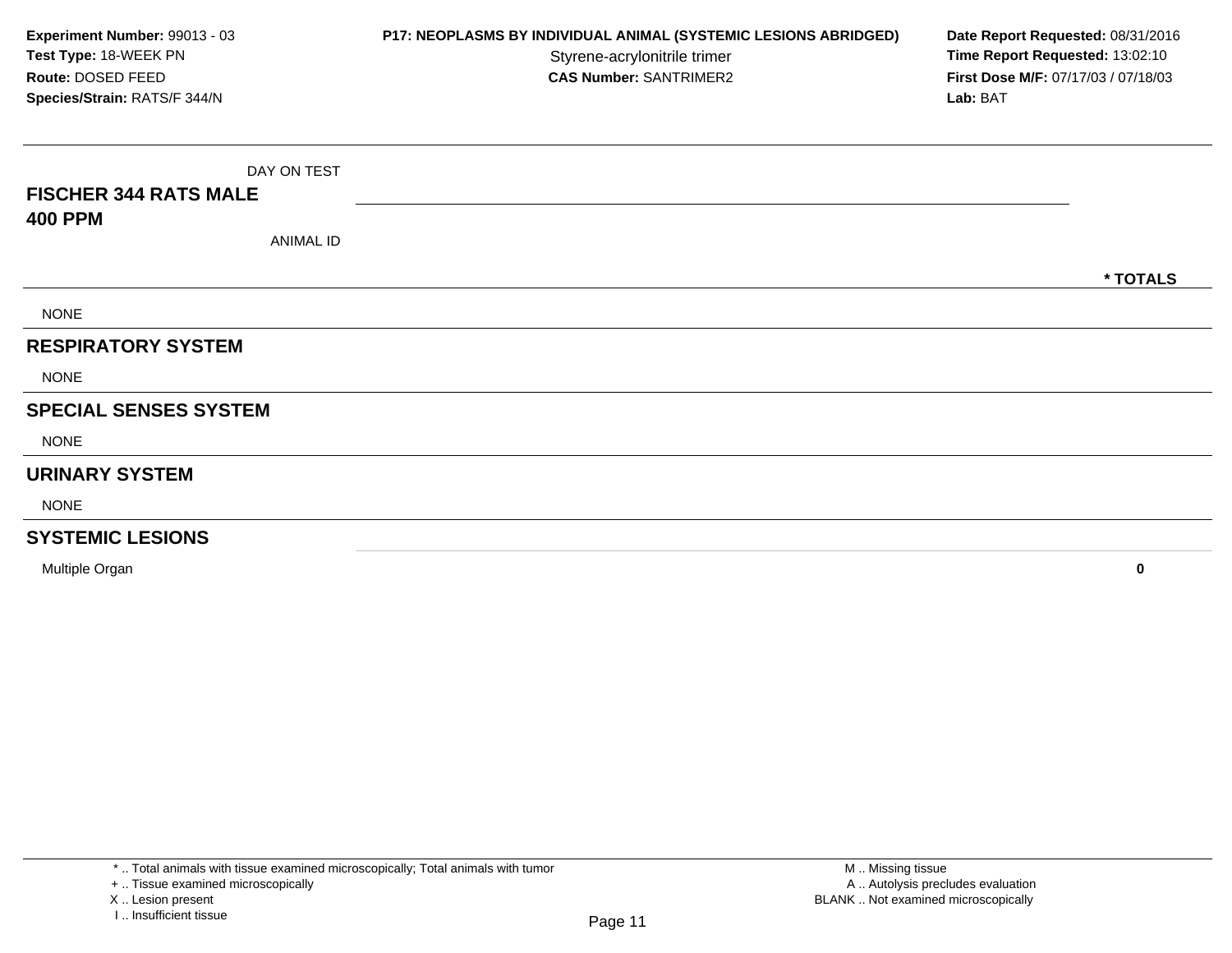| Experiment Number: 99013 - 03              | P17: NEOPLASMS BY INDIVIDUAL ANIMAL (SYSTEMIC LESIONS ABRIDGED) | Date Report Requested: 08/31/2016<br>Time Report Requested: 13:02:10<br>First Dose M/F: 07/17/03 / 07/18/03 |  |  |
|--------------------------------------------|-----------------------------------------------------------------|-------------------------------------------------------------------------------------------------------------|--|--|
| Test Type: 18-WEEK PN<br>Route: DOSED FEED | Styrene-acrylonitrile trimer<br><b>CAS Number: SANTRIMER2</b>   |                                                                                                             |  |  |
| Species/Strain: RATS/F 344/N               |                                                                 | Lab: BAT                                                                                                    |  |  |
| DAY ON TEST                                |                                                                 |                                                                                                             |  |  |
| <b>FISCHER 344 RATS MALE</b>               |                                                                 |                                                                                                             |  |  |
| <b>800 PPM</b>                             |                                                                 |                                                                                                             |  |  |
| <b>ANIMAL ID</b>                           |                                                                 |                                                                                                             |  |  |
|                                            |                                                                 | * TOTALS                                                                                                    |  |  |
| <b>ALIMENTARY SYSTEM</b>                   |                                                                 |                                                                                                             |  |  |
| <b>NONE</b>                                |                                                                 |                                                                                                             |  |  |
| <b>CARDIOVASCULAR SYSTEM</b>               |                                                                 |                                                                                                             |  |  |
| <b>NONE</b>                                |                                                                 |                                                                                                             |  |  |
| <b>ENDOCRINE SYSTEM</b>                    |                                                                 |                                                                                                             |  |  |
| <b>NONE</b>                                |                                                                 |                                                                                                             |  |  |
| <b>GENERAL BODY SYSTEM</b>                 |                                                                 |                                                                                                             |  |  |
| <b>NONE</b>                                |                                                                 |                                                                                                             |  |  |
| <b>GENITAL SYSTEM</b>                      |                                                                 |                                                                                                             |  |  |
| <b>NONE</b>                                |                                                                 |                                                                                                             |  |  |
| <b>HEMATOPOIETIC SYSTEM</b>                |                                                                 |                                                                                                             |  |  |
| <b>NONE</b>                                |                                                                 |                                                                                                             |  |  |
| <b>INTEGUMENTARY SYSTEM</b>                |                                                                 |                                                                                                             |  |  |
| <b>NONE</b>                                |                                                                 |                                                                                                             |  |  |
| <b>MUSCULOSKELETAL SYSTEM</b>              |                                                                 |                                                                                                             |  |  |
| <b>NONE</b>                                |                                                                 |                                                                                                             |  |  |
| <b>NERVOUS SYSTEM</b>                      |                                                                 |                                                                                                             |  |  |

X ..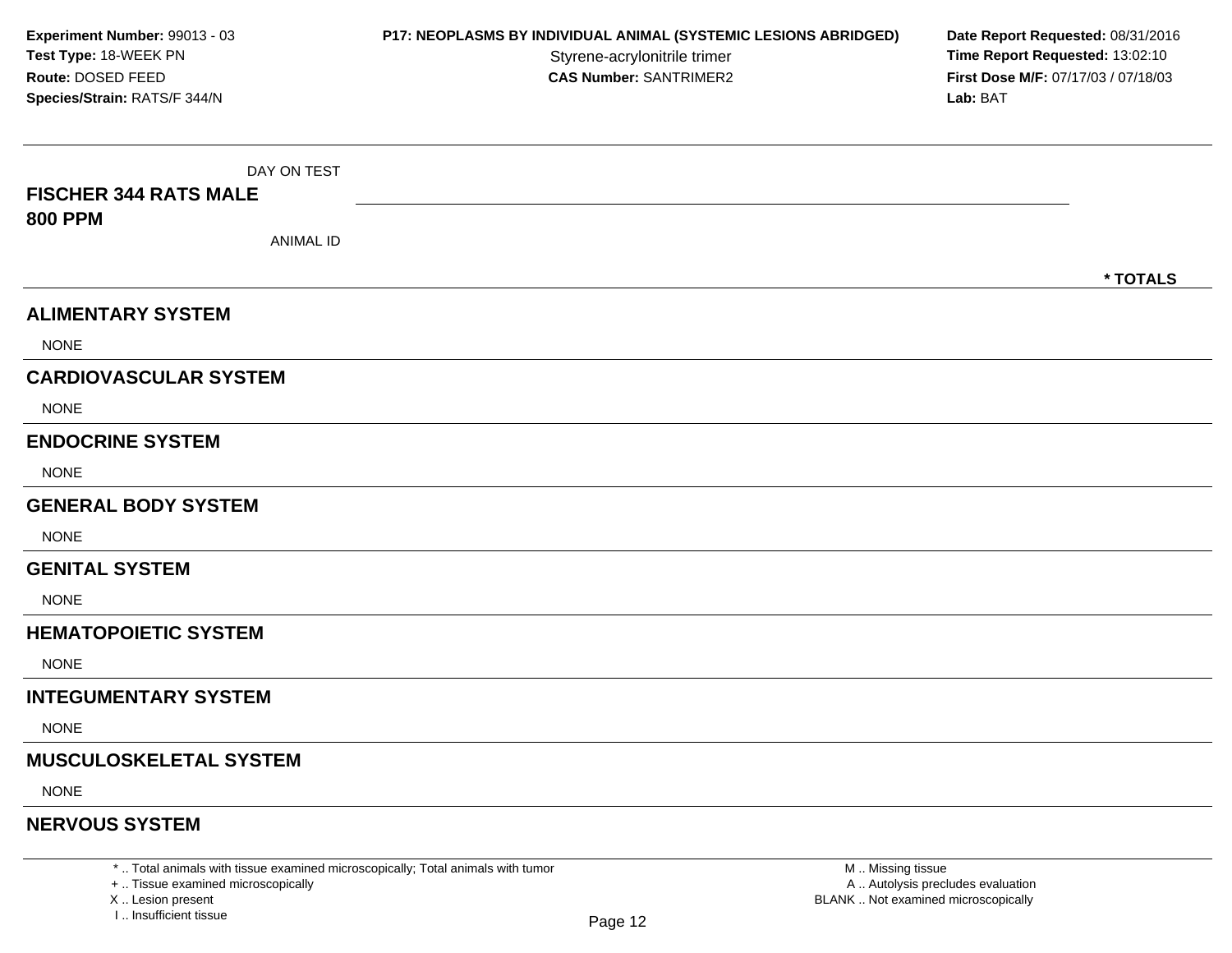| Experiment Number: 99013 - 03<br>Test Type: 18-WEEK PN<br>Route: DOSED FEED<br>Species/Strain: RATS/F 344/N | P17: NEOPLASMS BY INDIVIDUAL ANIMAL (SYSTEMIC LESIONS ABRIDGED)<br>Styrene-acrylonitrile trimer<br><b>CAS Number: SANTRIMER2</b> | Date Report Requested: 08/31/2016<br>Time Report Requested: 13:02:10<br>First Dose M/F: 07/17/03 / 07/18/03<br>Lab: BAT |
|-------------------------------------------------------------------------------------------------------------|----------------------------------------------------------------------------------------------------------------------------------|-------------------------------------------------------------------------------------------------------------------------|
| DAY ON TEST                                                                                                 |                                                                                                                                  |                                                                                                                         |
| <b>FISCHER 344 RATS MALE</b>                                                                                |                                                                                                                                  |                                                                                                                         |
| <b>800 PPM</b>                                                                                              |                                                                                                                                  |                                                                                                                         |
| <b>ANIMAL ID</b>                                                                                            |                                                                                                                                  |                                                                                                                         |
|                                                                                                             |                                                                                                                                  | * TOTALS                                                                                                                |
| <b>NONE</b>                                                                                                 |                                                                                                                                  |                                                                                                                         |
| <b>RESPIRATORY SYSTEM</b>                                                                                   |                                                                                                                                  |                                                                                                                         |
| <b>NONE</b>                                                                                                 |                                                                                                                                  |                                                                                                                         |
| <b>SPECIAL SENSES SYSTEM</b>                                                                                |                                                                                                                                  |                                                                                                                         |
| <b>NONE</b>                                                                                                 |                                                                                                                                  |                                                                                                                         |
| <b>URINARY SYSTEM</b>                                                                                       |                                                                                                                                  |                                                                                                                         |
| <b>NONE</b>                                                                                                 |                                                                                                                                  |                                                                                                                         |
| <b>SYSTEMIC LESIONS</b>                                                                                     |                                                                                                                                  |                                                                                                                         |
| Multiple Organ                                                                                              |                                                                                                                                  | 0                                                                                                                       |

**<sup>0</sup>**

X .. Lesion present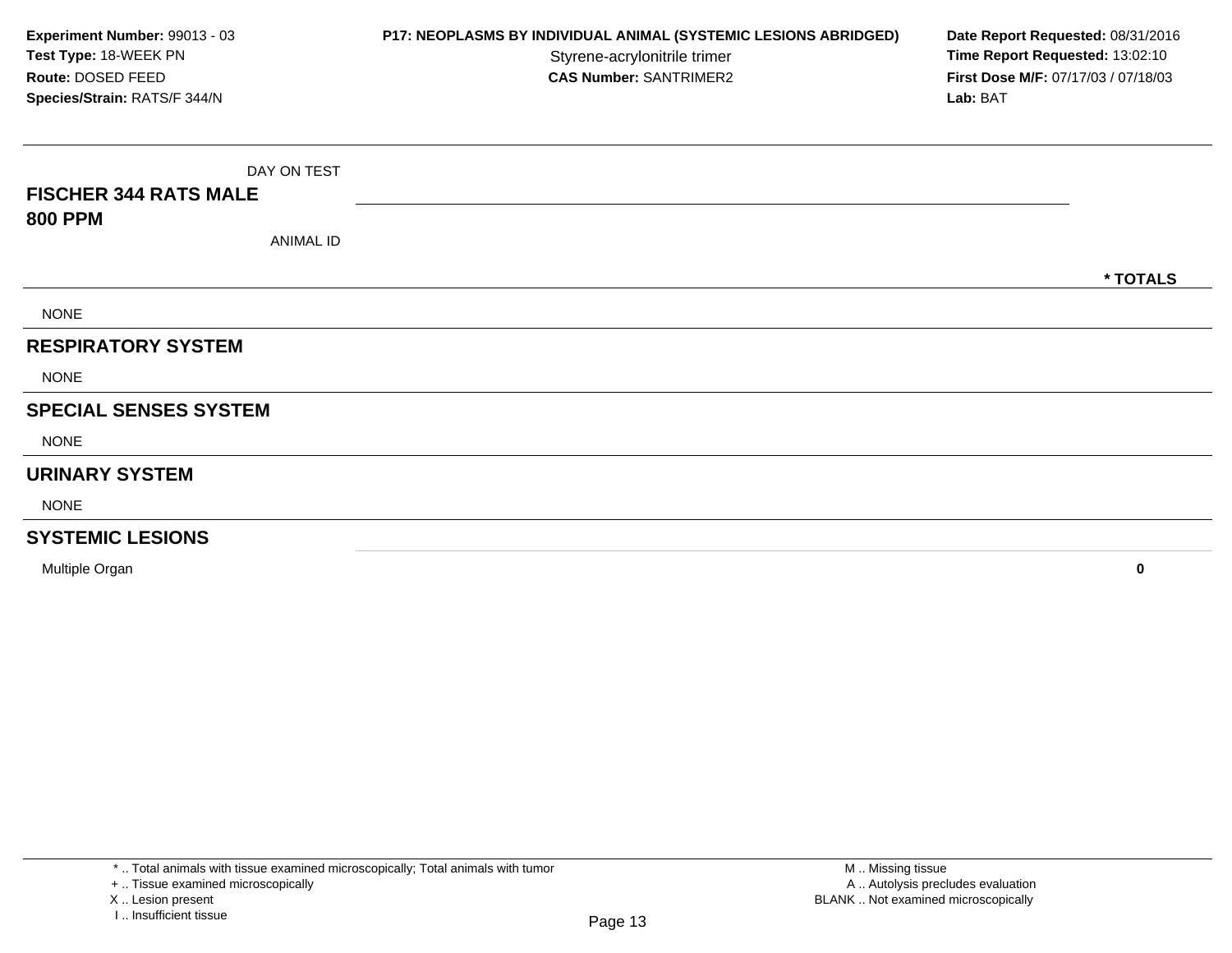**P17: NEOPLASMS BY INDIVIDUAL ANIMAL (SYSTEMIC LESIONS ABRIDGED) Date Report Requested: 08/31/2016<br>Styrene-acrylonitrile trimer <b>Time Report Requested: 13:02:10** Styrene-acrylonitrile trimer<br> **CAS Number:** SANTRIMER2 **Time Report Requested:** 13:02:10<br> **Time Report Requested:** 13:02:10 **First Dose M/F:** 07/17/03 / 07/18/03<br>Lab: BAT **Lab:** BAT

| DAY ON TEST<br><b>FISCHER 344 RATS MALE</b>                                     |  | $\,0\,$<br>$\,0\,$<br>$\boldsymbol{9}$<br>$\overline{2}$                  | $\pmb{0}$<br>$\mathbf 0$<br>$\frac{9}{2}$ | $\pmb{0}$<br>$\pmb{0}$<br>$\frac{9}{2}$ | $\pmb{0}$<br>$\pmb{0}$<br>$\frac{9}{2}$          | $\mathbf 0$<br>$\pmb{0}$<br>$\frac{9}{2}$         | $\pmb{0}$<br>$\mathsf 0$<br>$\frac{9}{2}$          | $\pmb{0}$<br>$\mathbf 0$<br>9<br>$\overline{2}$ | $\pmb{0}$<br>$\pmb{0}$<br>$\frac{9}{2}$                        | $\pmb{0}$<br>$\mathbf 0$<br>$\frac{9}{2}$                  | $\mathsf 0$<br>$\mathbf 0$<br>$\frac{9}{2}$                 |                   |          |
|---------------------------------------------------------------------------------|--|---------------------------------------------------------------------------|-------------------------------------------|-----------------------------------------|--------------------------------------------------|---------------------------------------------------|----------------------------------------------------|-------------------------------------------------|----------------------------------------------------------------|------------------------------------------------------------|-------------------------------------------------------------|-------------------|----------|
| <b>1600 PPM</b><br><b>ANIMAL ID</b>                                             |  | $\boldsymbol{0}$<br>$\pmb{0}$<br>$\pmb{0}$<br>$\,$ 5 $\,$<br>$\mathbf{1}$ | 0<br>$\mathbf 0$<br>0<br>$\frac{5}{2}$    | 0<br>0<br>0<br>$\frac{5}{3}$            | $\mathbf 0$<br>$\mathbf 0$<br>0<br>$\frac{5}{4}$ | 0<br>$\mathbf 0$<br>$\mathbf 0$<br>$\overline{5}$ | 0<br>$\mathbf 0$<br>$\mathbf 0$<br>$\sqrt{5}$<br>6 | 0<br>$\Omega$<br>0<br>5<br>$\overline{7}$       | $\mathbf 0$<br>0<br>0<br>$\begin{array}{c} 5 \\ 8 \end{array}$ | $\mathbf 0$<br>$\mathbf 0$<br>$\mathbf 0$<br>$\frac{5}{9}$ | $\mathbf 0$<br>$\mathbf 0$<br>0<br>6<br>$\mathsf{O}\xspace$ |                   | * TOTALS |
| <b>ALIMENTARY SYSTEM</b>                                                        |  |                                                                           |                                           |                                         |                                                  |                                                   |                                                    |                                                 |                                                                |                                                            |                                                             |                   |          |
| Esophagus                                                                       |  |                                                                           |                                           |                                         |                                                  |                                                   |                                                    |                                                 |                                                                | $\ddot{}$                                                  | $+$                                                         |                   | 10       |
| Intestine Large, Cecum                                                          |  |                                                                           |                                           |                                         |                                                  |                                                   |                                                    |                                                 |                                                                | $\overline{ }$                                             | $\overline{+}$                                              |                   | 10       |
| Intestine Large, Colon                                                          |  |                                                                           |                                           |                                         |                                                  |                                                   |                                                    |                                                 |                                                                | $\ddot{}$                                                  | $+$                                                         |                   | 10       |
| Intestine Large, Rectum                                                         |  |                                                                           |                                           |                                         |                                                  |                                                   |                                                    |                                                 |                                                                |                                                            | $+$                                                         |                   | 10       |
| Intestine Small, Duodenum                                                       |  |                                                                           |                                           |                                         |                                                  |                                                   |                                                    |                                                 |                                                                | $\div$                                                     | $\overline{+}$                                              |                   | 10       |
| Intestine Small, Ileum                                                          |  |                                                                           |                                           |                                         |                                                  |                                                   |                                                    |                                                 |                                                                | $\ddot{}$                                                  | $+$                                                         |                   | 10       |
| Intestine Small, Jejunum                                                        |  |                                                                           |                                           |                                         |                                                  |                                                   |                                                    |                                                 |                                                                |                                                            | $\overline{+}$                                              |                   | 10       |
| Liver                                                                           |  |                                                                           |                                           |                                         |                                                  |                                                   |                                                    |                                                 |                                                                | $\ddot{}$                                                  | $+$                                                         |                   | 10       |
| Pancreas                                                                        |  |                                                                           |                                           |                                         |                                                  |                                                   |                                                    |                                                 |                                                                | $\div$                                                     | $\overline{+}$                                              |                   | 10       |
| Salivary Glands                                                                 |  |                                                                           |                                           |                                         |                                                  |                                                   |                                                    |                                                 |                                                                | $\div$                                                     | $+$                                                         |                   | 10       |
| Stomach, Forestomach                                                            |  |                                                                           |                                           |                                         |                                                  |                                                   |                                                    |                                                 |                                                                |                                                            | $\ddot{}$                                                   |                   | 10       |
| Stomach, Glandular                                                              |  | $+$                                                                       | $\ddot{}$                                 |                                         | $\overline{+}$                                   | $\ddot{}$                                         | $\pm$                                              | $\div$                                          |                                                                | $+$                                                        | $+$                                                         |                   | 10       |
| <b>CARDIOVASCULAR SYSTEM</b>                                                    |  |                                                                           |                                           |                                         |                                                  |                                                   |                                                    |                                                 |                                                                |                                                            |                                                             |                   |          |
| <b>Blood Vessel</b>                                                             |  |                                                                           |                                           |                                         |                                                  |                                                   |                                                    |                                                 |                                                                |                                                            | $\overline{+}$                                              |                   | 10       |
| Heart                                                                           |  | $\pm$                                                                     |                                           |                                         | $\pm$                                            | $\ddot{}$                                         | ÷                                                  | ÷                                               |                                                                | $+$                                                        | $+$                                                         |                   | 10       |
| <b>ENDOCRINE SYSTEM</b>                                                         |  |                                                                           |                                           |                                         |                                                  |                                                   |                                                    |                                                 |                                                                |                                                            |                                                             |                   |          |
| *  Total animals with tissue examined microscopically; Total animals with tumor |  |                                                                           |                                           |                                         |                                                  |                                                   |                                                    |                                                 |                                                                |                                                            |                                                             | M  Missing tissue |          |

+ .. Tissue examined microscopically

X .. Lesion present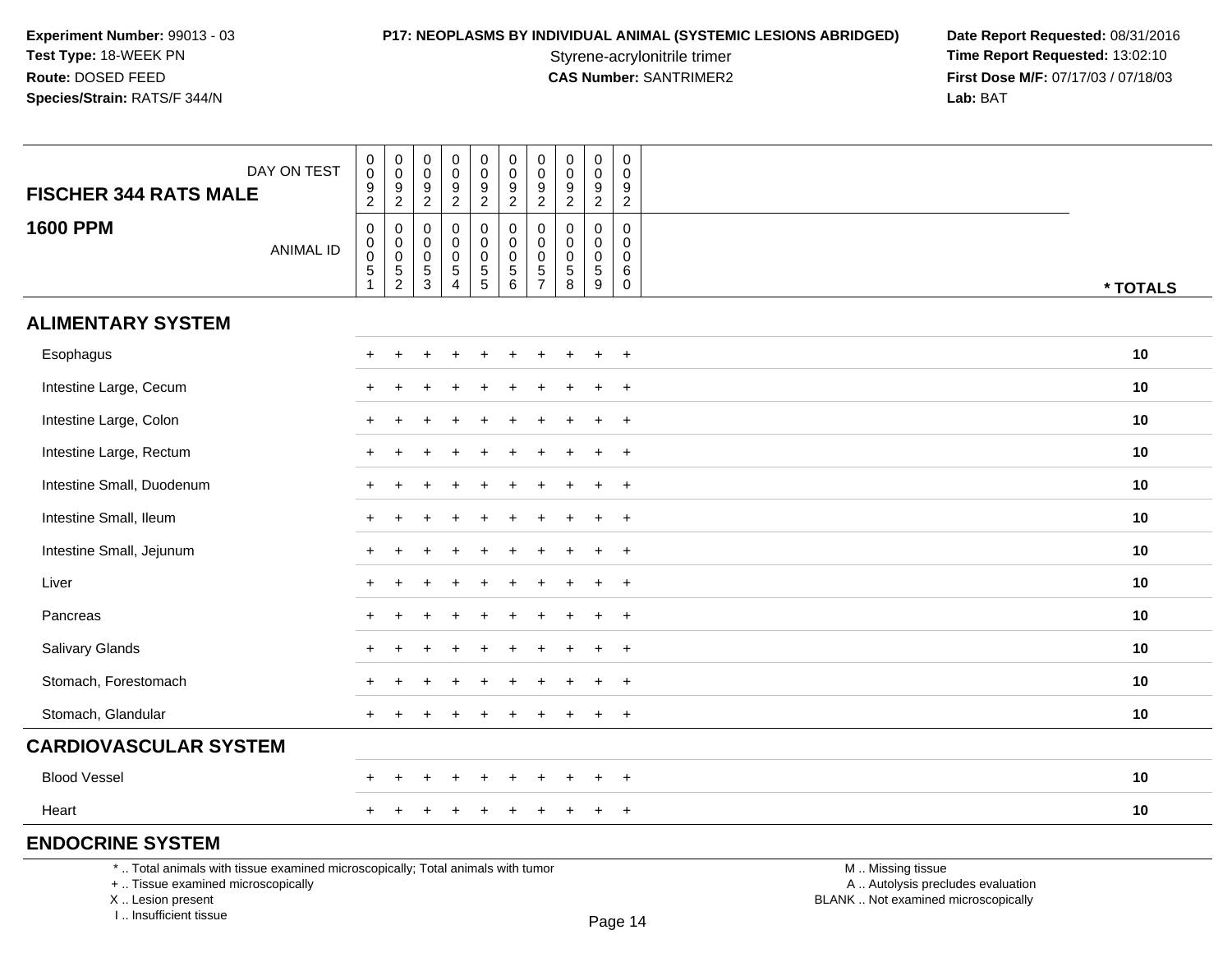**P17: NEOPLASMS BY INDIVIDUAL ANIMAL (SYSTEMIC LESIONS ABRIDGED) Date Report Requested: 08/31/2016<br>Styrene-acrylonitrile trimer <b>Time Report Requested: 13:02:10** Styrene-acrylonitrile trimer<br> **CAS Number:** SANTRIMER2 **Time Report Requested:** 13:02:10<br> **Time Report Requested:** 13:02:10 **First Dose M/F:** 07/17/03 / 07/18/03<br>Lab: BAT **Lab:** BAT

| DAY ON TEST<br><b>FISCHER 344 RATS MALE</b>                                                                                                | $\pmb{0}$<br>$\pmb{0}$<br>9<br>$\overline{2}$ | $\begin{smallmatrix} 0\\0 \end{smallmatrix}$<br>$\frac{9}{2}$               | 0<br>$\mathbf 0$<br>9<br>$\overline{2}$  | $\pmb{0}$<br>$\mathbf 0$<br>9<br>$\overline{2}$                           | $\pmb{0}$<br>$\pmb{0}$<br>9<br>$\overline{2}$  | $\pmb{0}$<br>$\pmb{0}$<br>$\boldsymbol{9}$<br>$\overline{2}$                     | $\pmb{0}$<br>$\pmb{0}$<br>9<br>$\overline{2}$                       | $\pmb{0}$<br>$\pmb{0}$<br>9<br>$\overline{2}$ | $\pmb{0}$<br>$\pmb{0}$<br>9<br>$\overline{2}$                | $\boldsymbol{0}$<br>$\mathbf 0$<br>9<br>$\overline{2}$ |                                                                                               |          |
|--------------------------------------------------------------------------------------------------------------------------------------------|-----------------------------------------------|-----------------------------------------------------------------------------|------------------------------------------|---------------------------------------------------------------------------|------------------------------------------------|----------------------------------------------------------------------------------|---------------------------------------------------------------------|-----------------------------------------------|--------------------------------------------------------------|--------------------------------------------------------|-----------------------------------------------------------------------------------------------|----------|
| <b>1600 PPM</b><br><b>ANIMAL ID</b>                                                                                                        | 0<br>$\mathbf 0$<br>$\pmb{0}$<br>$\sqrt{5}$   | $\mathbf 0$<br>$\pmb{0}$<br>$\overline{0}$<br>$\,$ 5 $\,$<br>$\overline{2}$ | 0<br>0<br>$\mathbf 0$<br>$\sqrt{5}$<br>3 | $\mathbf 0$<br>$\mathbf 0$<br>$\mathbf 0$<br>$\sqrt{5}$<br>$\overline{4}$ | 0<br>$\mathbf 0$<br>$\pmb{0}$<br>$\frac{5}{5}$ | $\mathbf 0$<br>$\pmb{0}$<br>$\mathbf 0$<br>$\begin{array}{c} 5 \\ 6 \end{array}$ | $\mathbf 0$<br>0<br>$\mathbf 0$<br>$\overline{5}$<br>$\overline{7}$ | $\mathbf 0$<br>0<br>0<br>$\,$ 5 $\,$<br>8     | $\mathbf 0$<br>$\mathbf 0$<br>$\mathbf 0$<br>$\sqrt{5}$<br>9 | $\mathbf 0$<br>0<br>$\mathbf 0$<br>6<br>$\mathbf 0$    |                                                                                               | * TOTALS |
| <b>Adrenal Cortex</b>                                                                                                                      |                                               |                                                                             |                                          |                                                                           |                                                |                                                                                  |                                                                     |                                               |                                                              | $\overline{+}$                                         |                                                                                               | 10       |
| Adrenal Medulla                                                                                                                            | $\pm$                                         |                                                                             |                                          |                                                                           |                                                |                                                                                  |                                                                     |                                               |                                                              | $\overline{+}$                                         |                                                                                               | 10       |
| Parathyroid Gland                                                                                                                          | $+$                                           | м                                                                           | $\div$                                   |                                                                           |                                                |                                                                                  |                                                                     |                                               |                                                              | M                                                      |                                                                                               | 8        |
| <b>Pituitary Gland</b>                                                                                                                     | +                                             |                                                                             |                                          |                                                                           |                                                |                                                                                  |                                                                     |                                               |                                                              | $+$                                                    |                                                                                               | 10       |
| <b>Thyroid Gland</b>                                                                                                                       |                                               |                                                                             |                                          |                                                                           |                                                |                                                                                  |                                                                     |                                               |                                                              | $\ddot{}$                                              |                                                                                               | 10       |
| <b>GENERAL BODY SYSTEM</b>                                                                                                                 |                                               |                                                                             |                                          |                                                                           |                                                |                                                                                  |                                                                     |                                               |                                                              |                                                        |                                                                                               |          |
| <b>NONE</b>                                                                                                                                |                                               |                                                                             |                                          |                                                                           |                                                |                                                                                  |                                                                     |                                               |                                                              |                                                        |                                                                                               |          |
| <b>GENITAL SYSTEM</b>                                                                                                                      |                                               |                                                                             |                                          |                                                                           |                                                |                                                                                  |                                                                     |                                               |                                                              |                                                        |                                                                                               |          |
| Epididymis                                                                                                                                 | +                                             |                                                                             |                                          |                                                                           |                                                |                                                                                  |                                                                     |                                               |                                                              | $\overline{+}$                                         |                                                                                               | 10       |
| <b>Preputial Gland</b>                                                                                                                     |                                               |                                                                             |                                          |                                                                           |                                                |                                                                                  |                                                                     |                                               |                                                              |                                                        |                                                                                               | 10       |
| Prostate                                                                                                                                   |                                               |                                                                             |                                          |                                                                           |                                                |                                                                                  |                                                                     |                                               |                                                              | $\ddot{}$                                              |                                                                                               | 10       |
| <b>Seminal Vesicle</b>                                                                                                                     | $+$                                           |                                                                             |                                          |                                                                           |                                                |                                                                                  |                                                                     |                                               | $\overline{ }$                                               | $+$                                                    |                                                                                               | 10       |
| <b>Testes</b>                                                                                                                              | $+$                                           | ÷                                                                           |                                          |                                                                           | $\div$                                         |                                                                                  | $\ddot{}$                                                           |                                               | $\ddot{}$                                                    | $+$                                                    |                                                                                               | 10       |
| <b>HEMATOPOIETIC SYSTEM</b>                                                                                                                |                                               |                                                                             |                                          |                                                                           |                                                |                                                                                  |                                                                     |                                               |                                                              |                                                        |                                                                                               |          |
| <b>Bone Marrow</b>                                                                                                                         |                                               |                                                                             |                                          |                                                                           |                                                |                                                                                  |                                                                     |                                               |                                                              | $\ddot{}$                                              |                                                                                               | 10       |
| Lymph Node, Mandibular                                                                                                                     | м                                             | м                                                                           | м                                        | M                                                                         | M                                              | M                                                                                | M                                                                   | M                                             |                                                              | M M                                                    |                                                                                               | 0        |
| Lymph Node, Mesenteric                                                                                                                     | $+$                                           |                                                                             |                                          |                                                                           |                                                |                                                                                  |                                                                     |                                               |                                                              | $+$                                                    |                                                                                               | 10       |
| *  Total animals with tissue examined microscopically; Total animals with tumor<br>+  Tissue examined microscopically<br>X  Lesion present |                                               |                                                                             |                                          |                                                                           |                                                |                                                                                  |                                                                     |                                               |                                                              |                                                        | M  Missing tissue<br>A  Autolysis precludes evaluation<br>BLANK  Not examined microscopically |          |

X .. Lesion present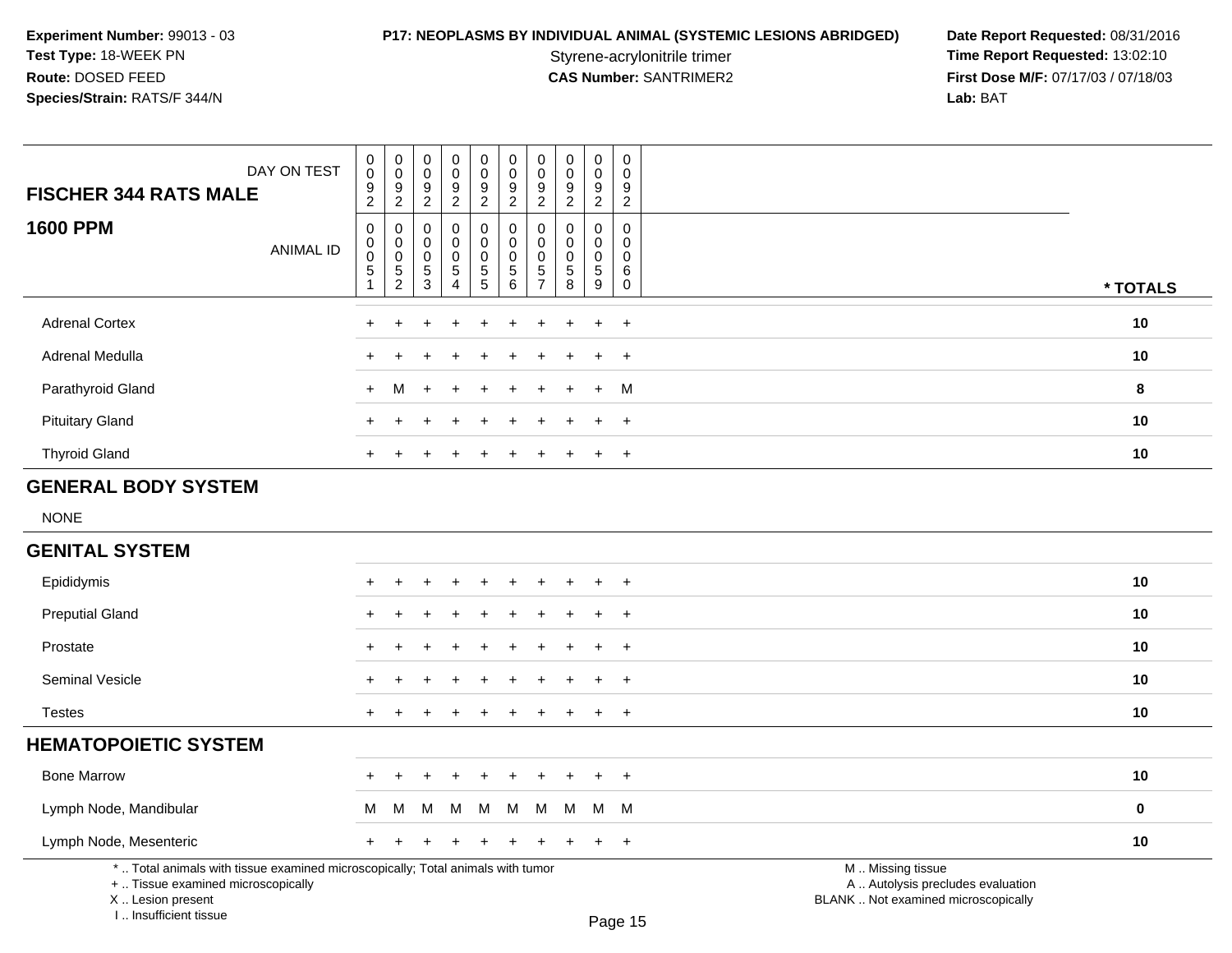**P17: NEOPLASMS BY INDIVIDUAL ANIMAL (SYSTEMIC LESIONS ABRIDGED) Date Report Requested: 08/31/2016<br>Styrene-acrylonitrile trimer <b>Time Report Requested: 13:02:10** Styrene-acrylonitrile trimer<br>
CAS Number: SANTRIMER2<br> **CAS Number:** SANTRIMER2<br> **Time Report Requested:** 13:02:10 **First Dose M/F:** 07/17/03 / 07/18/03<br>Lab: BAT **Lab:** BAT

| DAY ON TEST<br><b>FISCHER 344 RATS MALE</b> | 0<br>$\ddot{\mathbf{0}}$<br>$\frac{9}{2}$           | $\begin{smallmatrix} 0\\0 \end{smallmatrix}$<br>$\frac{9}{2}$ | $\begin{smallmatrix} 0\\0 \end{smallmatrix}$<br>$\frac{9}{2}$ | 0<br>$\overline{0}$<br>$\frac{9}{2}$ | $\pmb{0}$<br>$\overline{0}$<br>$\boldsymbol{9}$<br>$\overline{2}$ | 0<br>$\mathbf 0$<br>9<br>$\overline{a}$           | $\mathbf 0$<br>$\pmb{0}$<br>$\frac{9}{2}$ | $\begin{smallmatrix} 0\\0 \end{smallmatrix}$<br>$\frac{9}{2}$ | $\mathbf 0$<br>$\mathbf 0$<br>$\frac{9}{2}$ | $\pmb{0}$<br>$\pmb{0}$<br>9<br>$\overline{2}$                 |          |  |
|---------------------------------------------|-----------------------------------------------------|---------------------------------------------------------------|---------------------------------------------------------------|--------------------------------------|-------------------------------------------------------------------|---------------------------------------------------|-------------------------------------------|---------------------------------------------------------------|---------------------------------------------|---------------------------------------------------------------|----------|--|
| <b>1600 PPM</b><br><b>ANIMAL ID</b>         | 0<br>$\mathbf 0$<br>0<br>$\sqrt{5}$<br>$\mathbf{1}$ | 0<br>$\pmb{0}$<br>$\pmb{0}$<br>$\frac{5}{2}$                  | 0<br>$\pmb{0}$<br>$\pmb{0}$<br>$\sqrt{5}$<br>$\mathbf{3}$     | 0<br>0<br>0<br>$\sqrt{5}$<br>4       | 0<br>$\mathbf 0$<br>$\mathbf 0$<br>$\mathbf 5$<br>5               | 0<br>$\mathbf 0$<br>$\pmb{0}$<br>$\,$ 5 $\,$<br>6 | 0<br>0<br>0<br>$\frac{5}{7}$              | 0<br>$\mathbf 0$<br>$\mathbf 0$<br>$\mathbf 5$<br>8           | 0<br>0<br>0<br>$\sqrt{5}$<br>$9\,$          | $\mathbf 0$<br>$\mathbf 0$<br>$\mathbf 0$<br>6<br>$\mathbf 0$ | * TOTALS |  |
| Spleen                                      | $\div$                                              | ÷                                                             | ÷.                                                            | $\ddot{}$                            | $\ddot{}$                                                         | $\ddot{}$                                         | $\pm$                                     | $\div$                                                        | $+$                                         | $+$                                                           | 10       |  |
| Thymus                                      | $\ddot{}$                                           | +                                                             | $\pm$                                                         | $\ddot{}$                            | $\pm$                                                             | $\ddot{}$                                         | ÷                                         | $\pm$                                                         | $+$                                         | $^{+}$                                                        | 10       |  |
| <b>INTEGUMENTARY SYSTEM</b>                 |                                                     |                                                               |                                                               |                                      |                                                                   |                                                   |                                           |                                                               |                                             |                                                               |          |  |
| Mammary Gland                               |                                                     |                                                               |                                                               |                                      |                                                                   |                                                   |                                           |                                                               | $\ddot{}$                                   | $+$                                                           | 10       |  |
| Skin                                        | $+$                                                 | $\ddot{}$                                                     | $\pm$                                                         | $\overline{+}$                       | $\ddot{}$                                                         | $\ddot{}$                                         | $\ddot{}$                                 | $\overline{+}$                                                | $+$                                         | $+$                                                           | 10       |  |
| <b>MUSCULOSKELETAL SYSTEM</b>               |                                                     |                                                               |                                                               |                                      |                                                                   |                                                   |                                           |                                                               |                                             |                                                               |          |  |
| Bone                                        | $+$                                                 | +                                                             | $\ddot{}$                                                     | $\ddot{}$                            | +                                                                 | +                                                 | $\ddot{}$                                 | $\ddot{}$                                                     | $+$                                         | $+$                                                           | 10       |  |
| <b>NERVOUS SYSTEM</b>                       |                                                     |                                                               |                                                               |                                      |                                                                   |                                                   |                                           |                                                               |                                             |                                                               |          |  |
| <b>Brain</b>                                | $\ddot{}$                                           | $\ddot{}$                                                     | $\div$                                                        | $\ddot{}$                            | $\ddot{}$                                                         | $\ddot{}$                                         | $\ddot{}$                                 | $\overline{+}$                                                | $+$                                         | $+$                                                           | 10       |  |
| <b>RESPIRATORY SYSTEM</b>                   |                                                     |                                                               |                                                               |                                      |                                                                   |                                                   |                                           |                                                               |                                             |                                                               |          |  |
| Lung                                        | $+$                                                 | $\pm$                                                         | $\ddot{}$                                                     | $+$                                  | $\ddot{}$                                                         | $\ddot{}$                                         | $\ddot{}$                                 | $\ddot{}$                                                     | $+$                                         | $+$                                                           | 10       |  |
| Nose                                        | $\ddot{}$                                           | +                                                             |                                                               |                                      |                                                                   |                                                   |                                           |                                                               | $\ddot{}$                                   | $+$                                                           | 10       |  |
| Trachea                                     | $+$                                                 | $\pm$                                                         | $\div$                                                        | $\ddot{}$                            | $\ddot{}$                                                         | $\ddot{}$                                         | $\ddot{}$                                 | $\ddot{}$                                                     | $+$                                         | $+$                                                           | 10       |  |
| <b>SPECIAL SENSES SYSTEM</b>                |                                                     |                                                               |                                                               |                                      |                                                                   |                                                   |                                           |                                                               |                                             |                                                               |          |  |
| Eye                                         | $+$                                                 | $+$                                                           | $\overline{+}$                                                | $+$                                  | $\ddot{}$                                                         | $\ddot{}$                                         | $\ddot{}$                                 | $+$                                                           | $+$                                         | $+$                                                           | 10       |  |
| <b>Harderian Gland</b>                      | $+$                                                 | $\ddot{}$                                                     | $\pm$                                                         | $\ddot{}$                            | $\ddot{}$                                                         | $\ddot{}$                                         | $\ddot{}$                                 | $\ddot{}$                                                     | $+$                                         | $+$                                                           | 10       |  |
| <b>URINARY SYSTEM</b>                       |                                                     |                                                               |                                                               |                                      |                                                                   |                                                   |                                           |                                                               |                                             |                                                               |          |  |

\* .. Total animals with tissue examined microscopically; Total animals with tumor

+ .. Tissue examined microscopically

X .. Lesion present

I .. Insufficient tissue

 M .. Missing tissuey the contract of the contract of the contract of the contract of the contract of  $\mathsf A$  . Autolysis precludes evaluation Lesion present BLANK .. Not examined microscopically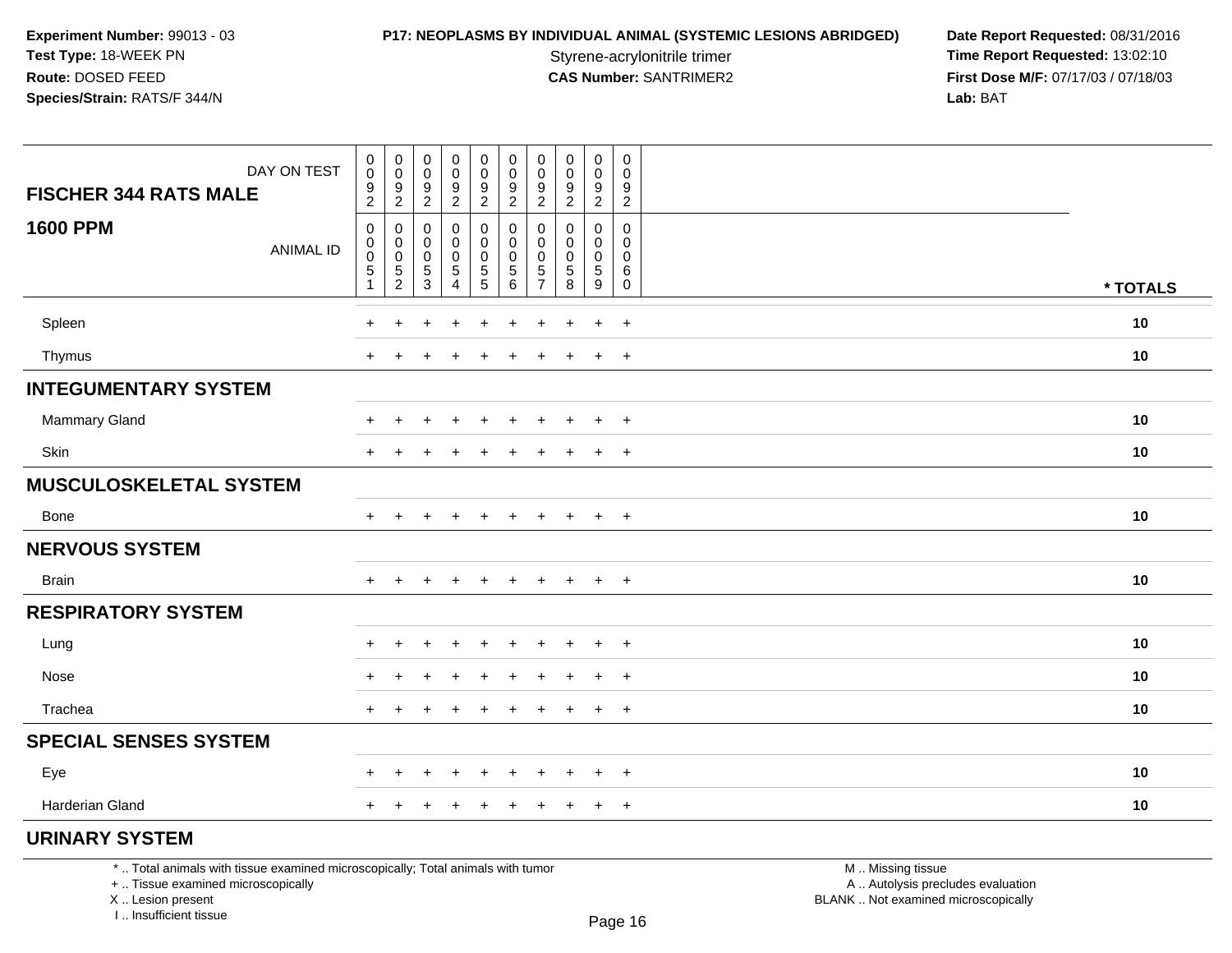## **P17: NEOPLASMS BY INDIVIDUAL ANIMAL (SYSTEMIC LESIONS ABRIDGED) Date Report Requested: 08/31/2016<br>Styrene-acrylonitrile trimer <b>Time Report Requested: 13:02:10**

Styrene-acrylonitrile trimer<br>
CAS Number: SANTRIMER2<br> **CAS Number:** SANTRIMER2<br> **Time Report Requested:** 13:02:10 **First Dose M/F:** 07/17/03 / 07/18/03<br>Lab: BAT **Lab:** BAT

| DAY ON TEST<br><b>FISCHER 344 RATS MALE</b> | $_0^0$<br>$\boldsymbol{9}$<br>$\overline{2}$ | $\begin{smallmatrix}0\\0\end{smallmatrix}$<br>$\boldsymbol{9}$<br>2                      | 0<br>$\pmb{0}$<br>9<br>$\overline{2}$  | $\begin{smallmatrix}0\0\0\9\end{smallmatrix}$<br>$\overline{2}$           | 0<br>$\bar{0}$<br>9<br>$\overline{2}$ | $\boldsymbol{0}$<br>$\boldsymbol{9}$<br>$\overline{2}$ | 0<br>$\mathbf 0$<br>9<br>$\overline{c}$  | $\pmb{0}$<br>9<br>$\overline{2}$       | 0<br>$\pmb{0}$<br>$\boldsymbol{9}$<br>$\overline{2}$ | 0<br>0<br>9<br>$\overline{2}$ |          |
|---------------------------------------------|----------------------------------------------|------------------------------------------------------------------------------------------|----------------------------------------|---------------------------------------------------------------------------|---------------------------------------|--------------------------------------------------------|------------------------------------------|----------------------------------------|------------------------------------------------------|-------------------------------|----------|
| <b>1600 PPM</b><br><b>ANIMAL ID</b>         | $\pmb{0}$<br>$\pmb{0}$<br>$\sqrt{5}$         | $\boldsymbol{0}$<br>$\pmb{0}$<br>$\begin{array}{c} 0 \\ 5 \end{array}$<br>$\overline{2}$ | 0<br>$\pmb{0}$<br>0<br>$\sqrt{5}$<br>3 | 0<br>$\pmb{0}$<br>$\begin{array}{c} 0 \\ 5 \end{array}$<br>$\overline{4}$ | 0<br>0<br>0<br>$5\,$<br>5             | 0<br>$\mathbf 0$<br>$\overline{5}$<br>6                | 0<br>0<br>$\mathbf 0$<br>$\sqrt{5}$<br>- | 0<br>0<br>$\pmb{0}$<br>$\sqrt{5}$<br>8 | 0<br>0<br>0<br>5<br>9                                | 0<br>0<br>0<br>6<br>0         | * TOTALS |
| Kidney                                      |                                              |                                                                                          |                                        | $+$                                                                       | $+$                                   | $+$                                                    | $+$                                      | $+$                                    |                                                      | $+$ $+$                       | 10       |
| <b>Urinary Bladder</b>                      | $+$                                          |                                                                                          |                                        | $\div$                                                                    | $\div$                                | $+$                                                    | $+$                                      | $+$                                    |                                                      | $+$ $+$                       | 10       |
| <b>SYSTEMIC LESIONS</b>                     |                                              |                                                                                          |                                        |                                                                           |                                       |                                                        |                                          |                                        |                                                      |                               |          |
| Multiple Organ                              |                                              |                                                                                          |                                        |                                                                           | $\div$                                | $+$                                                    | $+$                                      | ÷.                                     | $+$                                                  | $^{+}$                        | 10       |

\*\*\* END OF MALE DATA \*\*\*

\* .. Total animals with tissue examined microscopically; Total animals with tumor

X .. Lesion present

<sup>+ ..</sup> Tissue examined microscopically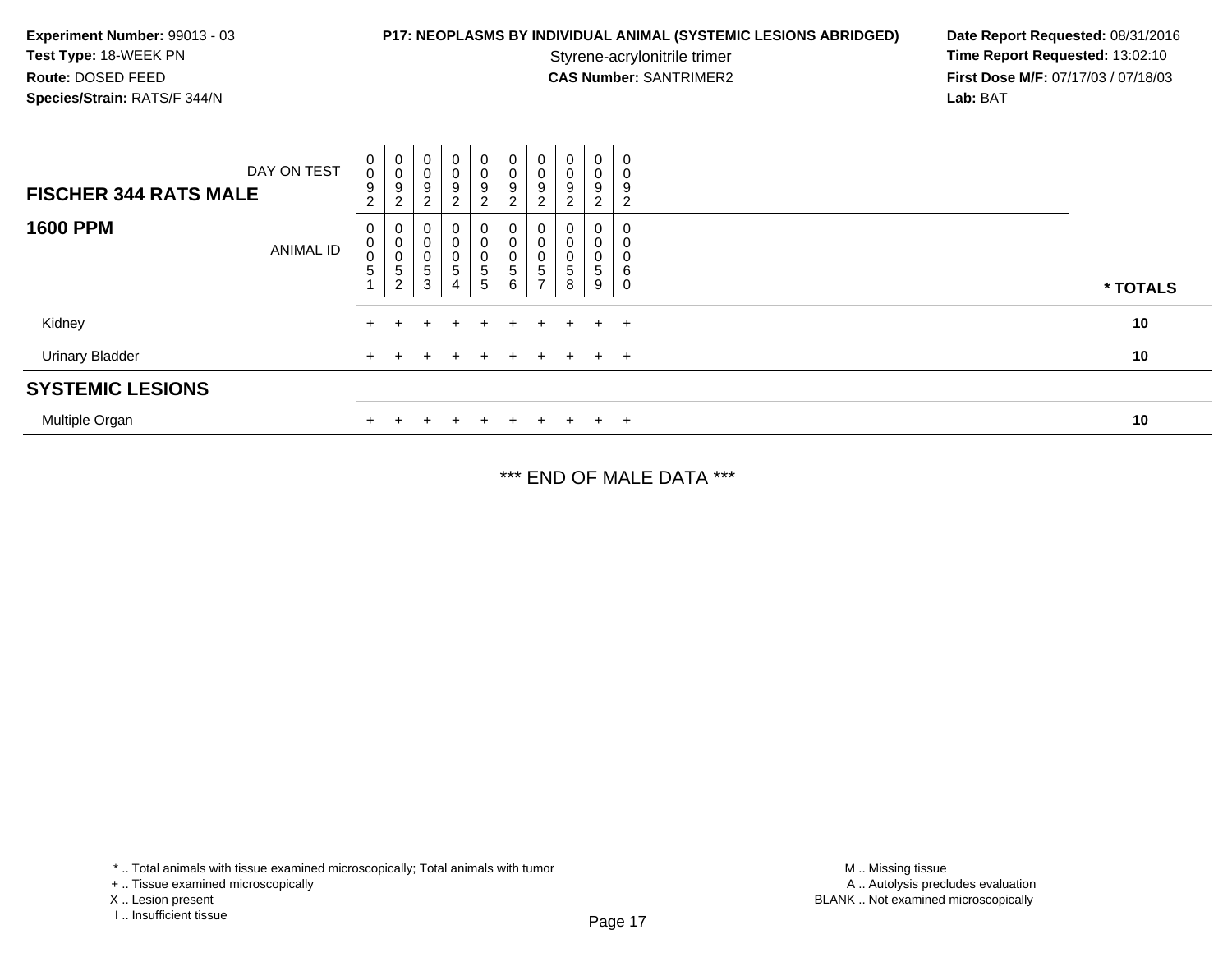Styrene-acrylonitrile trimer<br> **CAS Number:** SANTRIMER2 **Time Report Requested:** 13:02:10<br> **Time Report Requested:** 13:02:10 **First Dose M/F:** 07/17/03 / 07/18/03<br>Lab: BAT **Lab:** BAT

| <b>FISCHER 344 RATS FEMALE</b>                                                  | DAY ON TEST      | $\,0\,$<br>$\boldsymbol{0}$<br>$\boldsymbol{9}$<br>$\overline{2}$     | $\pmb{0}$<br>$\boldsymbol{0}$<br>$\boldsymbol{9}$<br>$\overline{2}$ | $\pmb{0}$<br>$\mathsf 0$<br>9<br>$\overline{2}$ | $\pmb{0}$<br>$\pmb{0}$<br>$\frac{9}{2}$             | $\mathsf 0$<br>$\pmb{0}$<br>$\frac{9}{2}$                | $\pmb{0}$<br>$\mathbf 0$<br>$\frac{9}{2}$                            | 0<br>0<br>9<br>$\overline{2}$                       | $\pmb{0}$<br>$\pmb{0}$<br>$\boldsymbol{9}$<br>$\overline{2}$     | $\pmb{0}$<br>$\mathbf 0$<br>$\frac{9}{2}$              | $\mathsf{O}\xspace$<br>0<br>9<br>$\overline{2}$                  |                   |          |
|---------------------------------------------------------------------------------|------------------|-----------------------------------------------------------------------|---------------------------------------------------------------------|-------------------------------------------------|-----------------------------------------------------|----------------------------------------------------------|----------------------------------------------------------------------|-----------------------------------------------------|------------------------------------------------------------------|--------------------------------------------------------|------------------------------------------------------------------|-------------------|----------|
| 0 PPM                                                                           | <b>ANIMAL ID</b> | $\boldsymbol{0}$<br>$\pmb{0}$<br>$\pmb{0}$<br>$\,6\,$<br>$\mathbf{1}$ | 0<br>$\mathbf 0$<br>$\mathbf 0$<br>6<br>$\overline{2}$              | 0<br>0<br>0<br>6<br>$\mathbf{3}$                | $\mathbf 0$<br>$\mathbf 0$<br>$\mathbf 0$<br>$^6_4$ | $\pmb{0}$<br>$\mathbf 0$<br>$\mathbf 0$<br>$\frac{6}{5}$ | $\mathbf 0$<br>$\mathbf 0$<br>$\mathbf 0$<br>$\,6$<br>$6\phantom{a}$ | 0<br>$\mathbf 0$<br>$\Omega$<br>6<br>$\overline{7}$ | $\mathbf 0$<br>$\mathbf 0$<br>$\mathbf 0$<br>6<br>$\overline{8}$ | $\mathbf 0$<br>$\mathbf 0$<br>0<br>6<br>$\overline{9}$ | $\mathbf 0$<br>$\mathbf 0$<br>0<br>$\overline{7}$<br>$\mathbf 0$ |                   | * TOTALS |
| <b>ALIMENTARY SYSTEM</b>                                                        |                  |                                                                       |                                                                     |                                                 |                                                     |                                                          |                                                                      |                                                     |                                                                  |                                                        |                                                                  |                   |          |
| Esophagus                                                                       |                  |                                                                       |                                                                     |                                                 |                                                     |                                                          |                                                                      |                                                     |                                                                  | $\ddot{}$                                              | $+$                                                              |                   | 10       |
| Intestine Large, Cecum                                                          |                  |                                                                       |                                                                     |                                                 |                                                     |                                                          |                                                                      |                                                     |                                                                  | $\ddot{}$                                              | $+$                                                              |                   | 10       |
| Intestine Large, Colon                                                          |                  |                                                                       |                                                                     |                                                 |                                                     |                                                          |                                                                      |                                                     |                                                                  | $\ddot{}$                                              | $+$                                                              |                   | 10       |
| Intestine Large, Rectum                                                         |                  |                                                                       |                                                                     |                                                 |                                                     |                                                          |                                                                      |                                                     |                                                                  |                                                        | $+$                                                              |                   | 10       |
| Intestine Small, Duodenum                                                       |                  |                                                                       |                                                                     |                                                 |                                                     |                                                          |                                                                      |                                                     |                                                                  |                                                        | $+$                                                              |                   | 10       |
| Intestine Small, Ileum                                                          |                  |                                                                       |                                                                     |                                                 |                                                     |                                                          |                                                                      |                                                     |                                                                  | $\ddot{}$                                              | $\overline{+}$                                                   |                   | 10       |
| Intestine Small, Jejunum                                                        |                  |                                                                       |                                                                     |                                                 |                                                     |                                                          |                                                                      |                                                     |                                                                  |                                                        | $+$                                                              |                   | 10       |
| Liver                                                                           |                  |                                                                       |                                                                     |                                                 |                                                     |                                                          |                                                                      |                                                     |                                                                  | $\div$                                                 | $\overline{+}$                                                   |                   | 10       |
| Pancreas                                                                        |                  |                                                                       |                                                                     |                                                 |                                                     |                                                          |                                                                      |                                                     |                                                                  | $\ddot{}$                                              | $\ddot{}$                                                        |                   | 10       |
| Salivary Glands                                                                 |                  |                                                                       |                                                                     |                                                 |                                                     |                                                          |                                                                      |                                                     |                                                                  |                                                        | $+$                                                              |                   | 10       |
| Stomach, Forestomach                                                            |                  |                                                                       |                                                                     |                                                 |                                                     |                                                          |                                                                      |                                                     |                                                                  |                                                        | $\ddot{}$                                                        |                   | 10       |
| Stomach, Glandular                                                              |                  | $+$                                                                   |                                                                     |                                                 | $\overline{+}$                                      | $\ddot{}$                                                |                                                                      |                                                     |                                                                  | $+$                                                    | $+$                                                              |                   | 10       |
| <b>CARDIOVASCULAR SYSTEM</b>                                                    |                  |                                                                       |                                                                     |                                                 |                                                     |                                                          |                                                                      |                                                     |                                                                  |                                                        |                                                                  |                   |          |
| <b>Blood Vessel</b>                                                             |                  |                                                                       |                                                                     |                                                 |                                                     |                                                          |                                                                      |                                                     |                                                                  |                                                        | $\overline{+}$                                                   |                   | 10       |
| Heart                                                                           |                  | $\pm$                                                                 |                                                                     |                                                 |                                                     | +                                                        | ÷                                                                    | ÷                                                   |                                                                  | $+$                                                    | $+$                                                              |                   | 10       |
| <b>ENDOCRINE SYSTEM</b>                                                         |                  |                                                                       |                                                                     |                                                 |                                                     |                                                          |                                                                      |                                                     |                                                                  |                                                        |                                                                  |                   |          |
| *  Total animals with tissue examined microscopically; Total animals with tumor |                  |                                                                       |                                                                     |                                                 |                                                     |                                                          |                                                                      |                                                     |                                                                  |                                                        |                                                                  | M  Missing tissue |          |

+ .. Tissue examined microscopically

X .. Lesion present

I .. Insufficient tissue

M .. Missing tissue

y the contract of the contract of the contract of the contract of the contract of  $\mathsf A$  . Autolysis precludes evaluation Lesion present BLANK .. Not examined microscopically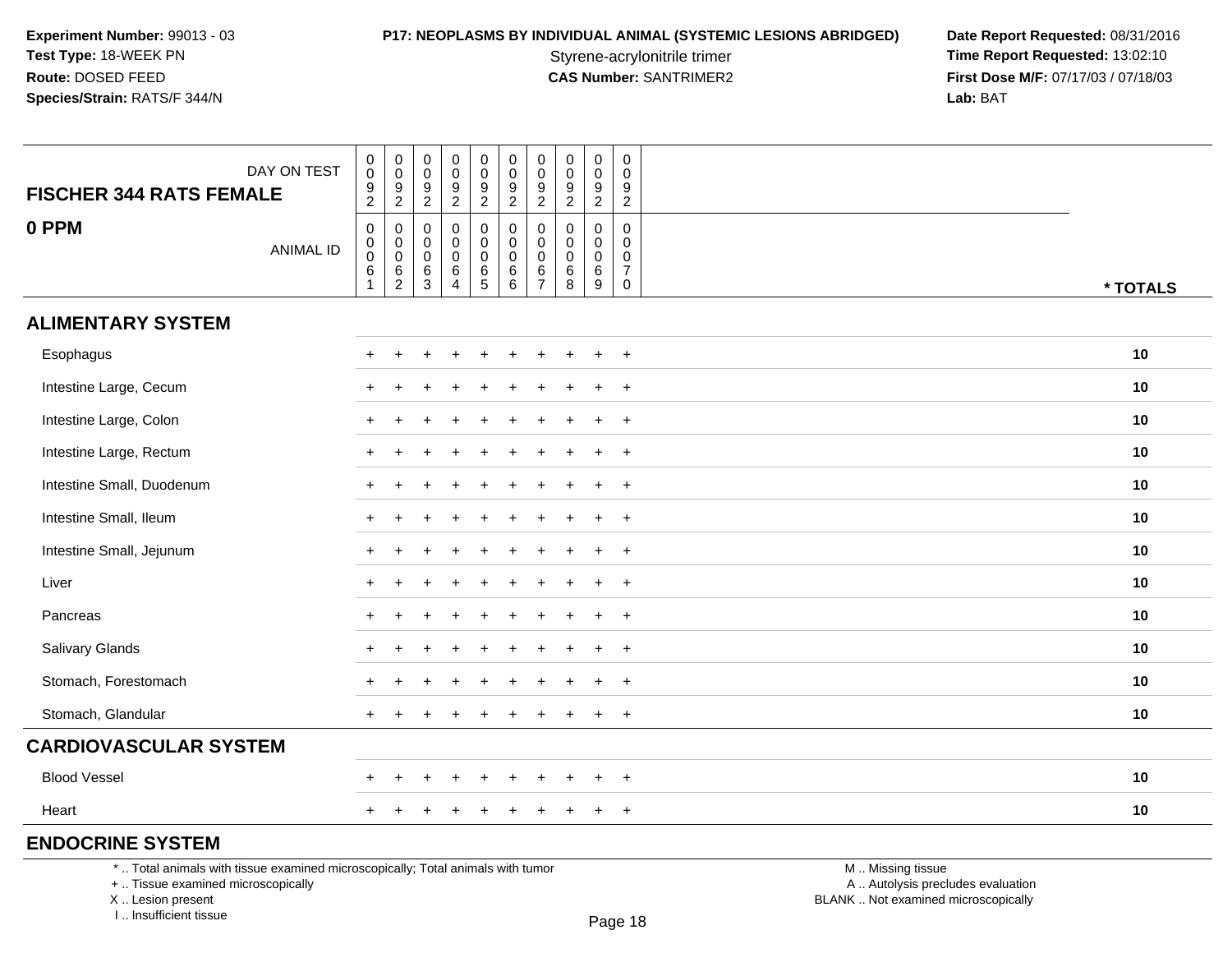**P17: NEOPLASMS BY INDIVIDUAL ANIMAL (SYSTEMIC LESIONS ABRIDGED) Date Report Requested: 08/31/2016<br>Styrene-acrylonitrile trimer <b>Time Report Requested: 13:02:10** Styrene-acrylonitrile trimer<br> **CAS Number:** SANTRIMER2 **Time Report Requested:** 13:02:10<br> **Time Report Requested:** 13:02:10 **First Dose M/F:** 07/17/03 / 07/18/03<br>Lab: BAT **Lab:** BAT

| DAY ON TEST<br><b>FISCHER 344 RATS FEMALE</b>                                   | $\pmb{0}$<br>$\pmb{0}$<br>$\boldsymbol{9}$<br>$\overline{2}$      | $\pmb{0}$<br>$\pmb{0}$<br>$\frac{9}{2}$          | 0<br>$\pmb{0}$<br>$\boldsymbol{9}$<br>$\overline{2}$ | $\pmb{0}$<br>$\frac{0}{9}$                                     | $\begin{array}{c} 0 \\ 0 \\ 9 \\ 2 \end{array}$          | $\pmb{0}$<br>$\mathbf 0$<br>$\boldsymbol{9}$<br>$\overline{2}$ | 0<br>$\boldsymbol{0}$<br>9<br>$\overline{c}$ | $\begin{smallmatrix} 0\\0 \end{smallmatrix}$<br>$\overline{9}$<br>$\overline{2}$ | $\pmb{0}$<br>$\mathbf 0$<br>9<br>$\overline{2}$ | $\pmb{0}$<br>$\mathbf 0$<br>9<br>$\overline{2}$        |                   |             |
|---------------------------------------------------------------------------------|-------------------------------------------------------------------|--------------------------------------------------|------------------------------------------------------|----------------------------------------------------------------|----------------------------------------------------------|----------------------------------------------------------------|----------------------------------------------|----------------------------------------------------------------------------------|-------------------------------------------------|--------------------------------------------------------|-------------------|-------------|
| 0 PPM<br><b>ANIMAL ID</b>                                                       | $\pmb{0}$<br>$\pmb{0}$<br>$\overline{0}$<br>$\,6$<br>$\mathbf{1}$ | 0<br>$\,0\,$<br>$\pmb{0}$<br>6<br>$\overline{2}$ | 0<br>0<br>0<br>6<br>$\mathbf{3}$                     | $\pmb{0}$<br>$\pmb{0}$<br>$\pmb{0}$<br>$\,6$<br>$\overline{4}$ | $\pmb{0}$<br>$\mathbf 0$<br>$\mathbf 0$<br>$\frac{6}{5}$ | $\pmb{0}$<br>$\mathbf 0$<br>$\mathbf 0$<br>$\,6\,$<br>$\,6\,$  | 0<br>0<br>$\mathbf 0$<br>6<br>$\overline{7}$ | 0<br>0<br>$\mathbf 0$<br>$\,6$<br>8                                              | 0<br>0<br>$\mathbf 0$<br>$\frac{6}{9}$          | 0<br>$\mathbf 0$<br>0<br>$\overline{7}$<br>$\mathbf 0$ |                   | * TOTALS    |
| <b>Adrenal Cortex</b>                                                           | $\ddot{}$                                                         | $\ddot{}$                                        |                                                      | $\ddot{}$                                                      | +                                                        | $\ddot{}$                                                      | $\ddot{}$                                    |                                                                                  | $\ddot{}$                                       | $\ddot{}$                                              |                   | 10          |
| Adrenal Medulla                                                                 | $\pm$                                                             |                                                  |                                                      |                                                                |                                                          |                                                                |                                              |                                                                                  | $\ddot{}$                                       | $+$                                                    |                   | 10          |
| Parathyroid Gland                                                               | M                                                                 | $\ddot{}$                                        | ÷                                                    | $\div$                                                         | м                                                        | $\ddot{}$                                                      | $+$                                          | м                                                                                | M                                               | $+$                                                    |                   | 6           |
| <b>Pituitary Gland</b>                                                          | $\pm$                                                             |                                                  |                                                      |                                                                |                                                          |                                                                |                                              |                                                                                  | $\ddot{}$                                       | $+$                                                    |                   | 10          |
| <b>Thyroid Gland</b>                                                            | $+$                                                               | $\ddot{}$                                        |                                                      | $\div$                                                         | $\ddot{}$                                                | $\ddot{}$                                                      | $+$                                          | $\ddot{}$                                                                        | $\ddot{}$                                       | $+$                                                    |                   | 10          |
| <b>GENERAL BODY SYSTEM</b>                                                      |                                                                   |                                                  |                                                      |                                                                |                                                          |                                                                |                                              |                                                                                  |                                                 |                                                        |                   |             |
| <b>NONE</b>                                                                     |                                                                   |                                                  |                                                      |                                                                |                                                          |                                                                |                                              |                                                                                  |                                                 |                                                        |                   |             |
| <b>GENITAL SYSTEM</b>                                                           |                                                                   |                                                  |                                                      |                                                                |                                                          |                                                                |                                              |                                                                                  |                                                 |                                                        |                   |             |
| <b>Clitoral Gland</b>                                                           | $+$                                                               | $\div$                                           |                                                      | $\div$                                                         | ÷                                                        | ÷                                                              |                                              |                                                                                  | $\ddot{}$                                       | $+$                                                    |                   | 10          |
| Ovary                                                                           |                                                                   |                                                  |                                                      |                                                                |                                                          |                                                                |                                              |                                                                                  | $\ddot{}$                                       | $\ddot{}$                                              |                   | 10          |
| <b>Uterus</b>                                                                   | $\pm$                                                             | $\ddot{}$                                        |                                                      | $\pm$                                                          | +                                                        | ÷                                                              |                                              |                                                                                  | $\ddot{}$                                       | $\ddot{}$                                              |                   | 10          |
| <b>HEMATOPOIETIC SYSTEM</b>                                                     |                                                                   |                                                  |                                                      |                                                                |                                                          |                                                                |                                              |                                                                                  |                                                 |                                                        |                   |             |
| <b>Bone Marrow</b>                                                              | $\pm$                                                             |                                                  |                                                      |                                                                | ÷                                                        |                                                                | $\div$                                       |                                                                                  | $\ddot{}$                                       | $+$                                                    |                   | 10          |
| Lymph Node, Mandibular                                                          | M                                                                 | M                                                | м                                                    | M                                                              | м                                                        | М                                                              | M                                            | M                                                                                | M                                               | M                                                      |                   | $\mathbf 0$ |
| Lymph Node, Mesenteric                                                          | $\pm$                                                             |                                                  |                                                      |                                                                |                                                          |                                                                |                                              |                                                                                  | $\ddot{}$                                       | $+$                                                    |                   | 10          |
| Spleen                                                                          |                                                                   |                                                  |                                                      |                                                                |                                                          |                                                                |                                              |                                                                                  | $\div$                                          | $\overline{+}$                                         |                   | 10          |
| Thymus                                                                          |                                                                   |                                                  |                                                      |                                                                |                                                          |                                                                |                                              |                                                                                  | $\ddot{}$                                       | $+$                                                    |                   | 10          |
| *  Total animals with tissue examined microscopically; Total animals with tumor |                                                                   |                                                  |                                                      |                                                                |                                                          |                                                                |                                              |                                                                                  |                                                 |                                                        | M  Missing tissue |             |

+ .. Tissue examined microscopically

 Lesion present BLANK .. Not examined microscopicallyX .. Lesion present

I .. Insufficient tissue

y the contract of the contract of the contract of the contract of the contract of  $\mathsf A$  . Autolysis precludes evaluation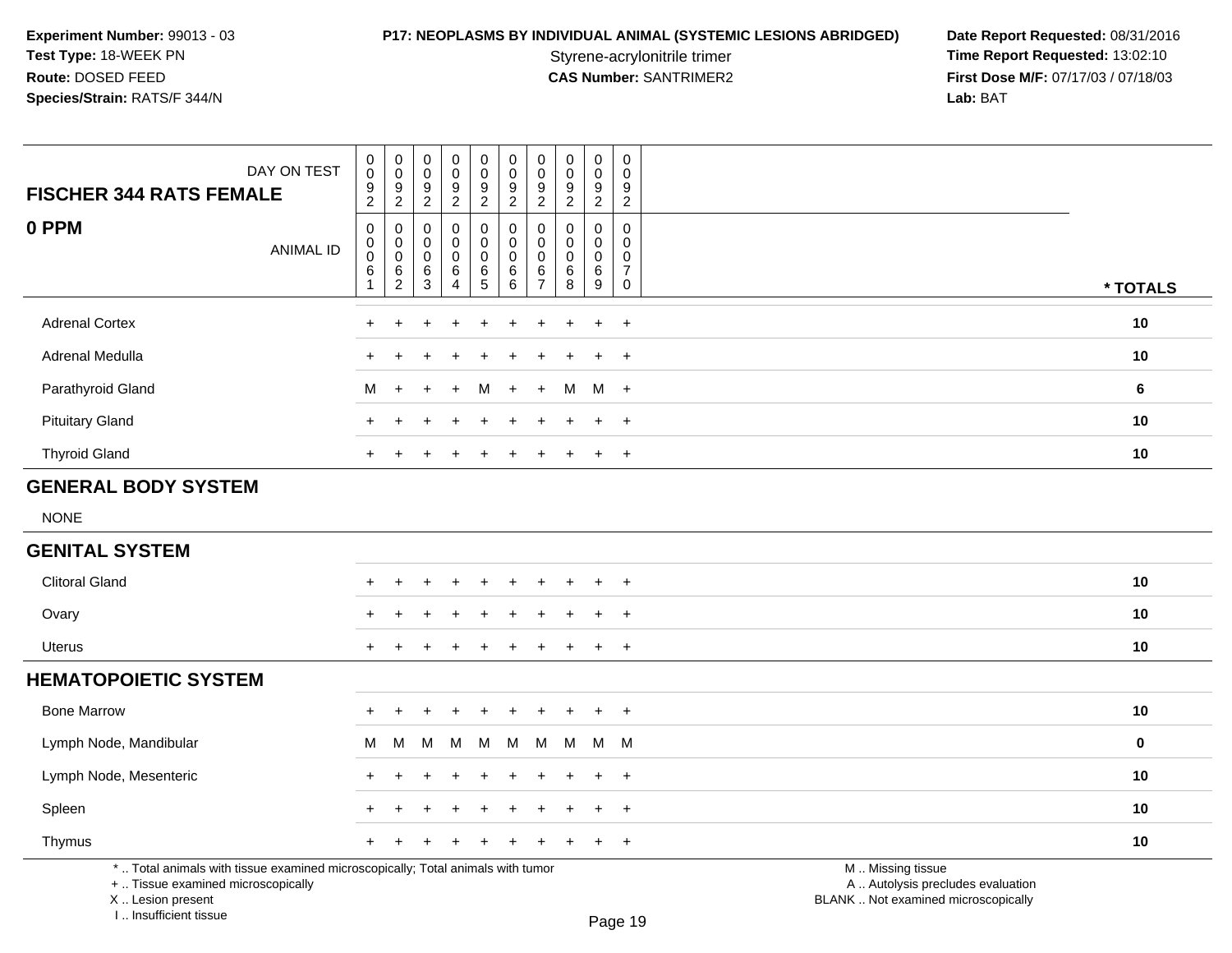# **P17: NEOPLASMS BY INDIVIDUAL ANIMAL (SYSTEMIC LESIONS ABRIDGED) Date Report Requested: 08/31/2016<br>Styrene-acrylonitrile trimer <b>Time Report Requested: 13:02:10**

Styrene-acrylonitrile trimer<br>
CAS Number: SANTRIMER2<br>
CAS Number: SANTRIMER2<br>
Tirst Dose M/F: 07/17/03 / 07/18/03 **First Dose M/F:** 07/17/03 / 07/18/03<br>Lab: BAT **Lab:** BAT

| DAY ON TEST<br><b>FISCHER 344 RATS FEMALE</b>                                                                                                                       | $\mathbf 0$<br>$\mathsf{O}\xspace$<br>$\frac{9}{2}$              | 0<br>$\mathbf 0$<br>9                     | $\mathsf{O}$<br>$\mathbf 0$<br>$\frac{9}{2}$     | $\boldsymbol{0}$<br>$\mathsf 0$<br>$\boldsymbol{9}$ | $\mathbf 0$<br>$\mathbf 0$<br>$\frac{9}{2}$         | $\pmb{0}$<br>$\mathsf{O}\xspace$<br>$\boldsymbol{9}$ | 0<br>$\mathbf 0$<br>9                                             | 0<br>$\mathbf 0$<br>9                         | 0<br>$\mathbf 0$<br>9                              | 0<br>$\Omega$<br>9                                                      |                                                                                               |          |
|---------------------------------------------------------------------------------------------------------------------------------------------------------------------|------------------------------------------------------------------|-------------------------------------------|--------------------------------------------------|-----------------------------------------------------|-----------------------------------------------------|------------------------------------------------------|-------------------------------------------------------------------|-----------------------------------------------|----------------------------------------------------|-------------------------------------------------------------------------|-----------------------------------------------------------------------------------------------|----------|
|                                                                                                                                                                     |                                                                  | $\overline{c}$                            |                                                  | $\overline{c}$                                      |                                                     | $\overline{2}$                                       | $\sqrt{2}$                                                        | $\overline{c}$                                | $\overline{2}$                                     | $\overline{2}$                                                          |                                                                                               |          |
| 0 PPM<br><b>ANIMAL ID</b>                                                                                                                                           | $\mathbf 0$<br>$\mathbf 0$<br>$\pmb{0}$<br>$\,6$<br>$\mathbf{1}$ | 0<br>$\mathbf 0$<br>$\mathbf 0$<br>6<br>2 | $\Omega$<br>$\mathbf 0$<br>$\mathbf 0$<br>6<br>3 | $\mathbf 0$<br>$\mathbf 0$<br>0<br>6<br>4           | 0<br>0<br>$\mathbf 0$<br>$\,6\,$<br>$5\phantom{.0}$ | 0<br>$\mathbf 0$<br>$\mathbf 0$<br>$\,6$<br>6        | $\mathbf{0}$<br>$\mathbf 0$<br>$\mathbf 0$<br>6<br>$\overline{7}$ | $\Omega$<br>$\Omega$<br>$\mathbf 0$<br>6<br>8 | 0<br>$\mathbf 0$<br>0<br>$\,6\,$<br>$\overline{9}$ | $\Omega$<br>$\mathbf 0$<br>$\mathbf 0$<br>$\overline{7}$<br>$\mathbf 0$ |                                                                                               | * TOTALS |
| <b>INTEGUMENTARY SYSTEM</b>                                                                                                                                         |                                                                  |                                           |                                                  |                                                     |                                                     |                                                      |                                                                   |                                               |                                                    |                                                                         |                                                                                               |          |
| <b>Mammary Gland</b>                                                                                                                                                |                                                                  |                                           |                                                  |                                                     |                                                     |                                                      |                                                                   |                                               |                                                    | $\ddot{}$                                                               |                                                                                               | 10       |
| Skin                                                                                                                                                                |                                                                  |                                           |                                                  |                                                     |                                                     |                                                      |                                                                   |                                               |                                                    | $\overline{+}$                                                          |                                                                                               | 10       |
| <b>MUSCULOSKELETAL SYSTEM</b>                                                                                                                                       |                                                                  |                                           |                                                  |                                                     |                                                     |                                                      |                                                                   |                                               |                                                    |                                                                         |                                                                                               |          |
| Bone                                                                                                                                                                | $\pm$                                                            | $\ddot{}$                                 |                                                  | $\overline{ }$                                      | $\pm$                                               | $\pm$                                                | $\ddot{}$                                                         | $\pm$                                         | $+$                                                | $+$                                                                     |                                                                                               | 10       |
| <b>NERVOUS SYSTEM</b>                                                                                                                                               |                                                                  |                                           |                                                  |                                                     |                                                     |                                                      |                                                                   |                                               |                                                    |                                                                         |                                                                                               |          |
| <b>Brain</b>                                                                                                                                                        | $+$                                                              | $\overline{+}$                            | $\pm$                                            | $\overline{+}$                                      | $+$                                                 | $+$                                                  | $+$                                                               | $+$                                           | $+$                                                | $+$                                                                     |                                                                                               | 10       |
| <b>RESPIRATORY SYSTEM</b>                                                                                                                                           |                                                                  |                                           |                                                  |                                                     |                                                     |                                                      |                                                                   |                                               |                                                    |                                                                         |                                                                                               |          |
| Lung                                                                                                                                                                |                                                                  | ÷                                         |                                                  |                                                     |                                                     |                                                      |                                                                   |                                               | $\ddot{}$                                          | $+$                                                                     |                                                                                               | 10       |
| Nose                                                                                                                                                                |                                                                  |                                           |                                                  |                                                     |                                                     |                                                      |                                                                   |                                               |                                                    | $\overline{+}$                                                          |                                                                                               | 10       |
| Trachea                                                                                                                                                             |                                                                  |                                           |                                                  |                                                     |                                                     |                                                      |                                                                   |                                               | $\ddot{}$                                          | $+$                                                                     |                                                                                               | 10       |
| <b>SPECIAL SENSES SYSTEM</b>                                                                                                                                        |                                                                  |                                           |                                                  |                                                     |                                                     |                                                      |                                                                   |                                               |                                                    |                                                                         |                                                                                               |          |
| Eye                                                                                                                                                                 |                                                                  |                                           |                                                  | $\overline{ }$                                      |                                                     |                                                      |                                                                   |                                               | $\ddot{}$                                          | $+$                                                                     |                                                                                               | 10       |
| <b>Harderian Gland</b>                                                                                                                                              |                                                                  |                                           |                                                  |                                                     |                                                     |                                                      |                                                                   |                                               | $\ddot{}$                                          | $+$                                                                     |                                                                                               | 10       |
| <b>URINARY SYSTEM</b>                                                                                                                                               |                                                                  |                                           |                                                  |                                                     |                                                     |                                                      |                                                                   |                                               |                                                    |                                                                         |                                                                                               |          |
| Kidney                                                                                                                                                              |                                                                  |                                           |                                                  |                                                     |                                                     |                                                      |                                                                   |                                               | $\div$                                             | $+$                                                                     |                                                                                               | 10       |
| <b>Urinary Bladder</b>                                                                                                                                              | +                                                                | $\div$                                    |                                                  | +                                                   | $\div$                                              |                                                      |                                                                   |                                               | $\ddot{}$                                          | $+$                                                                     |                                                                                               | 10       |
| *  Total animals with tissue examined microscopically; Total animals with tumor<br>+  Tissue examined microscopically<br>X  Lesion present<br>I Insufficient tissue |                                                                  |                                           |                                                  |                                                     |                                                     |                                                      |                                                                   |                                               |                                                    | $D_{200}$ $20$                                                          | M  Missing tissue<br>A  Autolysis precludes evaluation<br>BLANK  Not examined microscopically |          |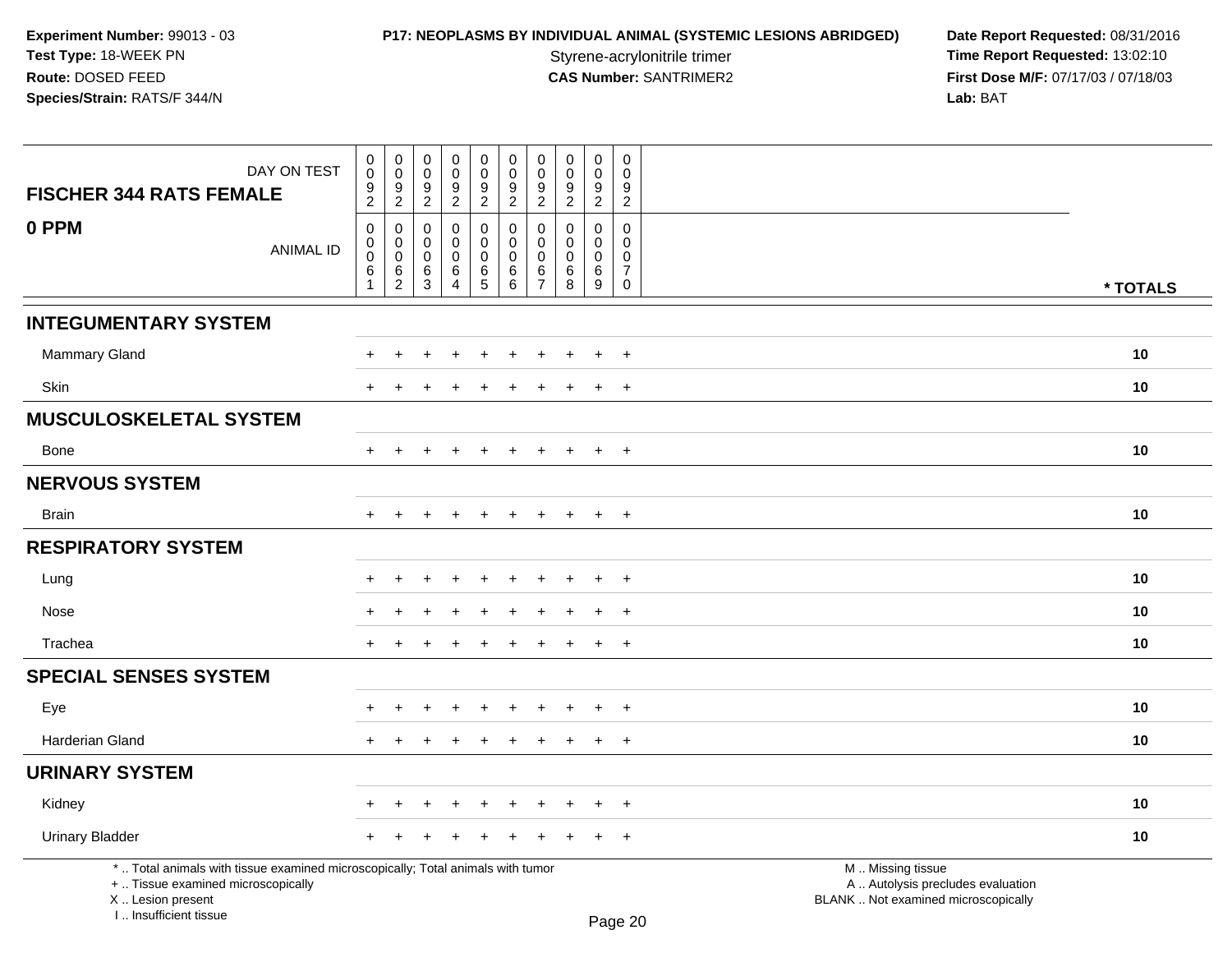## **P17: NEOPLASMS BY INDIVIDUAL ANIMAL (SYSTEMIC LESIONS ABRIDGED) Date Report Requested: 08/31/2016<br>Styrene-acrylonitrile trimer <b>Time Report Requested: 13:02:10**

Styrene-acrylonitrile trimer<br>
CAS Number: SANTRIMER2<br> **CAS Number:** SANTRIMER2<br> **Time Report Requested:** 13:02:10<br> **First Dose M/F:** 07/17/03 / 07/18/03 **First Dose M/F:** 07/17/03 / 07/18/03<br>**Lab:** BAT **Lab:** BAT

| DAY ON TEST<br><b>FISCHER 344 RATS FEMALE</b> | U<br>0<br>9<br>$\sim$<br>$\epsilon$ | 0<br>v<br>9<br>ົາ<br><u>_</u> |  | υ      | 0<br>9<br>▃      | U<br>9      | 0<br>0<br>-9<br>$\overline{\phantom{a}}$<br><u>_</u> | 0<br>0<br>9<br>ົ      | O | ັ<br>◡ |
|-----------------------------------------------|-------------------------------------|-------------------------------|--|--------|------------------|-------------|------------------------------------------------------|-----------------------|---|--------|
| 0 PPM<br><b>ANIMAL ID</b>                     | 0<br>◡<br>6                         | 0<br>0<br>U<br>6<br>ົ         |  | υ<br>u | 0<br>⌒<br>6<br>b | U<br>6<br>h | 0<br>6<br>$\rightarrow$                              | 0<br>0<br>0<br>6<br>8 | a |        |

## **SYSTEMIC LESIONS**

Multiple Organn  $+$ 

<sup>+</sup> <sup>+</sup> <sup>+</sup> <sup>+</sup> <sup>+</sup> <sup>+</sup> <sup>+</sup> <sup>+</sup> <sup>+</sup> **<sup>10</sup>**

I .. Insufficient tissue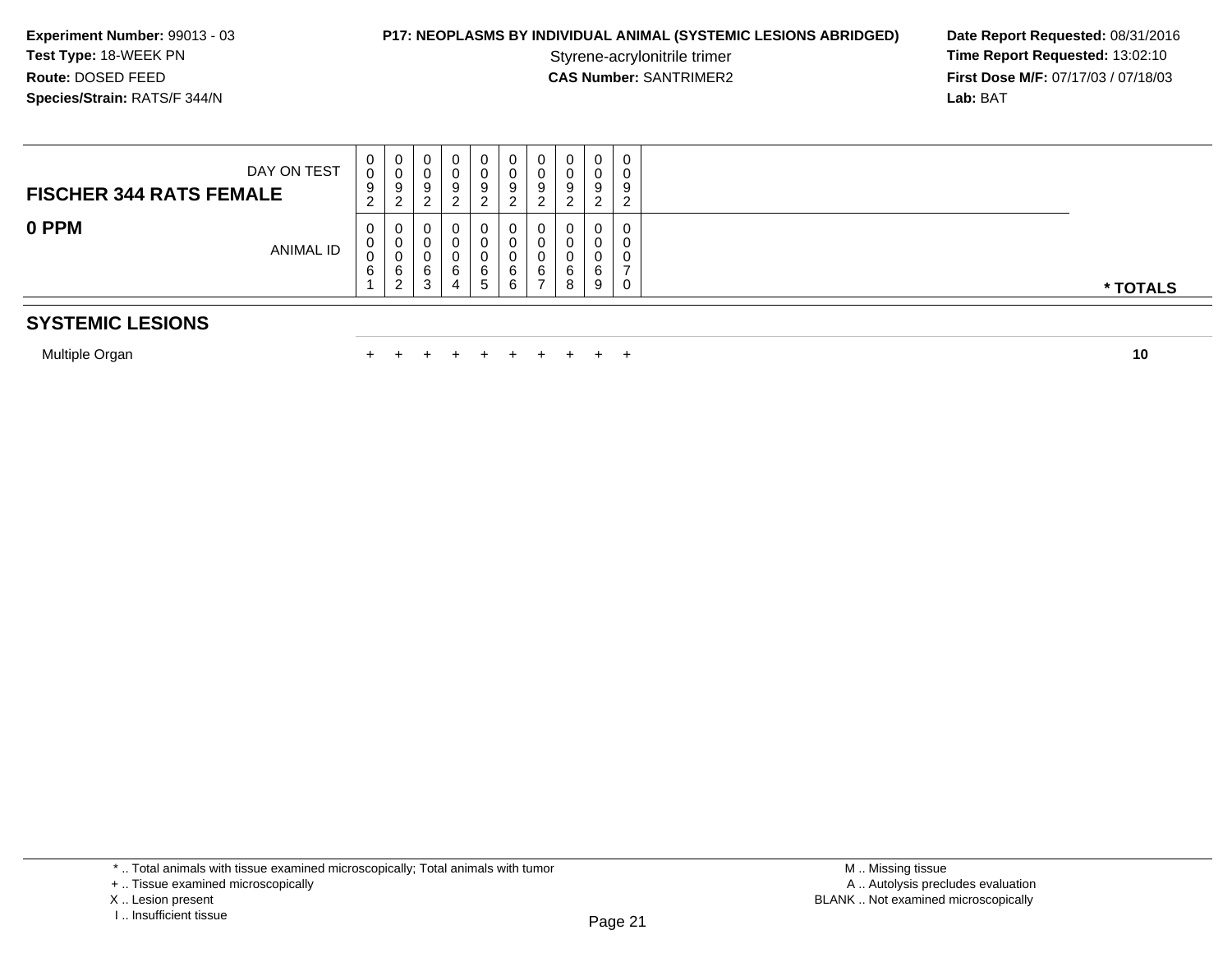# **P17: NEOPLASMS BY INDIVIDUAL ANIMAL (SYSTEMIC LESIONS ABRIDGED) Date Report Requested: 08/31/2016<br>Styrene-acrylonitrile trimer <b>Time Report Requested: 13:02:10**

Styrene-acrylonitrile trimer<br> **CAS Number:** SANTRIMER2 **Time Report Requested:** 13:02:10<br> **Time Report Requested:** 13:02:10 **First Dose M/F:** 07/17/03 / 07/18/03<br>Lab: BAT **Lab:** BAT

| DAY ON TEST<br><b>FISCHER 344 RATS FEMALE</b>                                   | 0<br>0<br>9<br>$\overline{2}$      | $\mathbf 0$<br>0<br>$\mathbf 0$<br>0<br>9<br>9<br>$\overline{2}$<br>2 | 0<br>0<br>9<br>$\overline{2}$ | 0<br>0<br>9<br>$\overline{2}$                    | 0<br>0<br>9<br>$\overline{2}$                   | 0<br>0<br>9<br>$\overline{2}$             | 0<br>9<br>$\overline{2}$ | $\mathbf 0$<br>0<br>9<br>$\overline{c}$ | 0<br>0<br>9<br>$\overline{c}$   |                  |
|---------------------------------------------------------------------------------|------------------------------------|-----------------------------------------------------------------------|-------------------------------|--------------------------------------------------|-------------------------------------------------|-------------------------------------------|--------------------------|-----------------------------------------|---------------------------------|------------------|
| <b>100 PPM</b><br><b>ANIMAL ID</b>                                              | 0<br>0<br>0<br>$\overline{7}$<br>1 | 0<br>0<br>$\Omega$<br>0<br>0<br>7<br>7<br>$\overline{c}$<br>3         | 0<br>7<br>4                   | 0<br>0<br>0<br>$\overline{7}$<br>$5\overline{)}$ | 0<br>0<br>0<br>$\overline{7}$<br>$6\phantom{.}$ | 0<br>$\Omega$<br>0<br>7<br>$\overline{7}$ | 0<br>7<br>8              | 0<br>0<br>7<br>9                        | 0<br>0<br>0<br>8<br>$\mathbf 0$ | * TOTALS         |
| <b>ALIMENTARY SYSTEM</b>                                                        |                                    |                                                                       |                               |                                                  |                                                 |                                           |                          |                                         |                                 |                  |
| Liver                                                                           | $+$                                |                                                                       |                               |                                                  |                                                 | $\ddot{}$                                 |                          |                                         |                                 | $\mathbf{2}$     |
| <b>CARDIOVASCULAR SYSTEM</b>                                                    |                                    |                                                                       |                               |                                                  |                                                 |                                           |                          |                                         |                                 |                  |
| <b>NONE</b>                                                                     |                                    |                                                                       |                               |                                                  |                                                 |                                           |                          |                                         |                                 |                  |
| <b>ENDOCRINE SYSTEM</b>                                                         |                                    |                                                                       |                               |                                                  |                                                 |                                           |                          |                                         |                                 |                  |
| <b>NONE</b>                                                                     |                                    |                                                                       |                               |                                                  |                                                 |                                           |                          |                                         |                                 |                  |
| <b>GENERAL BODY SYSTEM</b>                                                      |                                    |                                                                       |                               |                                                  |                                                 |                                           |                          |                                         |                                 |                  |
| <b>NONE</b>                                                                     |                                    |                                                                       |                               |                                                  |                                                 |                                           |                          |                                         |                                 |                  |
| <b>GENITAL SYSTEM</b>                                                           |                                    |                                                                       |                               |                                                  |                                                 |                                           |                          |                                         |                                 |                  |
| <b>NONE</b>                                                                     |                                    |                                                                       |                               |                                                  |                                                 |                                           |                          |                                         |                                 |                  |
| <b>HEMATOPOIETIC SYSTEM</b>                                                     |                                    |                                                                       |                               |                                                  |                                                 |                                           |                          |                                         |                                 |                  |
| <b>NONE</b>                                                                     |                                    |                                                                       |                               |                                                  |                                                 |                                           |                          |                                         |                                 |                  |
| <b>INTEGUMENTARY SYSTEM</b>                                                     |                                    |                                                                       |                               |                                                  |                                                 |                                           |                          |                                         |                                 |                  |
| <b>NONE</b>                                                                     |                                    |                                                                       |                               |                                                  |                                                 |                                           |                          |                                         |                                 |                  |
| <b>MUSCULOSKELETAL SYSTEM</b>                                                   |                                    |                                                                       |                               |                                                  |                                                 |                                           |                          |                                         |                                 |                  |
| <b>NONE</b>                                                                     |                                    |                                                                       |                               |                                                  |                                                 |                                           |                          |                                         |                                 |                  |
| <b>NERVOUS SYSTEM</b>                                                           |                                    |                                                                       |                               |                                                  |                                                 |                                           |                          |                                         |                                 |                  |
| *  Total animals with tissue examined microscopically; Total animals with tumor |                                    |                                                                       |                               |                                                  |                                                 |                                           |                          |                                         |                                 | M Missing tissue |

+ .. Tissue examined microscopically

X .. Lesion present

I .. Insufficient tissue

 M .. Missing tissue A .. Autolysis precludes evaluationLesion present BLANK .. Not examined microscopically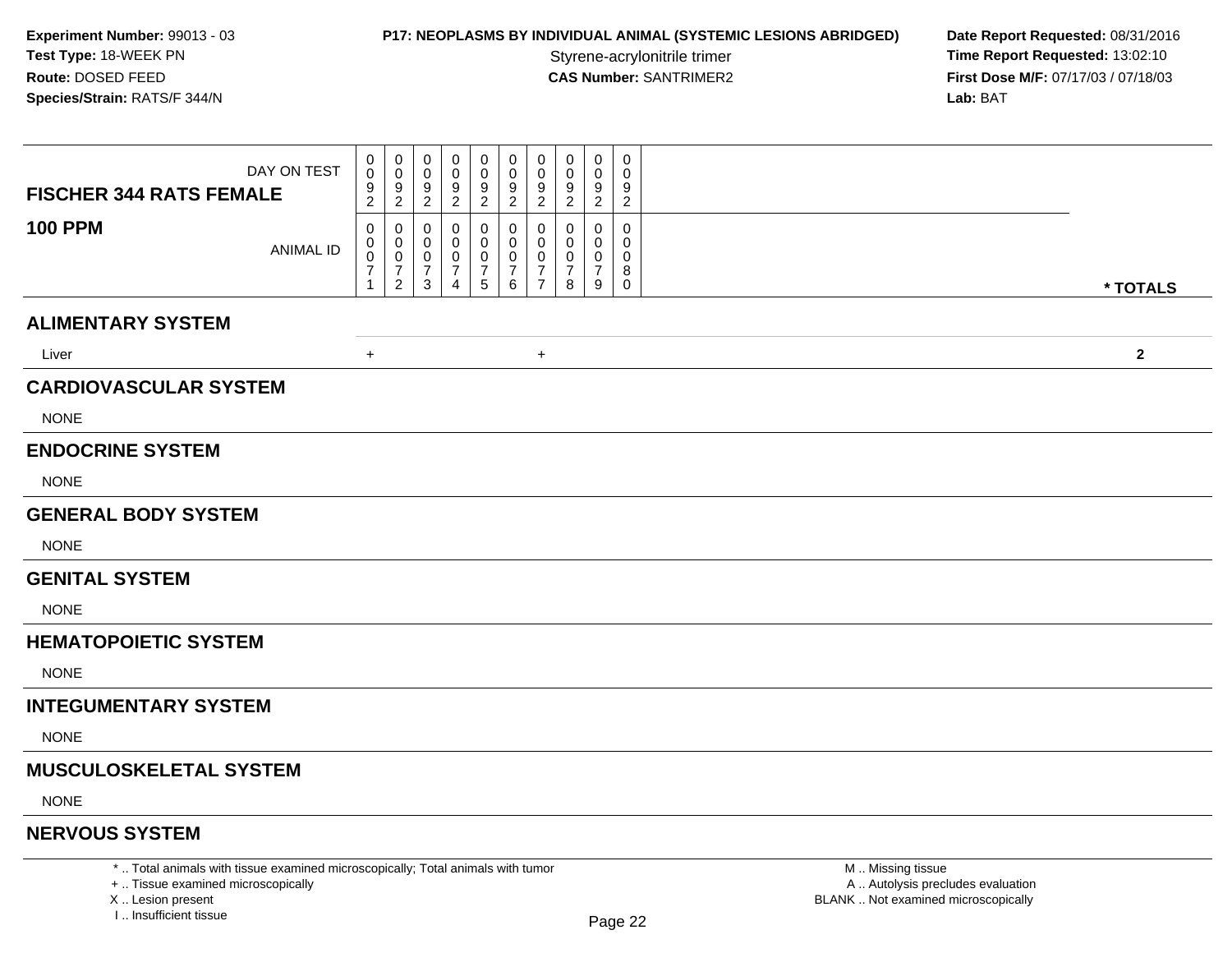## **P17: NEOPLASMS BY INDIVIDUAL ANIMAL (SYSTEMIC LESIONS ABRIDGED) Date Report Requested: 08/31/2016<br>Styrene-acrylonitrile trimer <b>Time Report Requested: 13:02:10**

Styrene-acrylonitrile trimer<br>
CAS Number: SANTRIMER2<br> **CAS Number:** SANTRIMER2<br> **Time Report Requested:** 13:02:10 **First Dose M/F:** 07/17/03 / 07/18/03<br>**Lab:** BAT **Lab:** BAT

| DAY ON TEST<br><b>FISCHER 344 RATS FEMALE</b> | 0<br>0<br>9<br>$\sim$<br>$\epsilon$ | 0<br>U<br>-9<br>റ                        |  | 0<br>9 | 0<br>9<br><u>_</u> | U<br>U<br>9 |   | $\Omega$<br><u>.</u> | 0<br>0<br>9<br>ົ<br><u>_</u> |          |
|-----------------------------------------------|-------------------------------------|------------------------------------------|--|--------|--------------------|-------------|---|----------------------|------------------------------|----------|
| <b>100 PPM</b><br><b>ANIMAL ID</b>            | 0<br>U<br>◡                         | 0<br>$\overline{\mathbf{0}}$<br>U<br>. വ |  | O<br>5 | 0<br>6             | U<br>υ<br>υ | 8 | $\Omega$<br>9        | 0<br>0<br>0<br>8<br>0        | * TOTALS |

NONE

### **RESPIRATORY SYSTEM**

NONE

### **SPECIAL SENSES SYSTEM**

NONE

#### **URINARY SYSTEM**

NONE

### **SYSTEMIC LESIONS**

Multiple Organn  $+$ 

\* .. Total animals with tissue examined microscopically; Total animals with tumor

<sup>+</sup> **<sup>2</sup>**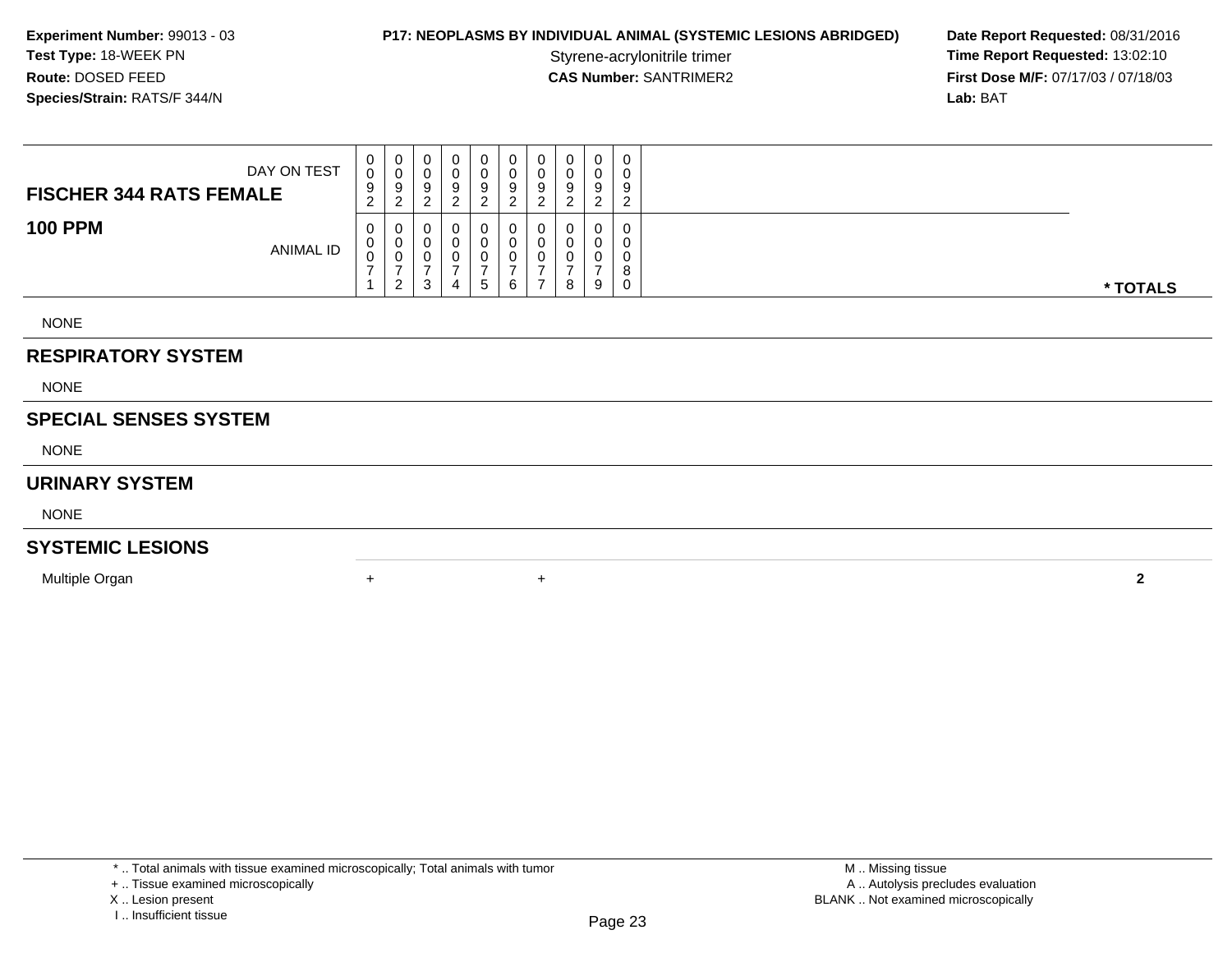# **P17: NEOPLASMS BY INDIVIDUAL ANIMAL (SYSTEMIC LESIONS ABRIDGED) Date Report Requested: 08/31/2016<br>Styrene-acrylonitrile trimer <b>Time Report Requested: 13:02:10**

Styrene-acrylonitrile trimer<br>
CAS Number: SANTRIMER2<br> **CAS Number:** SANTRIMER2<br> **Time Report Requested:** 13:02:10 **First Dose M/F:** 07/17/03 / 07/18/03<br>Lab: BAT **Lab:** BAT

|                                |                  | 0                           | 0      | 0                   | 0                   | 0                                     | 0                   | 0                   | 0        | 0                     | 0                   |              |
|--------------------------------|------------------|-----------------------------|--------|---------------------|---------------------|---------------------------------------|---------------------|---------------------|----------|-----------------------|---------------------|--------------|
|                                | DAY ON TEST      | 0                           | 0      | 0                   | 0                   | 0                                     | 0                   | 0                   | 0        | 0                     | 0                   |              |
| <b>FISCHER 344 RATS FEMALE</b> |                  | 9<br>2                      | 9<br>2 | 9<br>$\overline{2}$ | 9<br>$\overline{2}$ | $9\,$<br>$\overline{2}$               | 9<br>$\overline{2}$ | 9<br>$\overline{2}$ | 9<br>2   | 9<br>$\overline{2}$   | 9<br>$\overline{2}$ |              |
| <b>200 PPM</b>                 |                  | 0                           | 0      | 0                   | 0                   | 0                                     | 0                   | 0<br>0              | 0<br>0   | 0<br>$\mathbf{0}$     | 0<br>$\Omega$       |              |
|                                | <b>ANIMAL ID</b> | 0<br>$\mathbf 0$<br>$\bf 8$ | 0<br>0 | 0<br>0              | 0                   | 0<br>0                                | 0<br>0              | $\mathbf{0}$        | $\Omega$ | 0                     | $\Omega$            |              |
|                                |                  |                             | $^8_2$ | 8<br>$\mathbf{3}$   | 8<br>$\overline{4}$ | $\begin{array}{c} 8 \\ 5 \end{array}$ | $^8_6$              | 8<br>$\overline{7}$ | 8<br>8   | 8<br>$\boldsymbol{9}$ | 9<br>$\mathbf 0$    | * TOTALS     |
| <b>ALIMENTARY SYSTEM</b>       |                  |                             |        |                     |                     |                                       |                     |                     |          |                       |                     |              |
| Mesentery                      |                  |                             |        |                     |                     |                                       |                     |                     |          |                       | $\ddot{}$           | $\mathbf{1}$ |
| <b>CARDIOVASCULAR SYSTEM</b>   |                  |                             |        |                     |                     |                                       |                     |                     |          |                       |                     |              |
| <b>NONE</b>                    |                  |                             |        |                     |                     |                                       |                     |                     |          |                       |                     |              |
| <b>ENDOCRINE SYSTEM</b>        |                  |                             |        |                     |                     |                                       |                     |                     |          |                       |                     |              |
| <b>NONE</b>                    |                  |                             |        |                     |                     |                                       |                     |                     |          |                       |                     |              |
| <b>GENERAL BODY SYSTEM</b>     |                  |                             |        |                     |                     |                                       |                     |                     |          |                       |                     |              |
| <b>NONE</b>                    |                  |                             |        |                     |                     |                                       |                     |                     |          |                       |                     |              |
| <b>GENITAL SYSTEM</b>          |                  |                             |        |                     |                     |                                       |                     |                     |          |                       |                     |              |
| <b>NONE</b>                    |                  |                             |        |                     |                     |                                       |                     |                     |          |                       |                     |              |
| <b>HEMATOPOIETIC SYSTEM</b>    |                  |                             |        |                     |                     |                                       |                     |                     |          |                       |                     |              |
| <b>NONE</b>                    |                  |                             |        |                     |                     |                                       |                     |                     |          |                       |                     |              |
| <b>INTEGUMENTARY SYSTEM</b>    |                  |                             |        |                     |                     |                                       |                     |                     |          |                       |                     |              |
| <b>NONE</b>                    |                  |                             |        |                     |                     |                                       |                     |                     |          |                       |                     |              |
| <b>MUSCULOSKELETAL SYSTEM</b>  |                  |                             |        |                     |                     |                                       |                     |                     |          |                       |                     |              |
| <b>NONE</b>                    |                  |                             |        |                     |                     |                                       |                     |                     |          |                       |                     |              |
| <b>NERVOUS SYSTEM</b>          |                  |                             |        |                     |                     |                                       |                     |                     |          |                       |                     |              |
|                                |                  |                             |        |                     |                     |                                       |                     |                     |          |                       |                     |              |

\* .. Total animals with tissue examined microscopically; Total animals with tumor

+ .. Tissue examined microscopicallyX .. Lesion present

 M .. Missing tissuey the contract of the contract of the contract of the contract of the contract of  $\mathsf A$  . Autolysis precludes evaluation Lesion present BLANK .. Not examined microscopically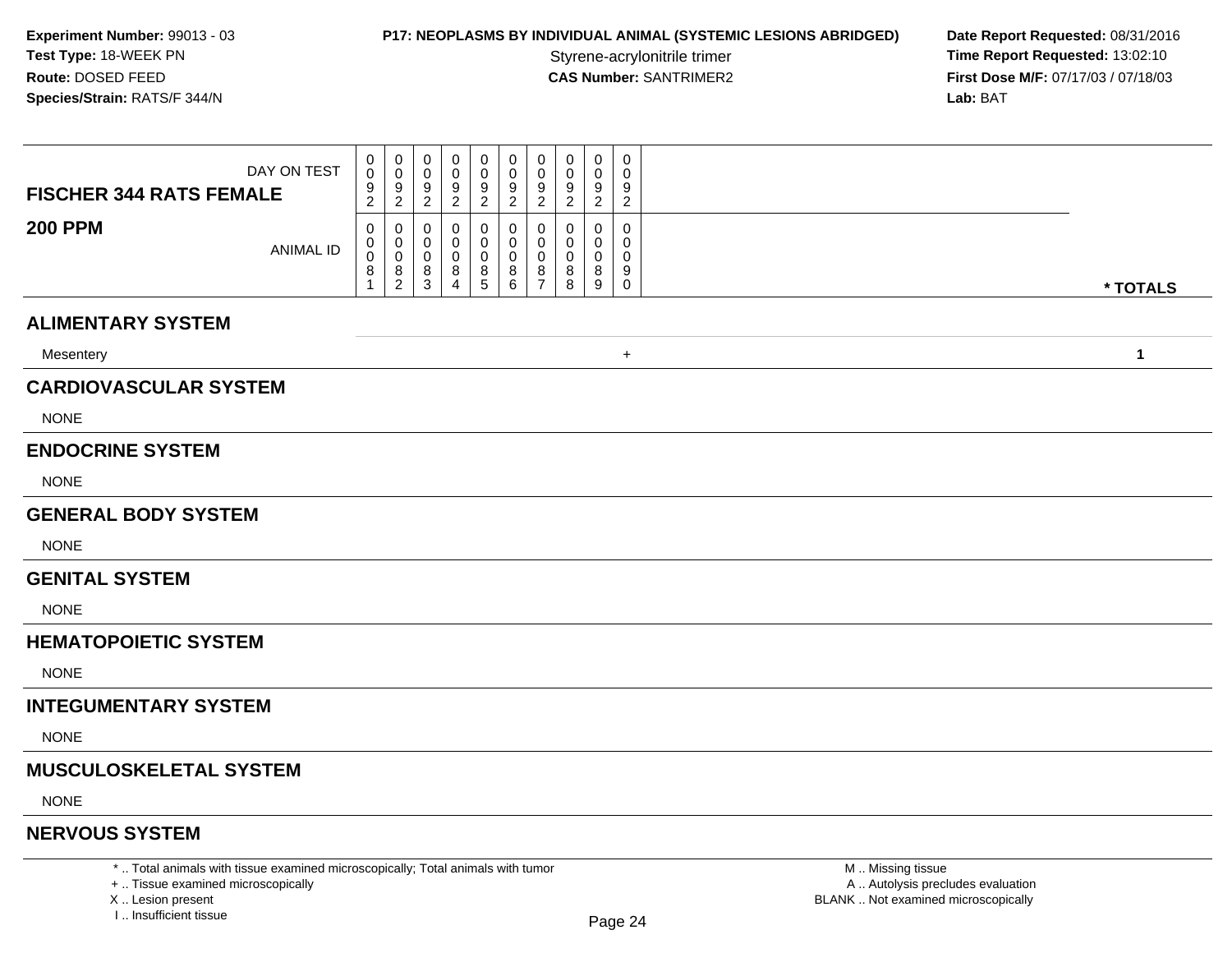## **P17: NEOPLASMS BY INDIVIDUAL ANIMAL (SYSTEMIC LESIONS ABRIDGED) Date Report Requested: 08/31/2016<br>Styrene-acrylonitrile trimer <b>Time Report Requested: 13:02:10**

Styrene-acrylonitrile trimer<br>
CAS Number: SANTRIMER2<br> **CAS Number:** SANTRIMER2<br> **Time Report Requested:** 13:02:10 **First Dose M/F:** 07/17/03 / 07/18/03<br>**Lab:** BAT **Lab:** BAT

NONE

### **RESPIRATORY SYSTEM**

NONE

## **SPECIAL SENSES SYSTEM**

NONE

#### **URINARY SYSTEM**

NONE

### **SYSTEMIC LESIONS**

Multiple Organn  $+$ 

\* .. Total animals with tissue examined microscopically; Total animals with tumor

**<sup>1</sup>**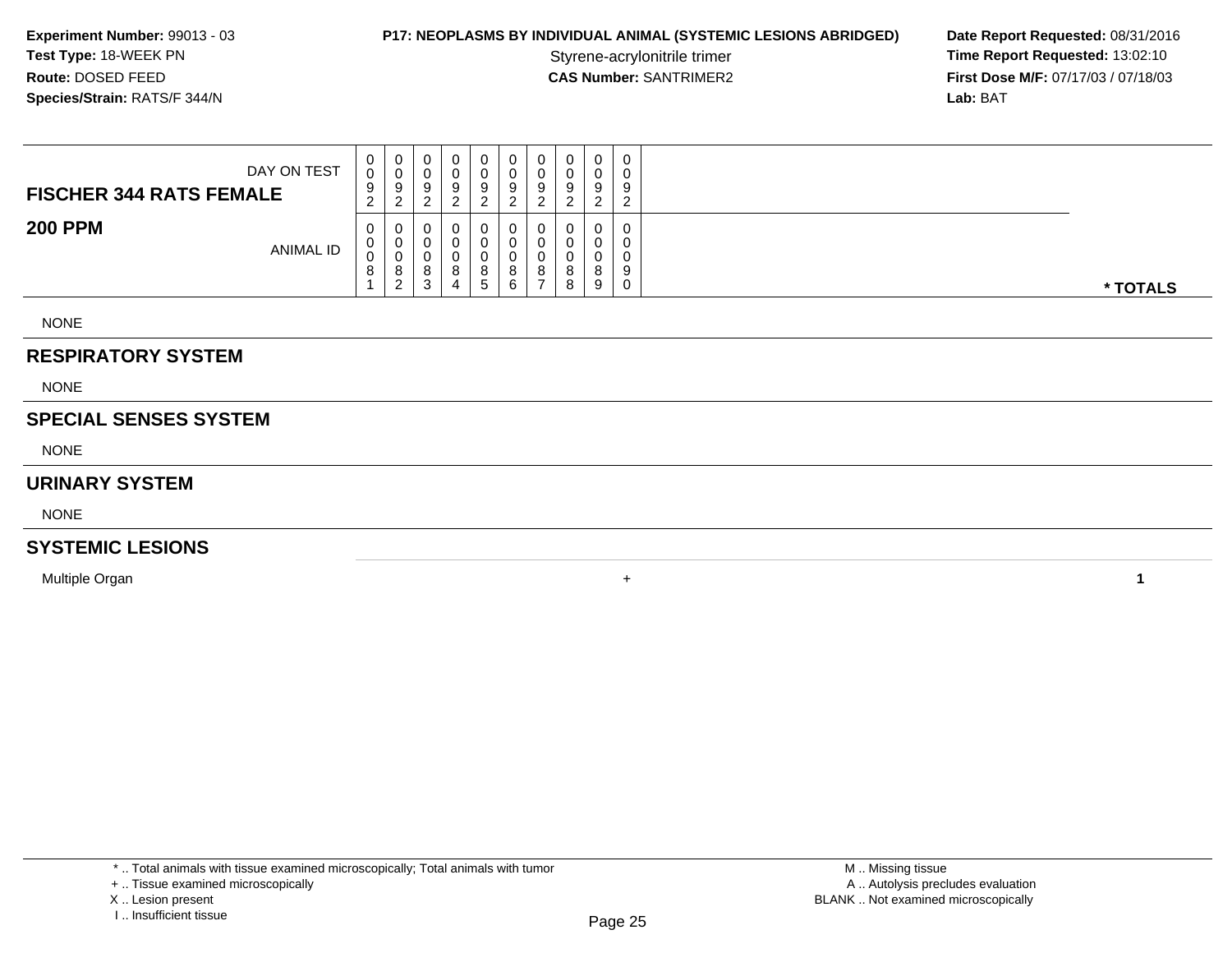# **P17: NEOPLASMS BY INDIVIDUAL ANIMAL (SYSTEMIC LESIONS ABRIDGED) Date Report Requested: 08/31/2016<br>Styrene-acrylonitrile trimer <b>Time Report Requested: 13:02:10**

Styrene-acrylonitrile trimer<br> **CAS Number:** SANTRIMER2 **Time Report Requested:** 13:02:10<br> **Time Report Requested:** 13:02:10 **First Dose M/F:** 07/17/03 / 07/18/03<br>Lab: BAT **Lab:** BAT

| DAY ON TEST<br><b>FISCHER 344 RATS FEMALE</b><br><b>400 PPM</b><br><b>ANIMAL ID</b> | 0<br>0<br>0<br>0<br>0<br>0<br>0<br>0<br>$\Omega$<br>0<br>0<br>0<br>0<br>9<br>9<br>9<br>9<br>9<br>9<br>9<br>$\overline{c}$<br>$\overline{2}$<br>$\overline{2}$<br>$\overline{c}$<br>$\overline{2}$<br>$\overline{2}$<br>$\overline{2}$<br>0<br>0<br>0<br>$\mathbf{0}$<br>0<br>$\Omega$<br>0<br>0<br>$\Omega$<br>$\Omega$<br>0<br>$\Omega$<br>$\Omega$<br>$\mathbf 0$<br>0<br>0<br>0<br>0<br>0<br>0<br>$\begin{array}{c} 9 \\ 5 \end{array}$<br>9<br>9<br>9<br>9<br>9<br>9<br>$\overline{2}$<br>$\overline{3}$<br>$6\phantom{1}$<br>$\overline{7}$<br>$\mathbf{1}$<br>$\overline{4}$ | 0<br>0<br>0<br>0<br>0<br>9<br>9<br>9<br>$\overline{c}$<br>$\overline{c}$<br>$\overline{2}$<br>$\Omega$<br>0<br>0<br>0<br>0<br>0<br>9<br>9<br>0<br>8<br>9<br>0 |              |
|-------------------------------------------------------------------------------------|------------------------------------------------------------------------------------------------------------------------------------------------------------------------------------------------------------------------------------------------------------------------------------------------------------------------------------------------------------------------------------------------------------------------------------------------------------------------------------------------------------------------------------------------------------------------------------|---------------------------------------------------------------------------------------------------------------------------------------------------------------|--------------|
|                                                                                     |                                                                                                                                                                                                                                                                                                                                                                                                                                                                                                                                                                                    |                                                                                                                                                               | * TOTALS     |
| <b>ALIMENTARY SYSTEM</b>                                                            |                                                                                                                                                                                                                                                                                                                                                                                                                                                                                                                                                                                    |                                                                                                                                                               |              |
| Liver                                                                               | $+$                                                                                                                                                                                                                                                                                                                                                                                                                                                                                                                                                                                |                                                                                                                                                               | $\mathbf{1}$ |
| <b>CARDIOVASCULAR SYSTEM</b>                                                        |                                                                                                                                                                                                                                                                                                                                                                                                                                                                                                                                                                                    |                                                                                                                                                               |              |
| <b>NONE</b>                                                                         |                                                                                                                                                                                                                                                                                                                                                                                                                                                                                                                                                                                    |                                                                                                                                                               |              |
| <b>ENDOCRINE SYSTEM</b>                                                             |                                                                                                                                                                                                                                                                                                                                                                                                                                                                                                                                                                                    |                                                                                                                                                               |              |
| <b>NONE</b>                                                                         |                                                                                                                                                                                                                                                                                                                                                                                                                                                                                                                                                                                    |                                                                                                                                                               |              |
| <b>GENERAL BODY SYSTEM</b>                                                          |                                                                                                                                                                                                                                                                                                                                                                                                                                                                                                                                                                                    |                                                                                                                                                               |              |
| <b>NONE</b>                                                                         |                                                                                                                                                                                                                                                                                                                                                                                                                                                                                                                                                                                    |                                                                                                                                                               |              |
| <b>GENITAL SYSTEM</b>                                                               |                                                                                                                                                                                                                                                                                                                                                                                                                                                                                                                                                                                    |                                                                                                                                                               |              |
| <b>NONE</b>                                                                         |                                                                                                                                                                                                                                                                                                                                                                                                                                                                                                                                                                                    |                                                                                                                                                               |              |
| <b>HEMATOPOIETIC SYSTEM</b>                                                         |                                                                                                                                                                                                                                                                                                                                                                                                                                                                                                                                                                                    |                                                                                                                                                               |              |
| <b>NONE</b>                                                                         |                                                                                                                                                                                                                                                                                                                                                                                                                                                                                                                                                                                    |                                                                                                                                                               |              |
| <b>INTEGUMENTARY SYSTEM</b>                                                         |                                                                                                                                                                                                                                                                                                                                                                                                                                                                                                                                                                                    |                                                                                                                                                               |              |
| <b>NONE</b>                                                                         |                                                                                                                                                                                                                                                                                                                                                                                                                                                                                                                                                                                    |                                                                                                                                                               |              |
| <b>MUSCULOSKELETAL SYSTEM</b>                                                       |                                                                                                                                                                                                                                                                                                                                                                                                                                                                                                                                                                                    |                                                                                                                                                               |              |
| <b>NONE</b>                                                                         |                                                                                                                                                                                                                                                                                                                                                                                                                                                                                                                                                                                    |                                                                                                                                                               |              |
| <b>NERVOUS SYSTEM</b>                                                               |                                                                                                                                                                                                                                                                                                                                                                                                                                                                                                                                                                                    |                                                                                                                                                               |              |
| *  Total animals with tissue examined microscopically; Total animals with tumor     |                                                                                                                                                                                                                                                                                                                                                                                                                                                                                                                                                                                    | M. Missing tissue                                                                                                                                             |              |

+ .. Tissue examined microscopically

X .. Lesion present

I .. Insufficient tissue

 M .. Missing tissuey the contract of the contract of the contract of the contract of the contract of  $\mathsf A$  . Autolysis precludes evaluation Lesion present BLANK .. Not examined microscopically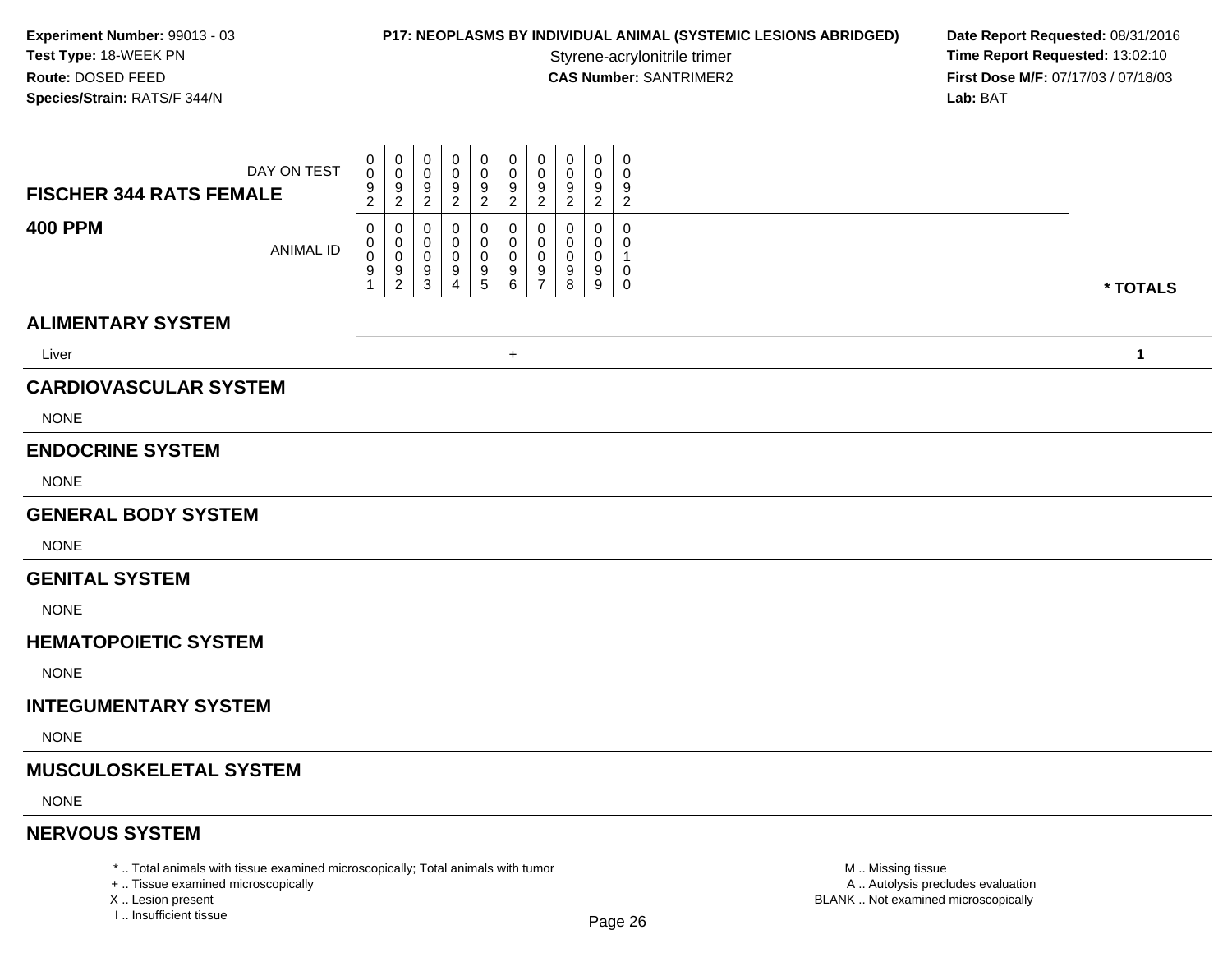## **P17: NEOPLASMS BY INDIVIDUAL ANIMAL (SYSTEMIC LESIONS ABRIDGED) Date Report Requested: 08/31/2016<br>Styrene-acrylonitrile trimer <b>Time Report Requested: 13:02:10**

Styrene-acrylonitrile trimer<br>
CAS Number: SANTRIMER2<br> **CAS Number:** SANTRIMER2<br> **Time Report Requested:** 13:02:10<br> **First Dose M/F:** 07/17/03 / 07/18/03 **First Dose M/F:** 07/17/03 / 07/18/03<br>**Lab:** BAT **Lab:** BAT

| DAY ON TEST<br><b>FISCHER 344 RATS FEMALE</b> | 0<br>0<br>9<br><sup>o</sup><br>$\epsilon$ | 0<br>ັບ<br>Y<br><u>_</u>            | $\mathbf 0$<br>υ<br>9           | 0<br>0<br>9           | 0<br>9      | 0<br>-9<br>ົ<br><u>.</u> | 0<br>0<br>9           | $\overline{0}$<br>a | 0<br>a<br>ົ |          |
|-----------------------------------------------|-------------------------------------------|-------------------------------------|---------------------------------|-----------------------|-------------|--------------------------|-----------------------|---------------------|-------------|----------|
| <b>400 PPM</b><br><b>ANIMAL ID</b>            | 0<br>0<br>0<br>9                          | U<br>U<br>v<br>9<br>- 2<br><u>_</u> | U<br>0<br>υ<br>9<br>$\sim$<br>ບ | 0<br>0<br>0<br>9<br>5 | O<br>9<br>6 | 0<br>9                   | 0<br>0<br>0<br>9<br>8 | 0<br>9              | 0<br>0<br>0 | * TOTALS |

NONE

### **RESPIRATORY SYSTEM**

NONE

## **SPECIAL SENSES SYSTEM**

NONE

#### **URINARY SYSTEM**

NONE

### **SYSTEMIC LESIONS**

Multiple Organn  $+$ 

\* .. Total animals with tissue examined microscopically; Total animals with tumor

X .. Lesion present

I .. Insufficient tissue

**<sup>1</sup>**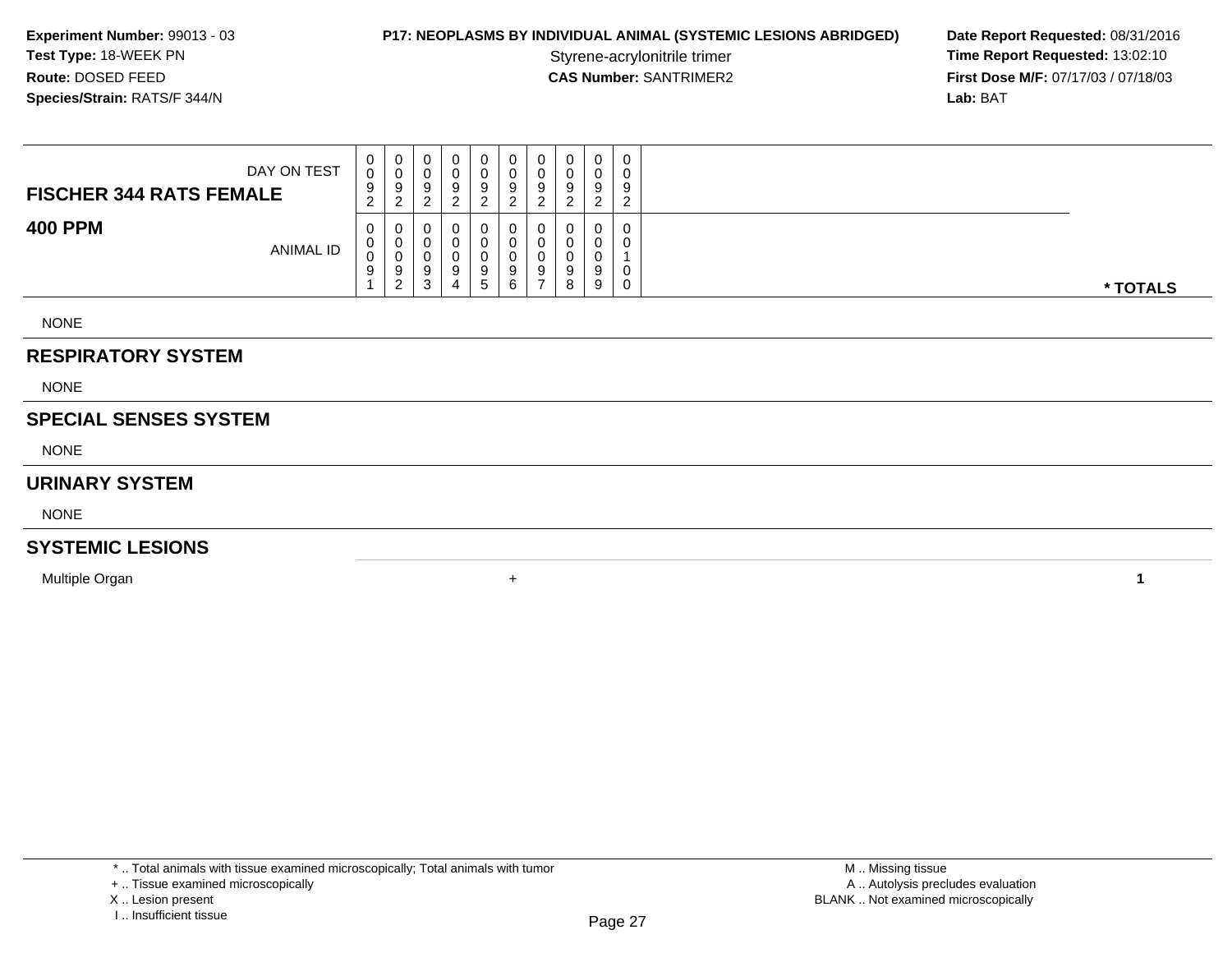# **P17: NEOPLASMS BY INDIVIDUAL ANIMAL (SYSTEMIC LESIONS ABRIDGED) Date Report Requested: 08/31/2016<br>Styrene-acrylonitrile trimer <b>Time Report Requested: 13:02:10**

Styrene-acrylonitrile trimer<br>
CAS Number: SANTRIMER2<br> **CAS Number:** SANTRIMER2<br> **Time Report Requested:** 13:02:10 **First Dose M/F:** 07/17/03 / 07/18/03<br>Lab: BAT **Lab:** BAT

| DAY ON TEST<br><b>FISCHER 344 RATS FEMALE</b>                                   | $\mathbf 0$<br>$\overline{0}$<br>0<br>$\Omega$<br>0<br>0<br>0<br>$\mathbf 0$<br>$\mathbf 0$<br>0<br>0<br>$\mathbf 0$<br>$\Omega$<br>0<br>9<br>9<br>9<br>9<br>9<br>9<br>9<br>$\overline{c}$<br>$\overline{c}$<br>$\overline{c}$<br>$\overline{2}$<br>2<br>2<br>2                                                                                     | $\mathbf 0$<br>$\Omega$<br>0<br>0<br>$\Omega$<br>0<br>9<br>9<br>9<br>2<br>2<br>2 |                   |
|---------------------------------------------------------------------------------|-----------------------------------------------------------------------------------------------------------------------------------------------------------------------------------------------------------------------------------------------------------------------------------------------------------------------------------------------------|----------------------------------------------------------------------------------|-------------------|
| <b>800 PPM</b><br><b>ANIMAL ID</b>                                              | 0<br>0<br>0<br>$\mathbf{0}$<br>$\mathbf 0$<br>0<br>0<br>0<br>$\mathbf 0$<br>0<br>0<br>0<br>0<br>$\mathbf{1}$<br>$\mathbf 1$<br>-1<br>-1<br>-1<br>1<br>$\pmb{0}$<br>$\mathbf 0$<br>$\begin{array}{c} 0 \\ 5 \end{array}$<br>0<br>0<br>0<br>0<br>$\overline{c}$<br>$6\phantom{a}$<br>$\overline{7}$<br>$\mathbf{1}$<br>$\mathbf{3}$<br>$\overline{4}$ | 0<br>$\Omega$<br>0<br>0<br>1<br>0<br>0<br>1<br>8<br>9<br>$\mathbf 0$             | * TOTALS          |
| <b>ALIMENTARY SYSTEM</b>                                                        |                                                                                                                                                                                                                                                                                                                                                     |                                                                                  |                   |
| Liver                                                                           |                                                                                                                                                                                                                                                                                                                                                     | $\ddot{}$                                                                        | $\mathbf{1}$      |
| <b>CARDIOVASCULAR SYSTEM</b>                                                    |                                                                                                                                                                                                                                                                                                                                                     |                                                                                  |                   |
| <b>NONE</b>                                                                     |                                                                                                                                                                                                                                                                                                                                                     |                                                                                  |                   |
| <b>ENDOCRINE SYSTEM</b>                                                         |                                                                                                                                                                                                                                                                                                                                                     |                                                                                  |                   |
| <b>NONE</b>                                                                     |                                                                                                                                                                                                                                                                                                                                                     |                                                                                  |                   |
| <b>GENERAL BODY SYSTEM</b>                                                      |                                                                                                                                                                                                                                                                                                                                                     |                                                                                  |                   |
| <b>NONE</b>                                                                     |                                                                                                                                                                                                                                                                                                                                                     |                                                                                  |                   |
| <b>GENITAL SYSTEM</b>                                                           |                                                                                                                                                                                                                                                                                                                                                     |                                                                                  |                   |
| Ovary                                                                           | $\ddot{}$                                                                                                                                                                                                                                                                                                                                           |                                                                                  | $\mathbf{1}$      |
| <b>HEMATOPOIETIC SYSTEM</b>                                                     |                                                                                                                                                                                                                                                                                                                                                     |                                                                                  |                   |
| <b>NONE</b>                                                                     |                                                                                                                                                                                                                                                                                                                                                     |                                                                                  |                   |
| <b>INTEGUMENTARY SYSTEM</b>                                                     |                                                                                                                                                                                                                                                                                                                                                     |                                                                                  |                   |
| <b>NONE</b>                                                                     |                                                                                                                                                                                                                                                                                                                                                     |                                                                                  |                   |
| <b>MUSCULOSKELETAL SYSTEM</b>                                                   |                                                                                                                                                                                                                                                                                                                                                     |                                                                                  |                   |
| <b>NONE</b>                                                                     |                                                                                                                                                                                                                                                                                                                                                     |                                                                                  |                   |
| <b>NERVOUS SYSTEM</b>                                                           |                                                                                                                                                                                                                                                                                                                                                     |                                                                                  |                   |
| *  Total animals with tissue examined microscopically; Total animals with tumor |                                                                                                                                                                                                                                                                                                                                                     |                                                                                  | M. Missing tissue |

+ .. Tissue examined microscopically

X .. Lesion present

I .. Insufficient tissue

 M .. Missing tissuey the contract of the contract of the contract of the contract of the contract of  $\mathsf A$  . Autolysis precludes evaluation Lesion present BLANK .. Not examined microscopically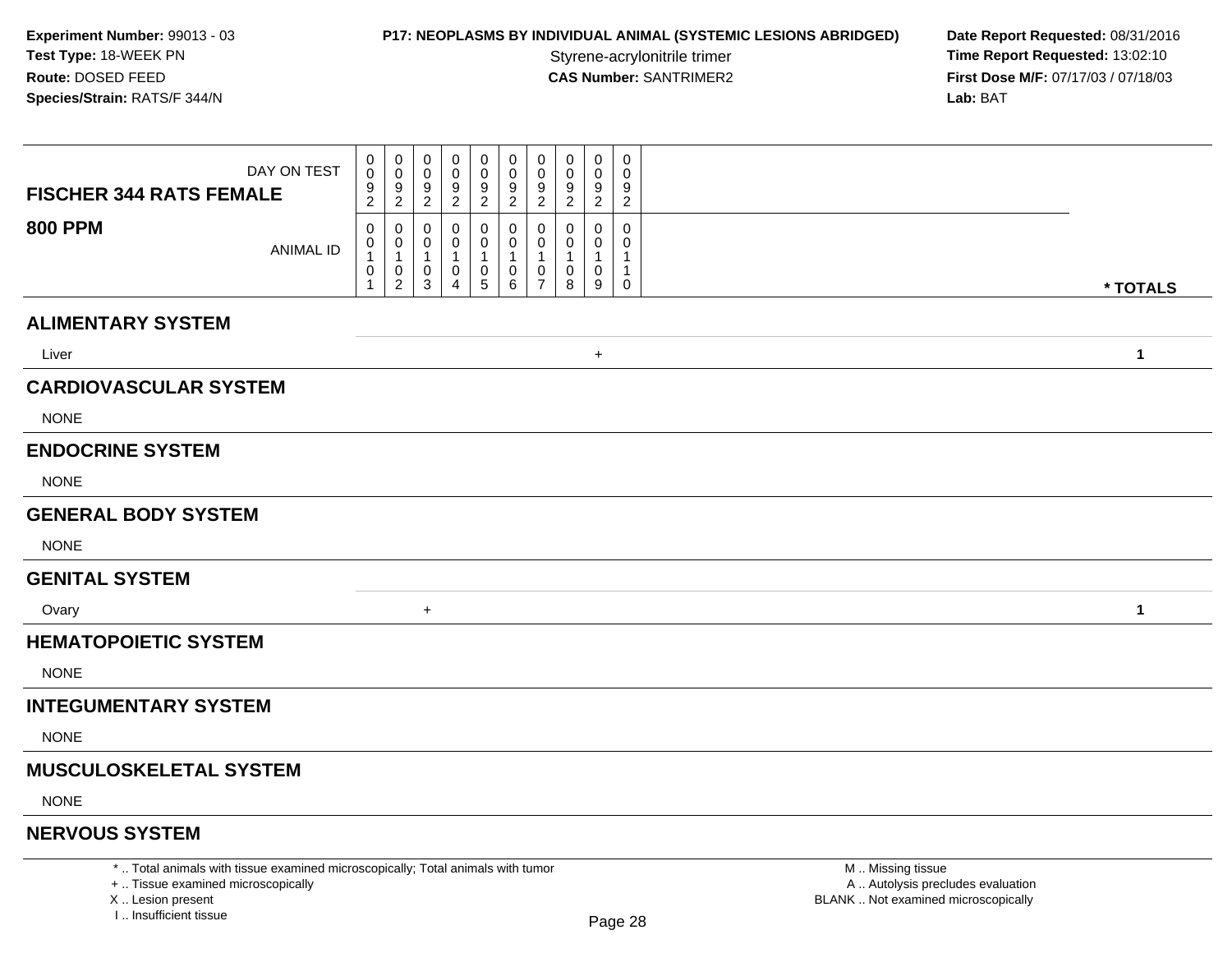# **P17: NEOPLASMS BY INDIVIDUAL ANIMAL (SYSTEMIC LESIONS ABRIDGED) Date Report Requested: 08/31/2016<br>Styrene-acrylonitrile trimer <b>Time Report Requested: 13:02:10**

Styrene-acrylonitrile trimer<br>
CAS Number: SANTRIMER2<br> **CAS Number:** SANTRIMER2<br> **Time Report Requested:** 13:02:10<br> **First Dose M/F:** 07/17/03 / 07/18/03 **First Dose M/F:** 07/17/03 / 07/18/03<br>**Lab:** BAT **Lab:** BAT

| DAY ON TEST<br><b>FISCHER 344 RATS FEMALE</b> | $\mathbf{0}$<br>0<br>9<br>$\sim$<br>$\epsilon$ | U<br>9<br>ົ<br>∠ | 0<br>υ<br>9<br>$\sim$<br><u>_</u> | 9<br>◠<br><u>.</u> | 0<br>0<br>9<br>ົ                   | 0<br>0<br>9<br>ົ<br>▵ | 9<br>ົ                   | ີ<br>9<br><sup>o</sup><br>∼ | U<br>9<br>റ<br><u>.</u> | 0<br>0<br>9<br>ົ<br><u>_</u> |          |
|-----------------------------------------------|------------------------------------------------|------------------|-----------------------------------|--------------------|------------------------------------|-----------------------|--------------------------|-----------------------------|-------------------------|------------------------------|----------|
| <b>800 PPM</b><br><b>ANIMAL ID</b>            | 0<br>U<br>U                                    | U<br>U<br>2      | 0<br>0<br>0<br>3                  | 0<br>U<br>4        | 0<br>$\Omega$<br>0<br>$\mathbf{p}$ | 0<br>0<br>0<br>6      | $\overline{\phantom{a}}$ | v<br>8                      | 0<br>0<br>9             | 0<br>0<br>0                  | * TOTALS |
| <b>NONE</b>                                   |                                                |                  |                                   |                    |                                    |                       |                          |                             |                         |                              |          |

## **RESPIRATORY SYSTEM**

NONE

## **SPECIAL SENSES SYSTEM**

NONE

### **URINARY SYSTEM**

NONE

#### **SYSTEMIC LESIONS**

Multiple Organn  $+$ 

\* .. Total animals with tissue examined microscopically; Total animals with tumor

<sup>+</sup> **<sup>2</sup>**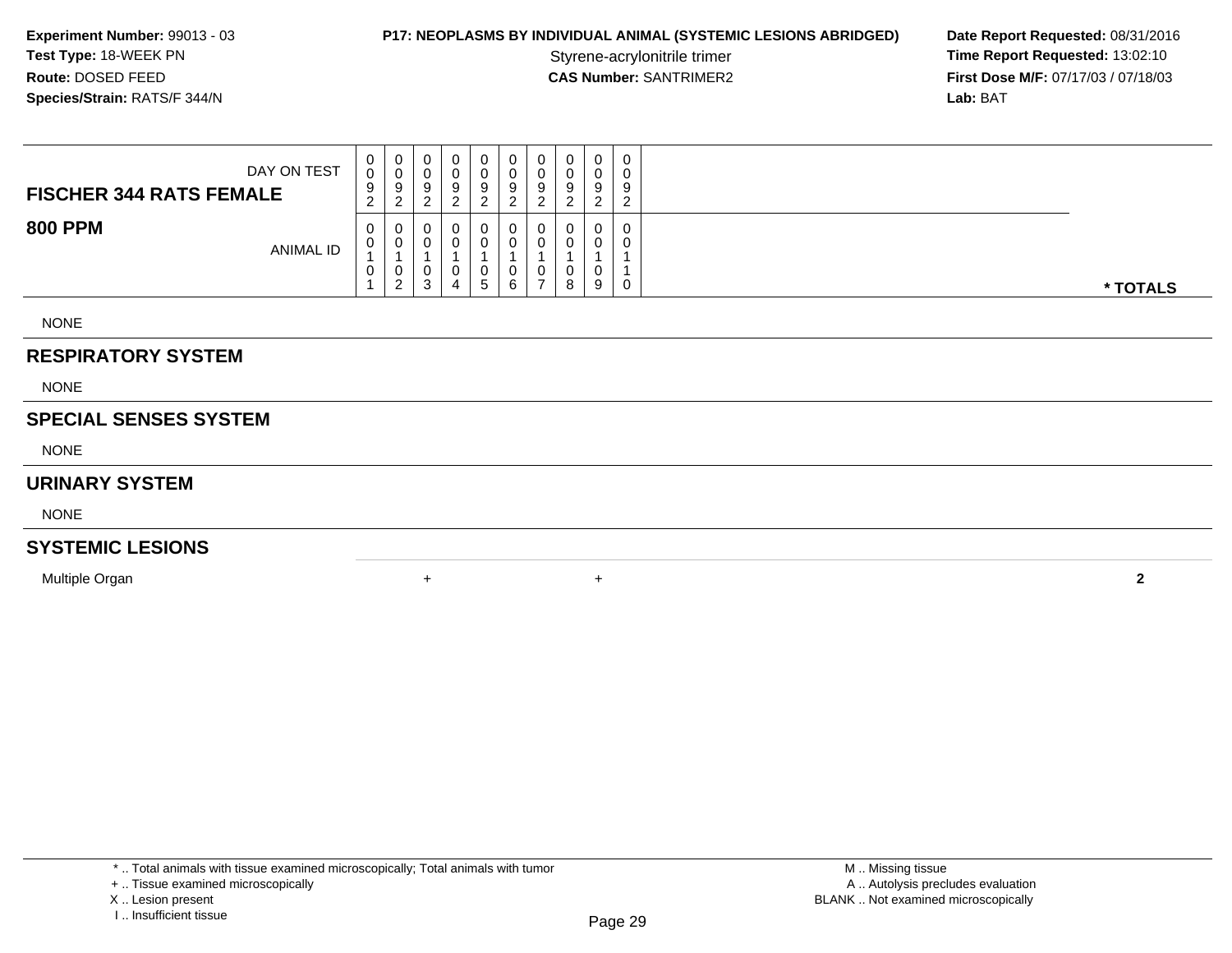**P17: NEOPLASMS BY INDIVIDUAL ANIMAL (SYSTEMIC LESIONS ABRIDGED) Date Report Requested: 08/31/2016<br>Styrene-acrylonitrile trimer <b>Time Report Requested: 13:02:10** Styrene-acrylonitrile trimer<br> **CAS Number:** SANTRIMER2 **Time Report Requested:** 13:02:10<br> **Time Report Requested:** 13:02:10 **First Dose M/F:** 07/17/03 / 07/18/03<br>Lab: BAT **Lab:** BAT

| <b>FISCHER 344 RATS FEMALE</b>                                                  | DAY ON TEST      | $\pmb{0}$<br>$\pmb{0}$<br>9<br>$\overline{c}$                                               | $\pmb{0}$<br>$\boldsymbol{0}$<br>9<br>$\overline{c}$     | $\pmb{0}$<br>$\mathsf 0$<br>9<br>$\overline{c}$          | $\pmb{0}$<br>$\pmb{0}$<br>$\frac{9}{2}$    | $\pmb{0}$<br>$\mathbf 0$<br>$\frac{9}{2}$                                 | $\pmb{0}$<br>$\mathbf 0$<br>9<br>$\sqrt{2}$               | 0<br>$\mathbf 0$<br>9<br>$\overline{a}$      | $\pmb{0}$<br>$\pmb{0}$<br>$\overline{9}$<br>$\boldsymbol{2}$              | $\pmb{0}$<br>$\mathbf 0$<br>9<br>$\overline{2}$       | $\mathsf{O}\xspace$<br>$\mathbf 0$<br>9<br>$\overline{a}$ |                   |          |
|---------------------------------------------------------------------------------|------------------|---------------------------------------------------------------------------------------------|----------------------------------------------------------|----------------------------------------------------------|--------------------------------------------|---------------------------------------------------------------------------|-----------------------------------------------------------|----------------------------------------------|---------------------------------------------------------------------------|-------------------------------------------------------|-----------------------------------------------------------|-------------------|----------|
| <b>1600 PPM</b>                                                                 | <b>ANIMAL ID</b> | $\mathbf 0$<br>$\begin{smallmatrix}0\\1\end{smallmatrix}$<br>$\overline{1}$<br>$\mathbf{1}$ | 0<br>0<br>$\mathbf{1}$<br>$\mathbf{1}$<br>$\overline{2}$ | 0<br>0<br>$\overline{1}$<br>$\mathbf{1}$<br>$\mathbf{3}$ | 0<br>$\pmb{0}$<br>1<br>1<br>$\overline{4}$ | 0<br>$\mathbf 0$<br>$\mathbf{1}$<br>$\begin{array}{c} 1 \\ 5 \end{array}$ | $\mathbf 0$<br>0<br>$\mathbf{1}$<br>$\mathbf{1}$<br>$\,6$ | 0<br>$\mathbf 0$<br>1<br>1<br>$\overline{7}$ | 0<br>$\mathbf 0$<br>$\mathbf{1}$<br>$\begin{array}{c} 1 \\ 8 \end{array}$ | 0<br>$\mathbf 0$<br>$\mathbf{1}$<br>$\mathbf{1}$<br>9 | 0<br>$\mathbf 0$<br>$\mathbf{1}$<br>$\frac{2}{0}$         |                   | * TOTALS |
| <b>ALIMENTARY SYSTEM</b>                                                        |                  |                                                                                             |                                                          |                                                          |                                            |                                                                           |                                                           |                                              |                                                                           |                                                       |                                                           |                   |          |
| Esophagus                                                                       |                  |                                                                                             |                                                          |                                                          |                                            |                                                                           |                                                           |                                              |                                                                           | $\div$                                                | $\overline{+}$                                            |                   | 10       |
| Intestine Large, Cecum                                                          |                  |                                                                                             |                                                          |                                                          |                                            |                                                                           |                                                           |                                              |                                                                           | $\ddot{}$                                             | $\ddot{}$                                                 |                   | 10       |
| Intestine Large, Colon                                                          |                  |                                                                                             |                                                          |                                                          |                                            |                                                                           |                                                           |                                              |                                                                           |                                                       | $+$                                                       |                   | 10       |
| Intestine Large, Rectum                                                         |                  |                                                                                             |                                                          |                                                          |                                            |                                                                           |                                                           |                                              |                                                                           |                                                       | $\overline{+}$                                            |                   | 10       |
| Intestine Small, Duodenum                                                       |                  |                                                                                             |                                                          |                                                          |                                            |                                                                           |                                                           |                                              |                                                                           | $\ddot{}$                                             | $+$                                                       |                   | 10       |
| Intestine Small, Ileum                                                          |                  |                                                                                             |                                                          |                                                          |                                            |                                                                           |                                                           |                                              |                                                                           |                                                       | $+$                                                       |                   | 10       |
| Intestine Small, Jejunum                                                        |                  |                                                                                             |                                                          |                                                          |                                            |                                                                           |                                                           |                                              |                                                                           |                                                       | $\overline{+}$                                            |                   | 10       |
| Liver                                                                           |                  | $\pm$                                                                                       |                                                          |                                                          |                                            |                                                                           |                                                           |                                              |                                                                           | $\ddot{}$                                             | $\ddot{}$                                                 |                   | 10       |
| Pancreas                                                                        |                  |                                                                                             |                                                          |                                                          |                                            |                                                                           |                                                           |                                              |                                                                           |                                                       | $+$                                                       |                   | 10       |
| Salivary Glands                                                                 |                  |                                                                                             |                                                          |                                                          |                                            |                                                                           |                                                           |                                              |                                                                           |                                                       | $\overline{+}$                                            |                   | 10       |
| Stomach, Forestomach                                                            |                  |                                                                                             |                                                          |                                                          |                                            |                                                                           |                                                           |                                              |                                                                           | $\ddot{}$                                             | $+$                                                       |                   | 10       |
| Stomach, Glandular                                                              |                  |                                                                                             |                                                          |                                                          |                                            |                                                                           |                                                           |                                              |                                                                           | $\ddot{}$                                             | $+$                                                       |                   | 10       |
| <b>CARDIOVASCULAR SYSTEM</b>                                                    |                  |                                                                                             |                                                          |                                                          |                                            |                                                                           |                                                           |                                              |                                                                           |                                                       |                                                           |                   |          |
| <b>Blood Vessel</b>                                                             |                  |                                                                                             |                                                          |                                                          |                                            |                                                                           |                                                           |                                              |                                                                           | $\ddot{}$                                             | $\ddot{}$                                                 |                   | 10       |
| Heart                                                                           |                  |                                                                                             |                                                          |                                                          |                                            |                                                                           |                                                           |                                              |                                                                           | $\div$                                                | $\overline{+}$                                            |                   | 10       |
| <b>ENDOCRINE SYSTEM</b>                                                         |                  |                                                                                             |                                                          |                                                          |                                            |                                                                           |                                                           |                                              |                                                                           |                                                       |                                                           |                   |          |
| *  Total animals with tissue examined microscopically; Total animals with tumor |                  |                                                                                             |                                                          |                                                          |                                            |                                                                           |                                                           |                                              |                                                                           |                                                       |                                                           | M  Missing tissue |          |

+ .. Tissue examined microscopically

X .. Lesion present

I .. Insufficient tissue

y the contract of the contract of the contract of the contract of the contract of  $\mathsf A$  . Autolysis precludes evaluation Lesion present BLANK .. Not examined microscopically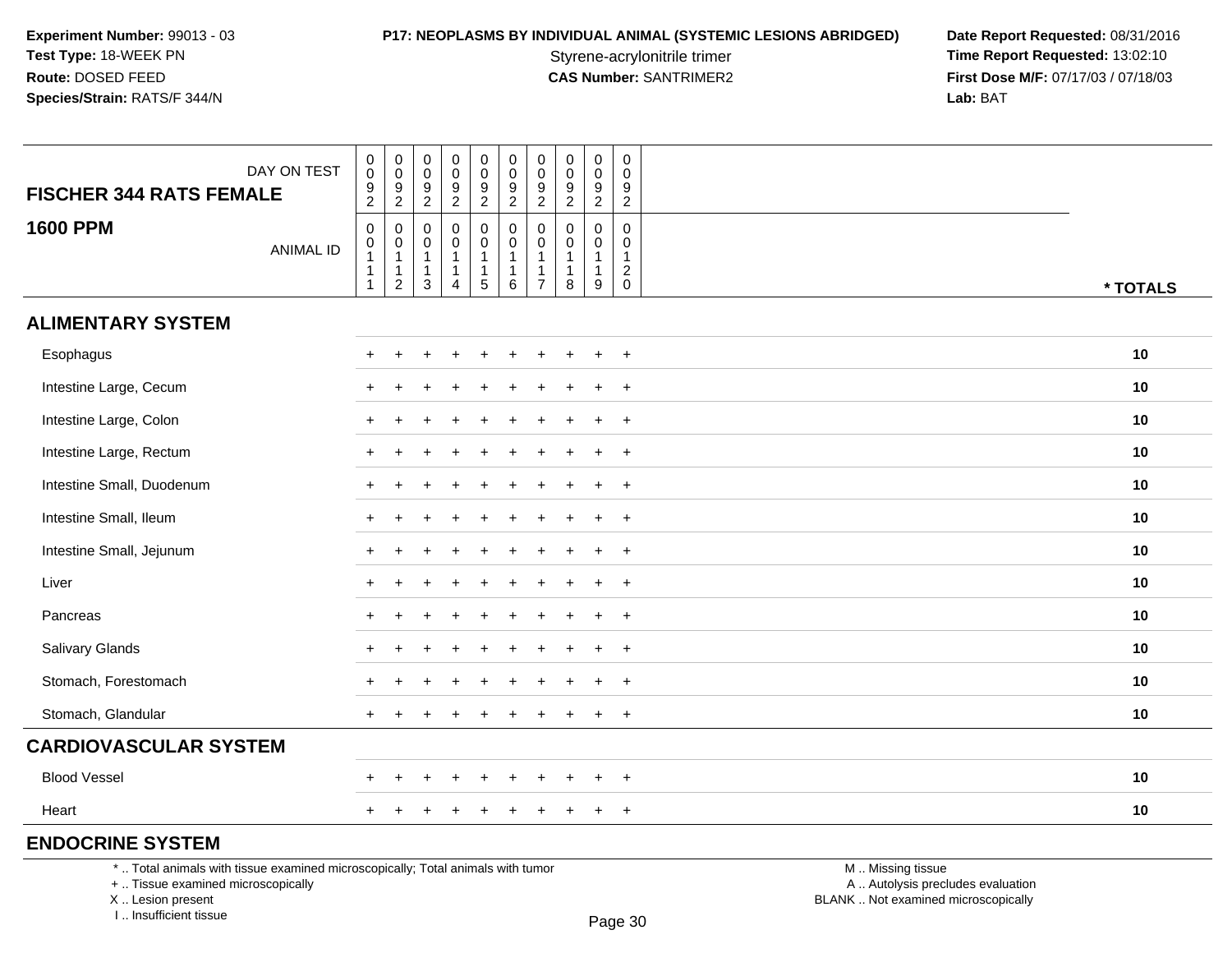Styrene-acrylonitrile trimer<br> **CAS Number:** SANTRIMER2 **Time Report Requested:** 13:02:10<br> **Time Report Requested:** 13:02:10 **First Dose M/F:** 07/17/03 / 07/18/03<br>Lab: BAT **Lab:** BAT

| DAY ON TEST<br><b>FISCHER 344 RATS FEMALE</b>                                                                         | $_{\rm 0}^{\rm 0}$<br>$\overline{9}$<br>$\overline{2}$                       | $\begin{array}{c} 0 \\ 0 \\ 9 \\ 2 \end{array}$                 | $\mathbf 0$<br>$\pmb{0}$<br>$\boldsymbol{9}$<br>$\overline{c}$ | $_{\rm 0}^{\rm 0}$<br>$\overline{9}$<br>$\overline{2}$            | 0<br>$\mathsf{O}\xspace$<br>$\boldsymbol{9}$<br>$\overline{2}$ | 0<br>$\pmb{0}$<br>9<br>$\overline{a}$            | $\pmb{0}$<br>$\pmb{0}$<br>$\boldsymbol{9}$<br>$\boldsymbol{2}$     | $\pmb{0}$<br>$\pmb{0}$<br>$\boldsymbol{9}$<br>$\overline{c}$ | $\pmb{0}$<br>$\pmb{0}$<br>$\boldsymbol{9}$<br>$\overline{2}$ | $\pmb{0}$<br>$\mathbf 0$<br>$\boldsymbol{9}$<br>$\overline{2}$          |                                                        |              |
|-----------------------------------------------------------------------------------------------------------------------|------------------------------------------------------------------------------|-----------------------------------------------------------------|----------------------------------------------------------------|-------------------------------------------------------------------|----------------------------------------------------------------|--------------------------------------------------|--------------------------------------------------------------------|--------------------------------------------------------------|--------------------------------------------------------------|-------------------------------------------------------------------------|--------------------------------------------------------|--------------|
| <b>1600 PPM</b><br><b>ANIMAL ID</b>                                                                                   | $\pmb{0}$<br>$\mathbf 0$<br>$\overline{1}$<br>$\overline{1}$<br>$\mathbf{1}$ | 0<br>$\pmb{0}$<br>$\mathbf{1}$<br>$\mathbf 1$<br>$\overline{2}$ | 0<br>0<br>1<br>$\mathbf{1}$<br>3                               | 0<br>$\mathbf 0$<br>$\mathbf{1}$<br>$\mathbf 1$<br>$\overline{4}$ | 0<br>$\mathbf 0$<br>$\mathbf{1}$<br>1<br>$\sqrt{5}$            | 0<br>$\mathbf 0$<br>1<br>$\mathbf{1}$<br>$\,6\,$ | 0<br>$\mathbf 0$<br>$\mathbf{1}$<br>$\mathbf{1}$<br>$\overline{7}$ | $\Omega$<br>0<br>$\mathbf{1}$<br>$\mathbf{1}$<br>8           | $\mathbf 0$<br>$\mathbf 0$<br>$\mathbf{1}$<br>1<br>$9\,$     | $\mathbf 0$<br>$\mathbf 0$<br>$\mathbf{1}$<br>$\sqrt{2}$<br>$\mathsf 0$ |                                                        | * TOTALS     |
| <b>Adrenal Cortex</b>                                                                                                 |                                                                              |                                                                 |                                                                |                                                                   |                                                                |                                                  |                                                                    |                                                              | $\div$                                                       | $\ddot{}$                                                               |                                                        | 10           |
| Adrenal Medulla                                                                                                       |                                                                              |                                                                 |                                                                |                                                                   |                                                                |                                                  |                                                                    |                                                              | $\div$                                                       | $\ddot{}$                                                               |                                                        | 10           |
| Parathyroid Gland                                                                                                     | $+$                                                                          | ÷                                                               |                                                                |                                                                   |                                                                |                                                  |                                                                    |                                                              | $\ddot{}$                                                    | $+$                                                                     |                                                        | 10           |
| <b>Pituitary Gland</b>                                                                                                |                                                                              | $\ddot{}$                                                       |                                                                |                                                                   |                                                                |                                                  |                                                                    |                                                              | $\ddot{}$                                                    | $+$                                                                     |                                                        | 10           |
| <b>Thyroid Gland</b>                                                                                                  |                                                                              |                                                                 |                                                                |                                                                   |                                                                |                                                  |                                                                    |                                                              | $\ddot{}$                                                    | $+$                                                                     |                                                        | 10           |
| <b>GENERAL BODY SYSTEM</b>                                                                                            |                                                                              |                                                                 |                                                                |                                                                   |                                                                |                                                  |                                                                    |                                                              |                                                              |                                                                         |                                                        |              |
| <b>NONE</b>                                                                                                           |                                                                              |                                                                 |                                                                |                                                                   |                                                                |                                                  |                                                                    |                                                              |                                                              |                                                                         |                                                        |              |
| <b>GENITAL SYSTEM</b>                                                                                                 |                                                                              |                                                                 |                                                                |                                                                   |                                                                |                                                  |                                                                    |                                                              |                                                              |                                                                         |                                                        |              |
| <b>Clitoral Gland</b>                                                                                                 |                                                                              | $\ddot{}$                                                       |                                                                |                                                                   | $\div$                                                         |                                                  |                                                                    |                                                              | $\ddot{}$                                                    | $+$                                                                     |                                                        | 10           |
| Ovary                                                                                                                 |                                                                              |                                                                 |                                                                |                                                                   |                                                                |                                                  |                                                                    |                                                              | $\ddot{}$                                                    | $\ddot{}$                                                               |                                                        | 10           |
| <b>Uterus</b>                                                                                                         | $\pm$                                                                        |                                                                 |                                                                |                                                                   |                                                                |                                                  |                                                                    |                                                              | $\ddot{}$                                                    | $+$                                                                     |                                                        | 10           |
| <b>HEMATOPOIETIC SYSTEM</b>                                                                                           |                                                                              |                                                                 |                                                                |                                                                   |                                                                |                                                  |                                                                    |                                                              |                                                              |                                                                         |                                                        |              |
| <b>Bone Marrow</b>                                                                                                    | $+$                                                                          | $\ddot{}$                                                       | +                                                              | $\ddot{}$                                                         | $+$                                                            | $\ddot{}$                                        | $\ddot{}$                                                          | $\ddot{}$                                                    | $+$                                                          | $+$                                                                     |                                                        | 10           |
| Lymph Node                                                                                                            |                                                                              |                                                                 |                                                                |                                                                   |                                                                |                                                  |                                                                    |                                                              |                                                              | $\ddot{}$                                                               |                                                        | $\mathbf{1}$ |
| Lymph Node, Mandibular                                                                                                | М                                                                            | М                                                               | M                                                              | M                                                                 | M                                                              | М                                                | M                                                                  | М                                                            |                                                              | M M                                                                     |                                                        | $\mathbf 0$  |
| Lymph Node, Mesenteric                                                                                                |                                                                              |                                                                 |                                                                |                                                                   |                                                                |                                                  |                                                                    |                                                              | $+$                                                          | $+$                                                                     |                                                        | 10           |
| Spleen                                                                                                                |                                                                              |                                                                 |                                                                |                                                                   |                                                                |                                                  |                                                                    |                                                              | $\ddot{}$                                                    | $+$                                                                     |                                                        | 10           |
| *  Total animals with tissue examined microscopically; Total animals with tumor<br>+  Tissue examined microscopically |                                                                              |                                                                 |                                                                |                                                                   |                                                                |                                                  |                                                                    |                                                              |                                                              |                                                                         | M  Missing tissue<br>A  Autolysis precludes evaluation |              |

X .. Lesion present

I .. Insufficient tissue

Lesion present BLANK .. Not examined microscopically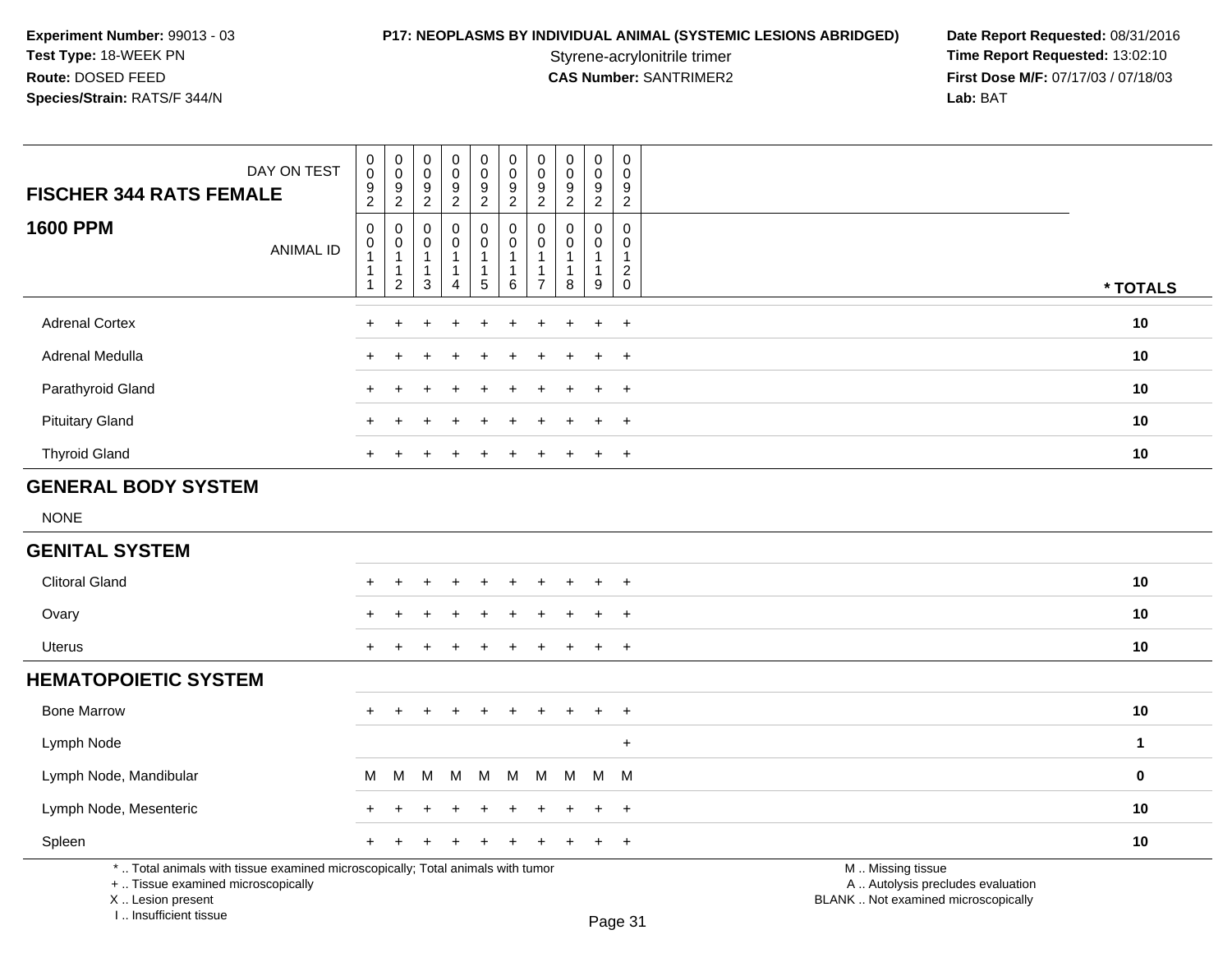**P17: NEOPLASMS BY INDIVIDUAL ANIMAL (SYSTEMIC LESIONS ABRIDGED) Date Report Requested: 08/31/2016<br>Styrene-acrylonitrile trimer <b>Time Report Requested: 13:02:10** Styrene-acrylonitrile trimer<br>
CAS Number: SANTRIMER2<br>
CAS Number: SANTRIMER2<br>
Tirst Dose M/F: 07/17/03 / 07/18/03 **First Dose M/F:** 07/17/03 / 07/18/03<br>Lab: BAT **Lab:** BAT

| DAY ON TEST<br><b>FISCHER 344 RATS FEMALE</b>                                                                                                                       | $\boldsymbol{0}$<br>$\ddot{\mathbf{0}}$<br>$\boldsymbol{9}$<br>$\overline{2}$      | $\pmb{0}$<br>$\mathsf{O}$<br>$9\,$<br>2                                      | 0<br>$\mathbf 0$<br>9<br>2                                      | $\mathbf 0$<br>$\mathsf{O}\xspace$<br>$\overline{9}$<br>$\overline{2}$ | $\pmb{0}$<br>$\boldsymbol{0}$<br>$\frac{9}{2}$                  | $\pmb{0}$<br>$\mathbf 0$<br>$\boldsymbol{9}$<br>$\overline{2}$      | 0<br>$\mathbf 0$<br>9<br>$\overline{c}$                                 | 0<br>$\mathbf 0$<br>9<br>$\overline{2}$        | $\pmb{0}$<br>$\mathsf{O}\xspace$<br>$\boldsymbol{9}$<br>$\overline{2}$ | $\mathbf 0$<br>$\mathbf 0$<br>9<br>$\overline{2}$                                   |                                                                                               |          |
|---------------------------------------------------------------------------------------------------------------------------------------------------------------------|------------------------------------------------------------------------------------|------------------------------------------------------------------------------|-----------------------------------------------------------------|------------------------------------------------------------------------|-----------------------------------------------------------------|---------------------------------------------------------------------|-------------------------------------------------------------------------|------------------------------------------------|------------------------------------------------------------------------|-------------------------------------------------------------------------------------|-----------------------------------------------------------------------------------------------|----------|
| <b>1600 PPM</b><br><b>ANIMAL ID</b>                                                                                                                                 | $\boldsymbol{0}$<br>$\mathbf 0$<br>$\overline{1}$<br>$\overline{\mathbf{1}}$<br>-1 | $\mathbf 0$<br>$\mathbf 0$<br>$\mathbf{1}$<br>$\mathbf{1}$<br>$\overline{c}$ | $\mathbf 0$<br>$\mathbf{0}$<br>$\mathbf 1$<br>$\mathbf{1}$<br>3 | 0<br>$\mathbf 0$<br>$\mathbf{1}$<br>$\mathbf{1}$<br>4                  | 0<br>$\pmb{0}$<br>$\mathbf 1$<br>$\mathbf{1}$<br>$\overline{5}$ | $\mathbf 0$<br>$\mathbf 0$<br>$\overline{1}$<br>$\overline{1}$<br>6 | $\Omega$<br>$\Omega$<br>$\mathbf 1$<br>$\overline{1}$<br>$\overline{7}$ | $\Omega$<br>$\Omega$<br>1<br>$\mathbf{1}$<br>8 | $\mathbf 0$<br>$\mathbf 0$<br>$\mathbf{1}$<br>$\mathbf{1}$<br>9        | $\mathbf 0$<br>$\mathbf 0$<br>$\mathbf{1}$<br>$\overline{2}$<br>$\mathsf{O}\xspace$ |                                                                                               | * TOTALS |
| Thymus                                                                                                                                                              | $+$                                                                                | ٠                                                                            |                                                                 |                                                                        | $\ddot{}$                                                       | ÷                                                                   | $\pm$                                                                   |                                                | $\ddot{}$                                                              | $+$                                                                                 |                                                                                               | 10       |
| <b>INTEGUMENTARY SYSTEM</b>                                                                                                                                         |                                                                                    |                                                                              |                                                                 |                                                                        |                                                                 |                                                                     |                                                                         |                                                |                                                                        |                                                                                     |                                                                                               |          |
|                                                                                                                                                                     |                                                                                    |                                                                              |                                                                 |                                                                        |                                                                 |                                                                     |                                                                         |                                                |                                                                        |                                                                                     |                                                                                               |          |
| Mammary Gland                                                                                                                                                       |                                                                                    |                                                                              |                                                                 |                                                                        |                                                                 |                                                                     |                                                                         |                                                | $\ddot{}$                                                              | $\ddot{}$                                                                           |                                                                                               | 10       |
| <b>Skin</b>                                                                                                                                                         | $+$                                                                                | $\ddot{}$                                                                    | $\ddot{}$                                                       | $\pm$                                                                  | $\ddot{}$                                                       | $\pm$                                                               | $\pm$                                                                   | $\pm$                                          | $+$                                                                    | $+$                                                                                 |                                                                                               | 10       |
| <b>MUSCULOSKELETAL SYSTEM</b>                                                                                                                                       |                                                                                    |                                                                              |                                                                 |                                                                        |                                                                 |                                                                     |                                                                         |                                                |                                                                        |                                                                                     |                                                                                               |          |
| Bone                                                                                                                                                                | $+$                                                                                | $+$                                                                          | $+$                                                             | $+$                                                                    | $+$                                                             | $+$                                                                 | $+$                                                                     | $+$                                            | $+$                                                                    | $+$                                                                                 |                                                                                               | 10       |
| <b>NERVOUS SYSTEM</b>                                                                                                                                               |                                                                                    |                                                                              |                                                                 |                                                                        |                                                                 |                                                                     |                                                                         |                                                |                                                                        |                                                                                     |                                                                                               |          |
| <b>Brain</b>                                                                                                                                                        | $+$                                                                                | $\ddot{}$                                                                    | $\ddot{}$                                                       | $+$                                                                    | $+$                                                             | $+$                                                                 | $+$                                                                     | $+$                                            | $\ddot{}$                                                              | $+$                                                                                 |                                                                                               | 10       |
| <b>RESPIRATORY SYSTEM</b>                                                                                                                                           |                                                                                    |                                                                              |                                                                 |                                                                        |                                                                 |                                                                     |                                                                         |                                                |                                                                        |                                                                                     |                                                                                               |          |
| Lung                                                                                                                                                                |                                                                                    |                                                                              |                                                                 |                                                                        | $\div$                                                          |                                                                     |                                                                         |                                                | $\ddot{}$                                                              | $+$                                                                                 |                                                                                               | 10       |
| Nose                                                                                                                                                                |                                                                                    |                                                                              |                                                                 |                                                                        |                                                                 |                                                                     |                                                                         |                                                |                                                                        | $\ddot{}$                                                                           |                                                                                               | 10       |
| Trachea                                                                                                                                                             | $+$                                                                                |                                                                              |                                                                 |                                                                        |                                                                 |                                                                     |                                                                         |                                                | $\pm$                                                                  | $+$                                                                                 |                                                                                               | 10       |
| <b>SPECIAL SENSES SYSTEM</b>                                                                                                                                        |                                                                                    |                                                                              |                                                                 |                                                                        |                                                                 |                                                                     |                                                                         |                                                |                                                                        |                                                                                     |                                                                                               |          |
| Eye                                                                                                                                                                 |                                                                                    |                                                                              |                                                                 |                                                                        |                                                                 |                                                                     |                                                                         |                                                |                                                                        | $\ddot{}$                                                                           |                                                                                               | 10       |
| <b>Harderian Gland</b>                                                                                                                                              | $+$                                                                                | $\ddot{}$                                                                    |                                                                 | $\div$                                                                 | $\pm$                                                           | $\pm$                                                               | $\pm$                                                                   | $\pm$                                          | $+$                                                                    | $+$                                                                                 |                                                                                               | 10       |
| <b>URINARY SYSTEM</b>                                                                                                                                               |                                                                                    |                                                                              |                                                                 |                                                                        |                                                                 |                                                                     |                                                                         |                                                |                                                                        |                                                                                     |                                                                                               |          |
| Kidney                                                                                                                                                              | $+$                                                                                | $\pm$                                                                        | $\ddot{}$                                                       | $\div$                                                                 | $\pm$                                                           | $\pm$                                                               | $\pm$                                                                   |                                                | $+$                                                                    | $+$                                                                                 |                                                                                               | 10       |
| *  Total animals with tissue examined microscopically; Total animals with tumor<br>+  Tissue examined microscopically<br>X  Lesion present<br>I Insufficient tissue |                                                                                    |                                                                              |                                                                 |                                                                        |                                                                 |                                                                     |                                                                         |                                                |                                                                        | Dane 32                                                                             | M  Missing tissue<br>A  Autolysis precludes evaluation<br>BLANK  Not examined microscopically |          |